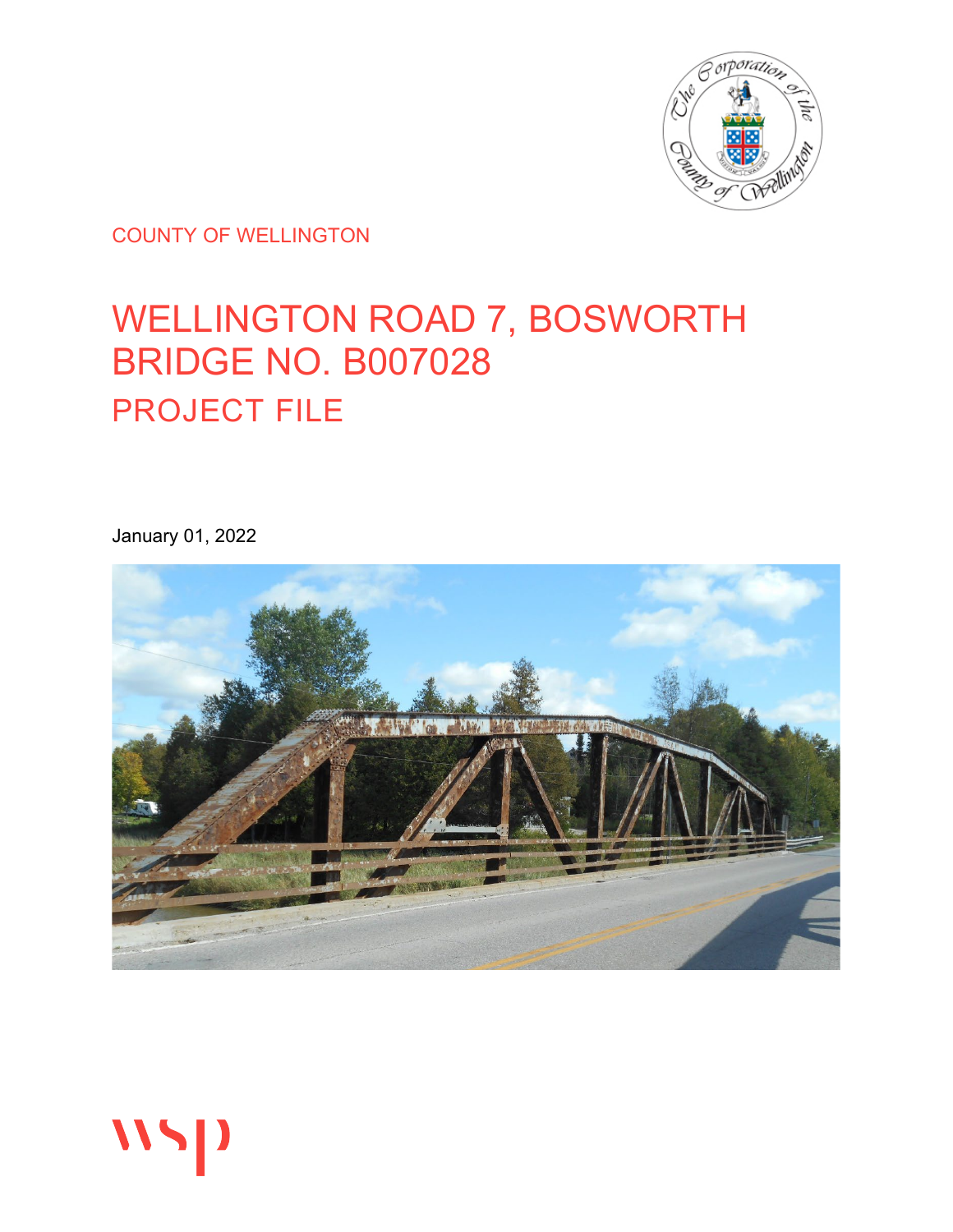

# WELLINGTON ROAD 7, BOSWORTH BRIDGE NO. B007028

#### COUNTY OF WELLINGTON

PROJECT FILE

PROJECT NO.: 20M-01326-00 DATE: JANUARY 01, 2022

**WSP** 610 CHARTWELL ROAD SUITE 300 OAKVILLE, ON, CANADA L6J 4A5

TEL.: +1 905-823-8500 FAX: +1 905-823-8503 WSP.COM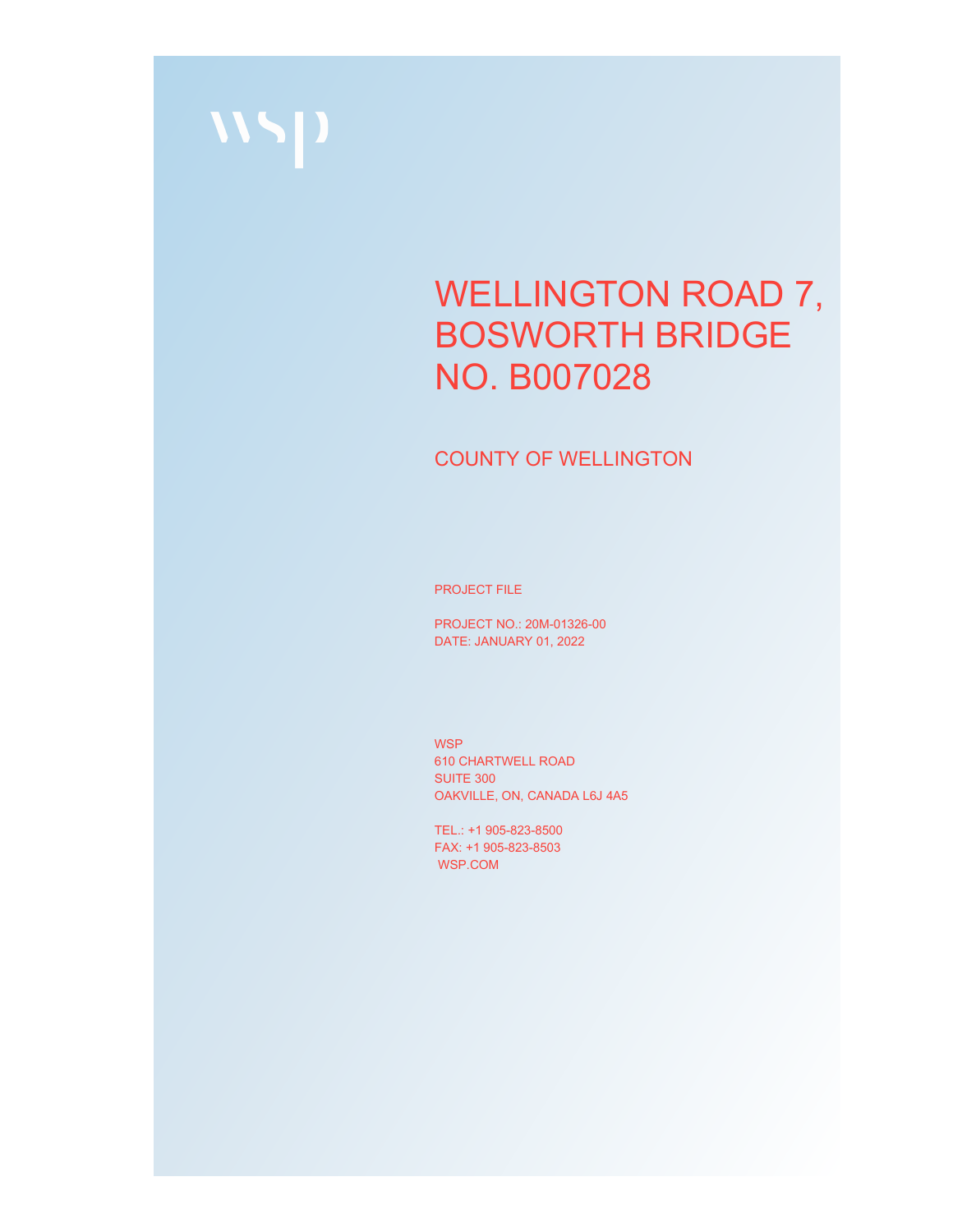# DISCLAIMER

WSP prepared this report solely for the use of the intended recipient, County of Wellington, in accordance with the professional services agreement between the parties. The report is intended to be used in its entirety. No excerpts may be taken to be representative of the findings in the assessment.

The conclusions presented in this report are based on work performed by trained, professional and technical staff, in accordance with their reasonable interpretation of current and accepted engineering and scientific practices at the time the work was performed.

The content and opinions contained in the present report are based on the observations and/or information available to WSP at the time of preparation, using investigation techniques and engineering analysis methods consistent with those ordinarily exercised by WSP and other engineering/scientific practitioners working under similar conditions, and subject to the same time, financial and physical constraints applicable to this project.

WSP disclaims any obligation to update this report if, after the date of this report, any conditions appear to differ significantly from those presented in this report; however, WSP reserves the right to amend or supplement this report based on additional information, documentation or evidence.

WSP makes no other representations whatsoever concerning the legal significance of its findings.

The intended recipient is solely responsible for the disclosure of any information contained in this report. If a third party makes use of, relies on, or makes decisions in accordance with this report, said third party is solely responsible for such use, reliance or decisions. WSP does not accept responsibility for damages, if any, suffered by any third party as a result of decisions made or actions taken by said third party based on this report.

WSP has provided services to the intended recipient in accordance with the professional services agreement between the parties and in a manner consistent with that degree of care, skill and diligence normally provided by members of the same profession performing the same or comparable services in respect of projects of a similar nature in similar circumstances. It is understood and agreed by WSP and the recipient of this report that WSP provides no warranty, express or implied, of any kind. Without limiting the generality of the foregoing, it is agreed and understood by WSP and the recipient of this report that WSP makes no representation or warranty whatsoever as to the sufficiency of its scope of work for the purpose sought by the recipient of this report.

In preparing this report, WSP has relied in good faith on information provided by others, as noted in the report. WSP has reasonably assumed that the information provided is correct and WSP is not responsible for the accuracy or completeness of such information.

Benchmark and elevations used in this report are primarily to establish relative elevation differences between the specific testing and/or sampling locations and should not be used for other purposes, such as grading, excavating, construction, planning, development, etc.

Design recommendations given in this report are applicable only to the project and areas as described in the text and then only if constructed in accordance with the details stated in this report. The comments made in this report on potential construction issues and possible methods are intended only for the guidance of the designer. The number of testing and/or sampling locations may not be sufficient to determine all the factors that may affect construction methods and costs. We accept no responsibility for any decisions made or actions taken as a result of this report unless we are specifically advised of and participate in such action, in which case our responsibility will be as agreed to at that time.]

This limitations statement is considered an integral part of this report.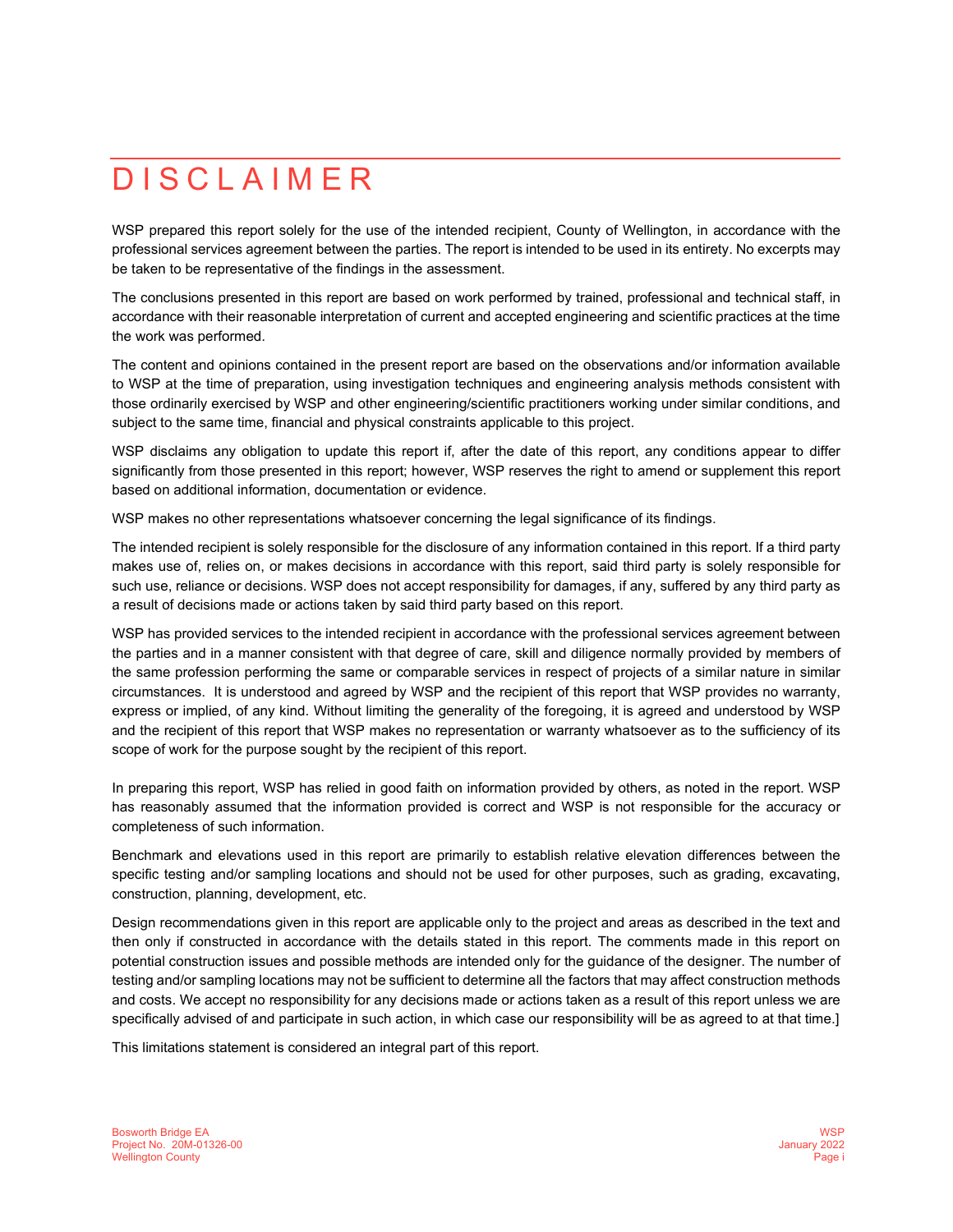# $\frac{1}{\sqrt{2}}$

# TABLE OF **CONTENTS**

| The Environmental Assessment Act1                   |
|-----------------------------------------------------|
|                                                     |
|                                                     |
|                                                     |
|                                                     |
|                                                     |
|                                                     |
|                                                     |
|                                                     |
|                                                     |
|                                                     |
|                                                     |
|                                                     |
|                                                     |
|                                                     |
| Hydrologic and Hydraulic Analysis17                 |
|                                                     |
|                                                     |
|                                                     |
| <b>IDENTIFICATION AND EVALUATION OF</b>             |
| ALTERNATIVE SOLUTIONS 21                            |
| <b>Assessment and Evaluation of Alternatives 21</b> |
|                                                     |
|                                                     |
|                                                     |
|                                                     |

Bosworth Bridge EA Project No. 20M-01326-00 Wellington County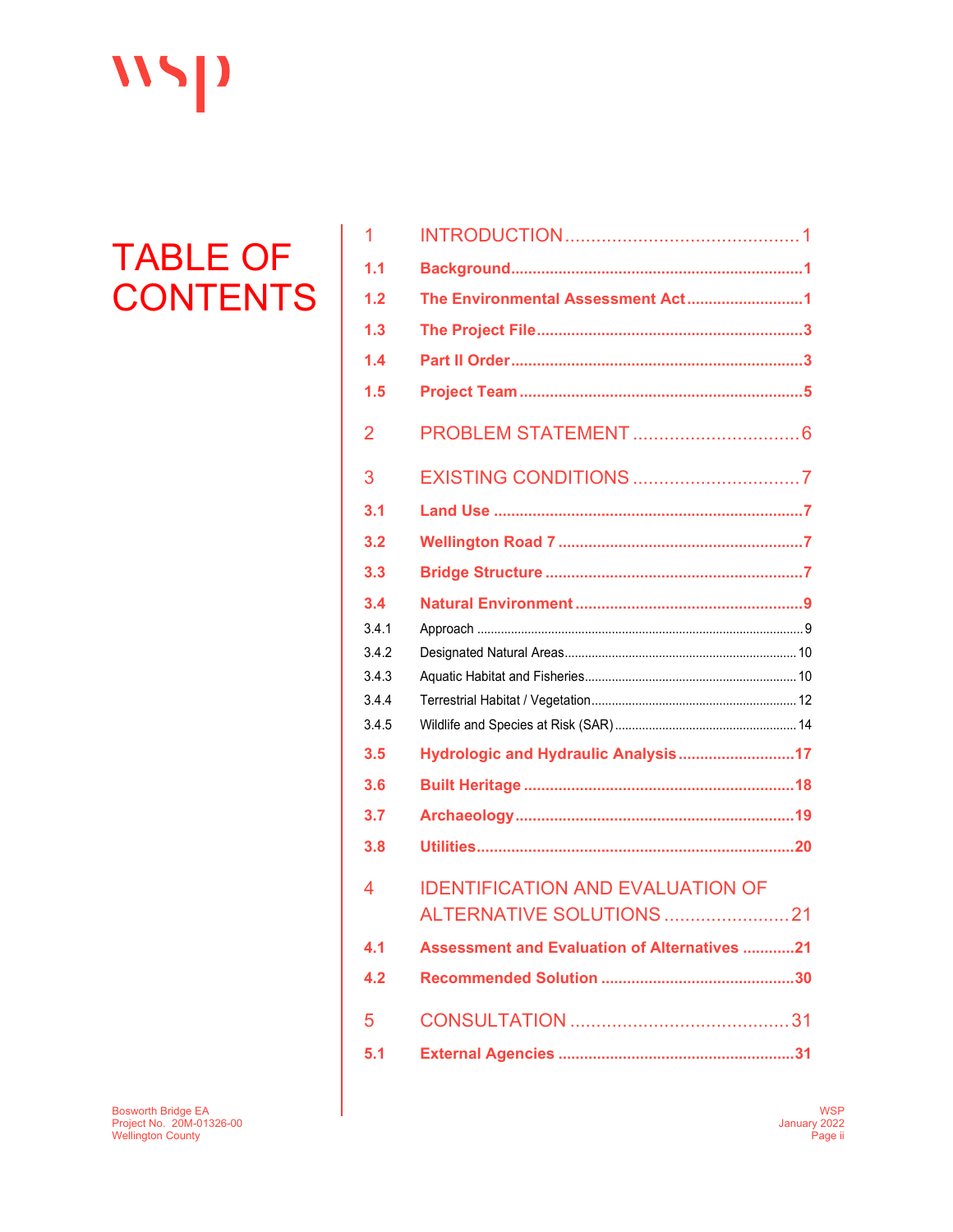# $\frac{1}{2}$

| 5.2   |                                                      |  |
|-------|------------------------------------------------------|--|
| 5.2.1 |                                                      |  |
| 5.2.2 |                                                      |  |
| 6     | PROPOSED UNDERTAKING AND NEXT                        |  |
| 6.1   |                                                      |  |
| 6.2   |                                                      |  |
| 6.3   |                                                      |  |
| 6.4   | <b>Natural Environment - Proposed Works, Impacts</b> |  |
| 6.4.1 |                                                      |  |
| 6.4.2 |                                                      |  |
| 6.4.3 |                                                      |  |
| 6.4.4 |                                                      |  |
| 6.4.5 | AQUATIC AND TERESTRIAL HABITAT PROTECTION  42        |  |
| 6.5   |                                                      |  |
| 6.6   | Cultural Environment - Built Heritage 47             |  |
| 6.7   |                                                      |  |
| 6.8   |                                                      |  |
| 6.9   |                                                      |  |
| 6.10  | Summary of Future Commitments 48                     |  |
|       |                                                      |  |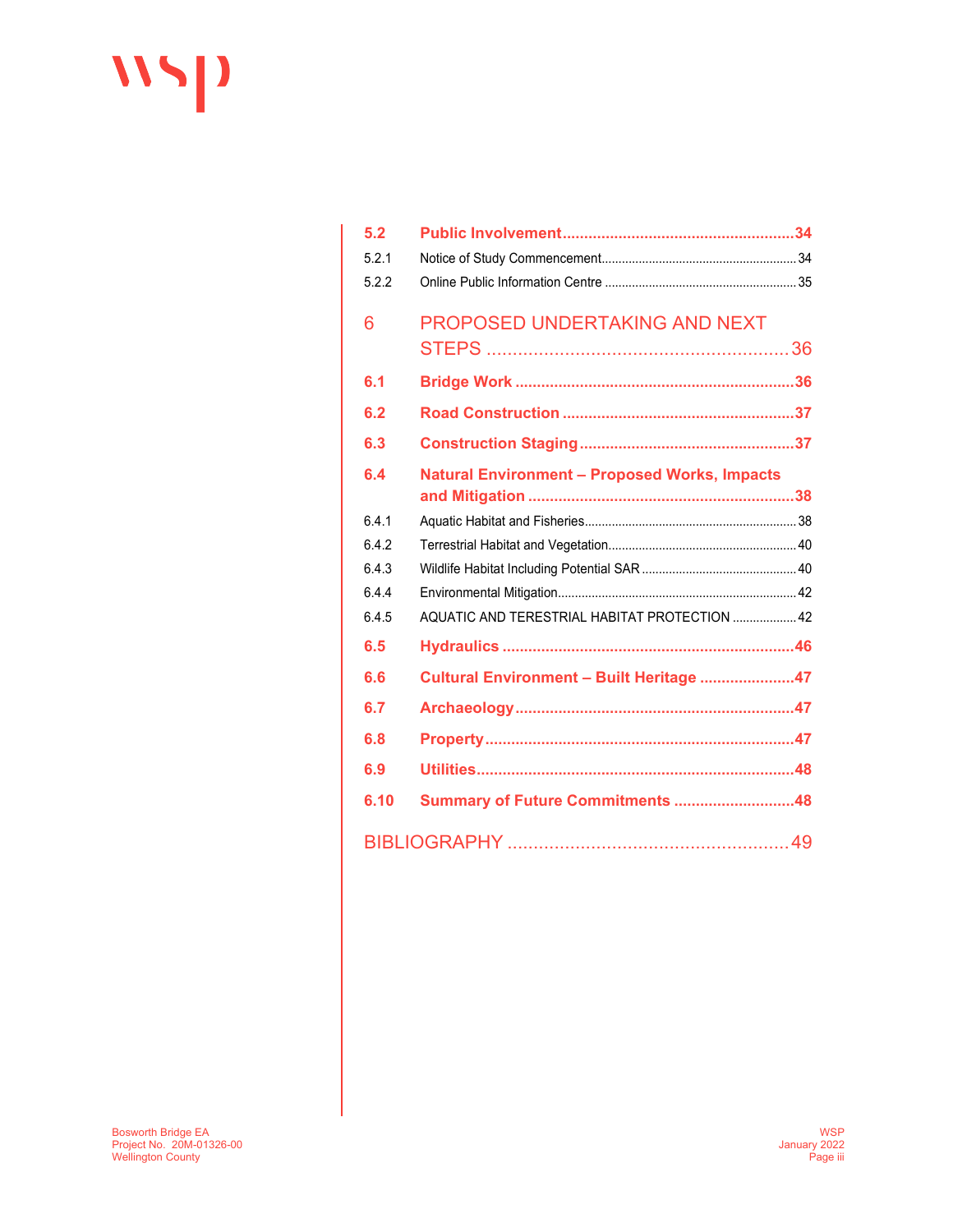# WSP

#### *TABLES*

| TABLE 3-1 | FLOWS AT BOSWORTH BRIDGE 17   |
|-----------|-------------------------------|
| TABLE 4-1 | EVALUATION OF ALTERNATIVE     |
|           | PLANNING SOLUTIONS23          |
| TABLE 5-1 | SUMMARY OF CORRESPONDENCE     |
|           | <b>OBTAINED FROM EXTERNAL</b> |
|           |                               |

#### *FIGURES*

| FIGURE 6-1 PROPOSED PRELIMINARY DETOUR |  |
|----------------------------------------|--|
|                                        |  |

#### *APPENDICES*

| APPENDIX A          | <b>KEY PLAN</b>                                        |
|---------------------|--------------------------------------------------------|
| <b>APPENDIX B</b>   | CLASS ENVIRONMENTAL ASSESSMENT<br>PROCESS CHART        |
| APPENDIX C          | STRUCTURE INVESTIGATION REPORT AND<br>SITE PHOTOGRAPHS |
| <b>APPENDIX D</b>   | <b>HYDRAULIC ANALYSIS</b>                              |
| <b>APPENDIX E</b>   | CULTURAL HERITAGE EVALUATION REPORT                    |
| <b>APPENDIX F</b>   | AGENCY CONTACTS / CORRESPONDENCE                       |
| APPENDIX G          | PUBLIC INVOLVEMENT                                     |
| <b>APPENDIX G-1</b> | NOTICE OF STUDY COMMENCEMENT                           |
| APPENDIX G-2        | <b>ONLINE PUBLIC INFORMATION CENTRE</b>                |
| APPENDIX H          | PRELIMINARY GENERAL ARRANGEMENT                        |
| APPENDIX I          | ARCHAEOLOGICAL REPORT                                  |
| APPENDIX J          | ENVIRONMENTAL INOFRMATION                              |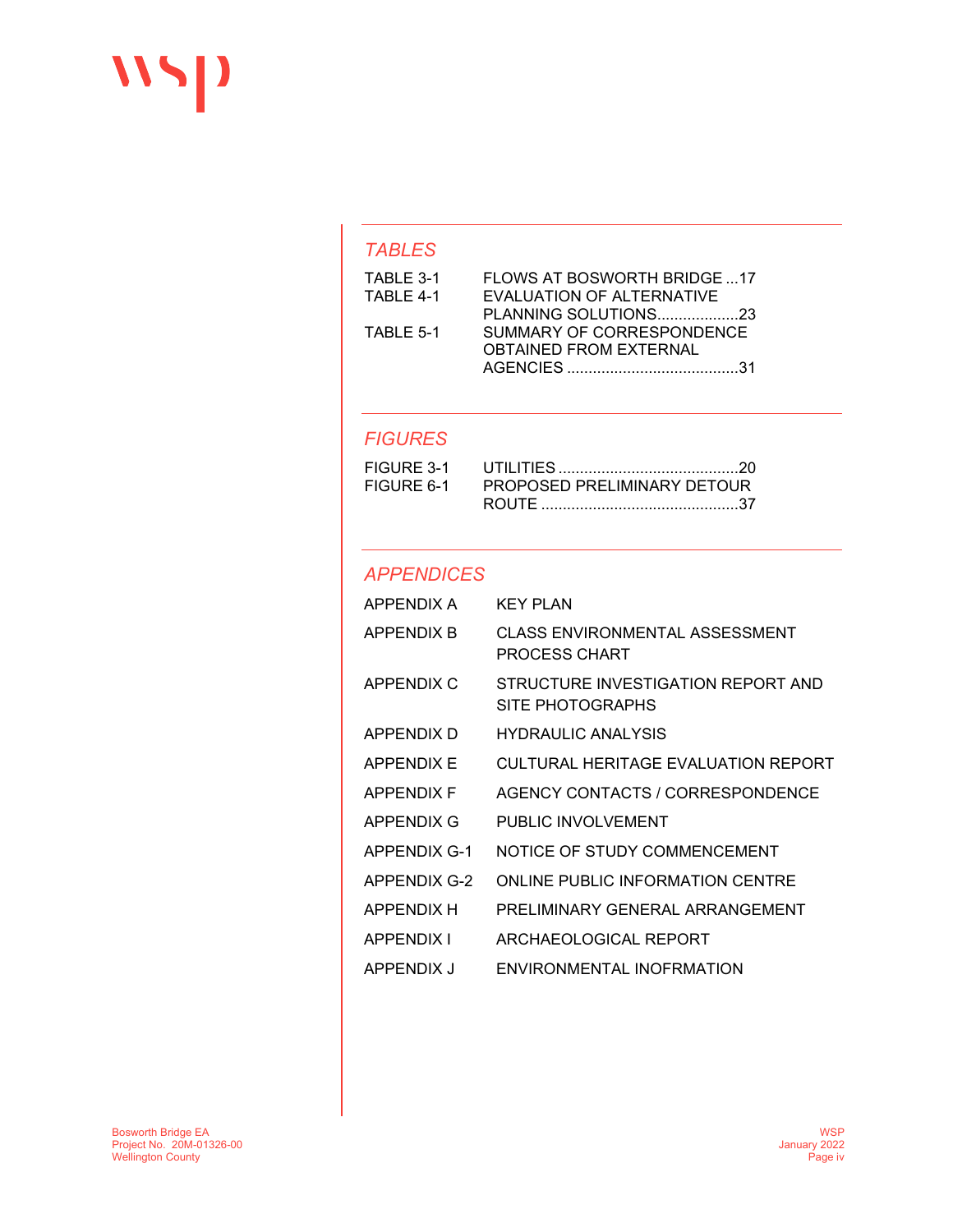# <span id="page-6-0"></span>1 INTRODUCTION

## <span id="page-6-1"></span>1.1 BACKGROUND

The Bosworth Bridge (No. B007028) is located 0.9 km east of Wellington Road 11 in the Township of Mapleton on Wellington Road 7. The structure crosses over the Conestogo River and for the purposes of this study is considered to have an east-west orientation. A Key Plan showing the Study Area is provided in **Appendix A.**

Constructed in 1949, the Bosworth Bridge is a two-lane, single span Warren Camelback steel pony truss structure.

A 2019 detailed bridge inspection determined that the bridge requires major rehabilitation or replacement.

The County of Wellington is carrying out this Class Environmental Assessment Study to address the existing structural deficiencies.

### <span id="page-6-2"></span>1.2 THE ENVIRONMENTAL ASSESSMENT ACT

Under the provisions of the Environmental Assessment (EA) Act and Ontario Regulation 334, certain types of provincial and municipal undertakings can meet the requirements of the EA Act through the use of an approved environmental planning process referred to as a Class EA.

"Undertaking" is defined in the EA Act as "…an enterprise or activity or a proposal, plan or program in respect of an enterprise or activity by or on behalf of Her Majesty the Queen in right of Ontario, by a public body…"

The Class EA process provides a self-assessing procedure by which a group or "class" of undertakings can be planned and implemented in a way that fulfills the requirements of the EA Act without proponents having to prepare an individual environmental assessment for approval. In other words, these undertakings do not require formal submission to the Ministry of the Environment for approval. Upon completion of the appropriate process, the undertaking is considered approved.

The *Municipal Class Environmental Assessment* document, dated October 2000, as amended in 2007, 2011, and 2015 outlines such a process.

The *Class EA* recognizes that certain undertakings require greater or lesser degrees of assessment, depending on the nature of the work, the estimated cost and the potential impacts on the environment (this refers to all aspects of the environment including natural, social, economic, cultural, and technical). Four categories or "Schedules" of undertakings are defined in the *Class EA*:

• **Schedule A:** Includes normal or emergency operational and maintenance activities. Environmental effects of these activities are usually minimal. These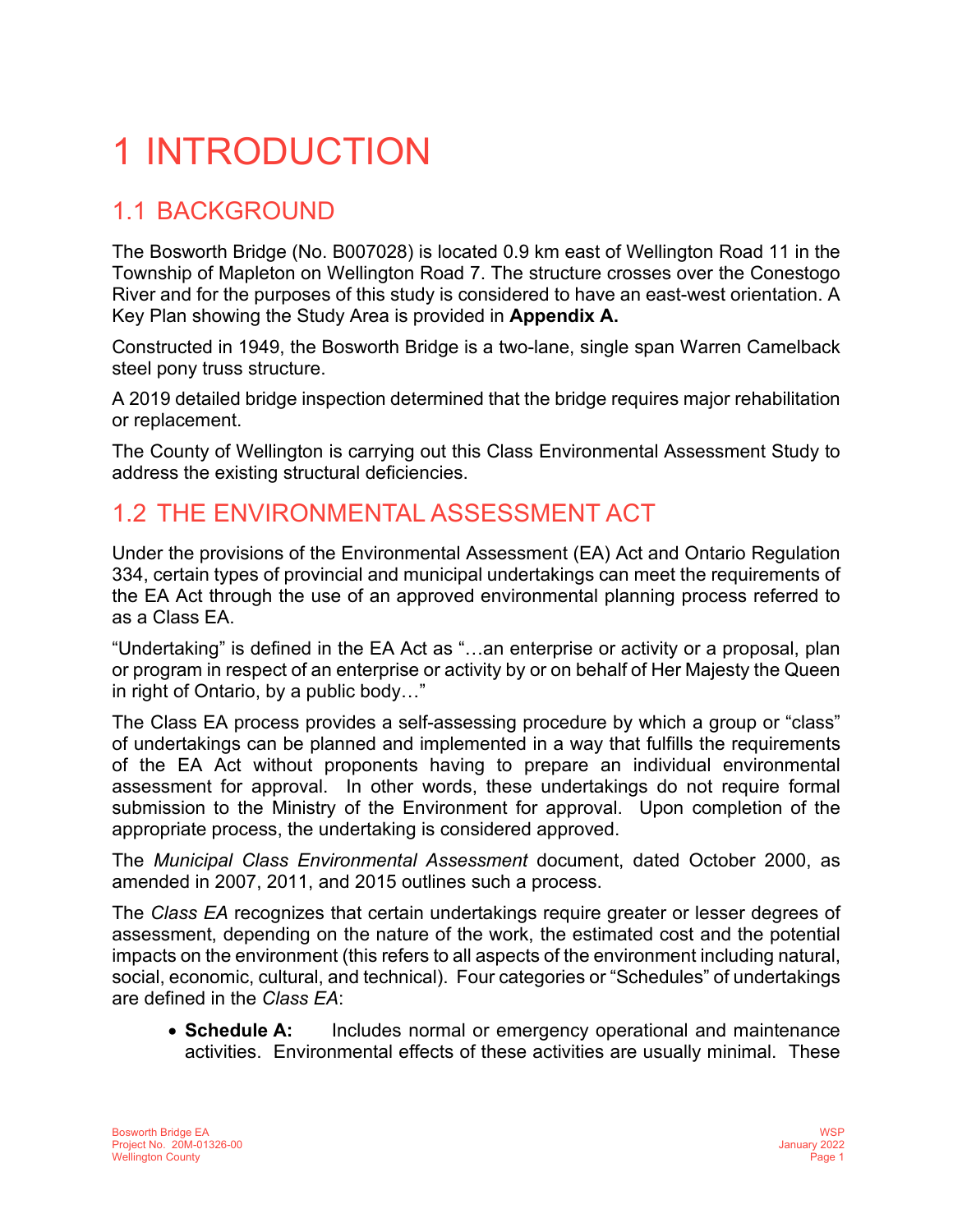undertakings are considered approved without the need for any further assessment.

- **Schedule A+:** Introduced in 2007, these projects are also pre-approved. The public is to be advised prior to the implementation of the project.
- **Schedule B:** When the potential for adverse environmental effects exists. This includes improvements and minor expansions of existing facilities. The proponent is required to proceed through a screening process including consultation with those who may be affected by the project.
- **Schedule C:** Includes the construction of new facilities and major expansions to existing facilities. These undertakings have the potential for greater adverse environmental effects and must follow the planning and consultation process outlined in the Class EA.

This project, as outlined in the Municipal Class Environmental Assessment document, has been identified as a Schedule B undertaking since it entails the following,

*"Reconstruction or alteration of a structure or the grading adjacent to it when the structure is over 40 years old, where the proposed work will alter the basic structural system, overall configuration or appearance of the structure."* 

For Municipal road projects, categorized as Schedule B projects, the proponent must complete Phases 1 and 2 as shown on the Planning and Design Process flow chart (see **Appendix B**). The steps of each of these two Phases are identified below.

- Phase 1: **I** Identify the problem
	- **Discretionary public consultation to review problem**
- Phase 2:  $\blacksquare$  Identify alternative solutions to the problem
	- Identify impact of alternatives on the environment
	- Evaluate alternative solutions, identifying a recommended solution
	- **Consult with review agencies and public**
	- Select preferred solution to problem
	- **Review and confirm selection of schedule type**

Throughout the study, the proponent is to contact relevant agencies and affected members of the public to identify and attempt to resolve concerns and issues regarding the project before final decisions are made.

For further information on the Municipal Class EA process, readers are referred to the October 2000, as amended in 2007, 2011, and 2015, Municipal Class EA document. For further information regarding this Class EA Study, please contact: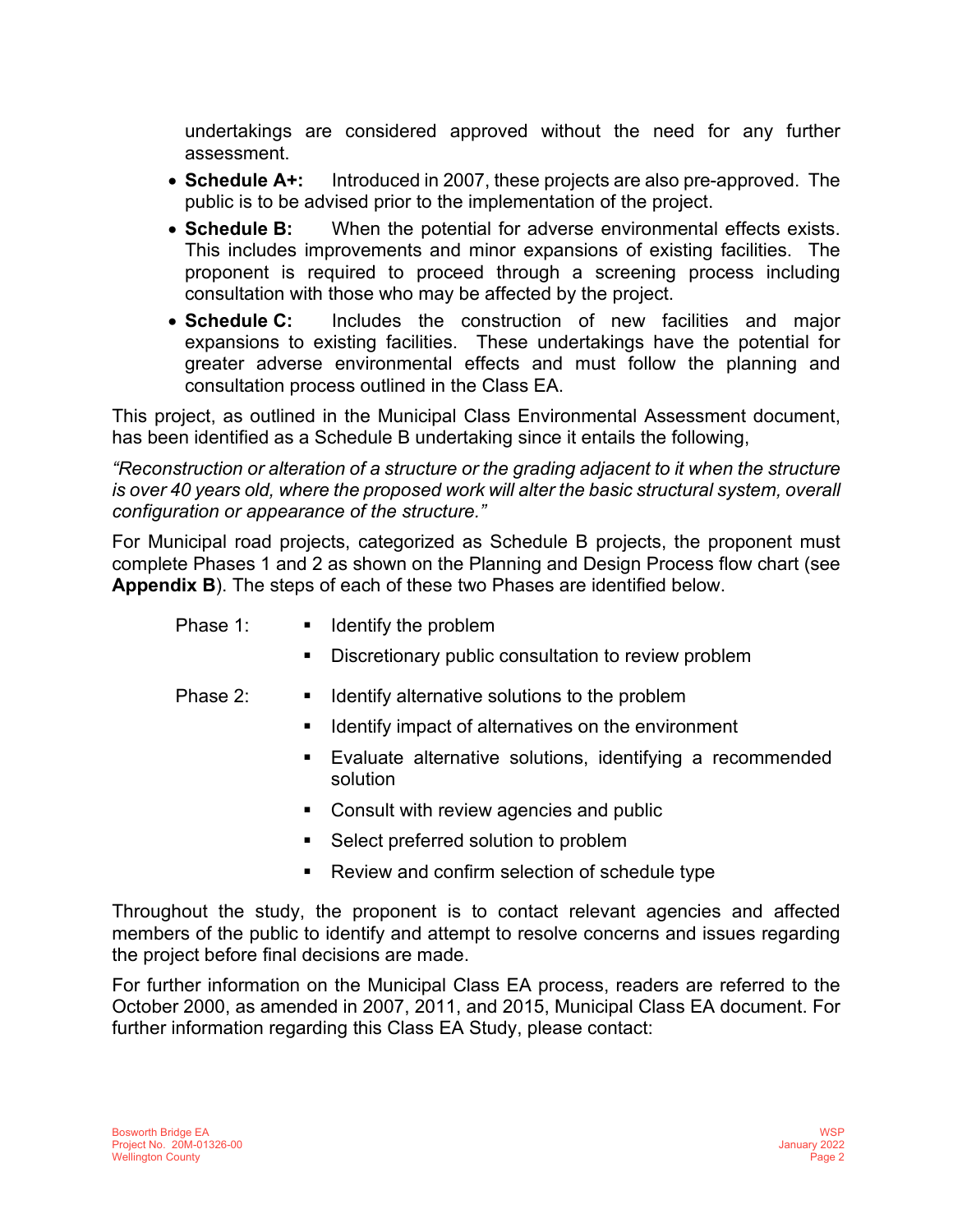**Joe de Koning, P.Eng. Manager of Roads** County of Wellington 74 Woolwich Street Guelph ON N1H 3T9 519.837.2601 x 2270 [joedk@wellington.ca](mailto:joedk@wellington.ca)

**Jamie Yeung, P.Eng., Ph.D. Consultant Project Engineer** WSP Canada Inc. 610 Chartwell Road, Suite 300 Oakville ON L6J 4A5 289.835.2637 [jamie.yeung@wsp.com](mailto:jamie.yeung@wsp.com)

# <span id="page-8-0"></span>1.3 THE PROJECT FILE

The Municipal Class EA document stresses the importance of documenting the planning and design process followed in developing a Schedule B project. This allows for traceability. At the end of Phase 2, the formal planning for the project is considered complete. Thereafter, the process of Phase 1 and 2 is finalized and a Notice of Completion is issued to the Ministry of the Environment, Conservation and Parks (MECP).

Documentation in the form of a Project File is necessary to record the planning process followed throughout Phases 1 and 2. This file is then made available for public review over a 30-day period following issue of the Notice of Completion.

This report has been prepared to serve as the 'Project File' and documents the steps taken in Phases 1 and 2 of the Municipal Class EA process.

### <span id="page-8-1"></span>1.4 PART II ORDER

It is recommended that all stakeholders work together to determine the preferred means of addressing the problem. If concerns regarding a project cannot be resolved in discussions with the proponent (for this study, the proponent is the County of Wellington), the Municipal Class EA process does include an appeal mechanism. Under the Municipal Class EA, members of the public, interest groups, agencies, and other stakeholders may submit a written request to the Minister of the Environment, Conservation and Parks to require the proponent (the County of Wellington) to comply with Part II of the Environmental Assessment Act before proceeding with the proposed undertaking. This is known as a 'Part II Order'.

The Part II Order triggers a higher level of study (i.e. requiring an individual/comprehensive EA approval before being able to proceed), or that conditions be imposed (e.g. require further studies), only on the grounds that the requested order may prevent, mitigate or remedy adverse impacts on constitutionally protected Aboriginal and treaty rights. Requests on other grounds will not be considered. Requests should include the requester contact information and full name for the ministry.

Requests should specify what kind of order is being requested (request for additional conditions or a request for an individual/comprehensive environmental assessment), how an order may prevent, mitigate or remedy those potential adverse impacts, and any information in support of the statements in the request. This will ensure that the ministry is able to efficiently begin reviewing the request.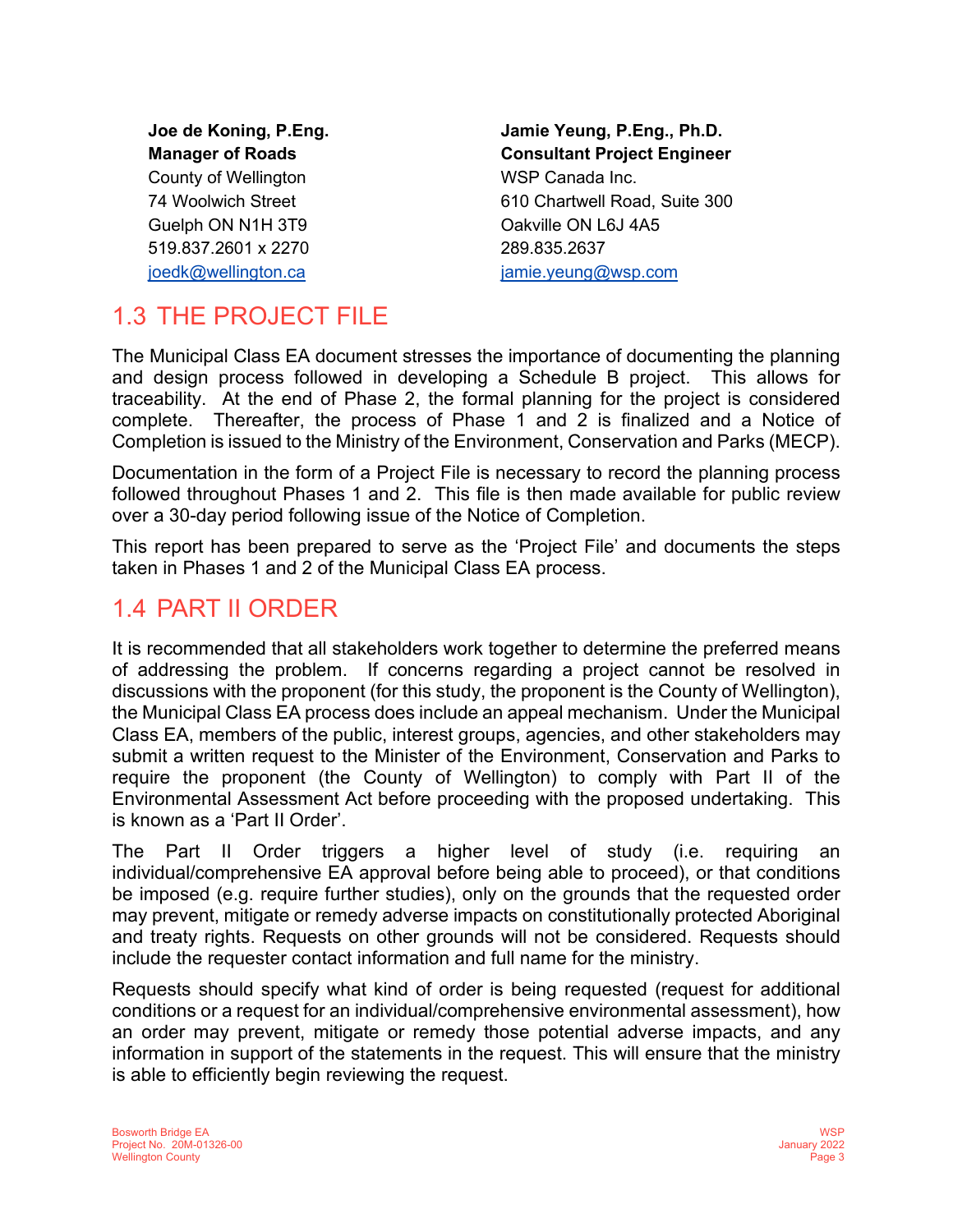The request should be sent in writing or by email to:

Minister of the Environment, Conservation and Parks Ministry of Environment, Conservation and Parks 777 Bay Street, 5th Floor Toronto ON M7A 2J3 minister.mecp@ontario.ca

and

Director, Environmental Assessment Branch Ministry of Environment, Conservation and Parks 135 St. Clair Ave. W, 1st Floor Toronto ON, M4V 1P5 EABDirector@ontario.ca

The request for a Part II Order must also be copied to the proponent at the same time it is submitted to the Minister. Written requests for a Part II Order must be submitted to the Minister within the 30-calendar day review period after the proponent has issued the Notice of Completion. Requests after the 30-calendar day review period will not be considered.

The decision on whether a Part II Order (bump-up) is appropriate or necessary rests with the Minister of the Environment, Conservation and Parks. If no Part II Order requests are outstanding by the end of the 30 calendar-day review period, the project is considered to have met the requirements of the Class EA, and the County may proceed to subsequent phases of design and construction subject to meeting any commitments documented in this Project File Report and obtaining the necessary environmental approvals.

For further information regarding Part II Order requests, including specific submission requirements, please refer to:

<https://www.ontario.ca/page/class-environmental-assessments-part-ii-order>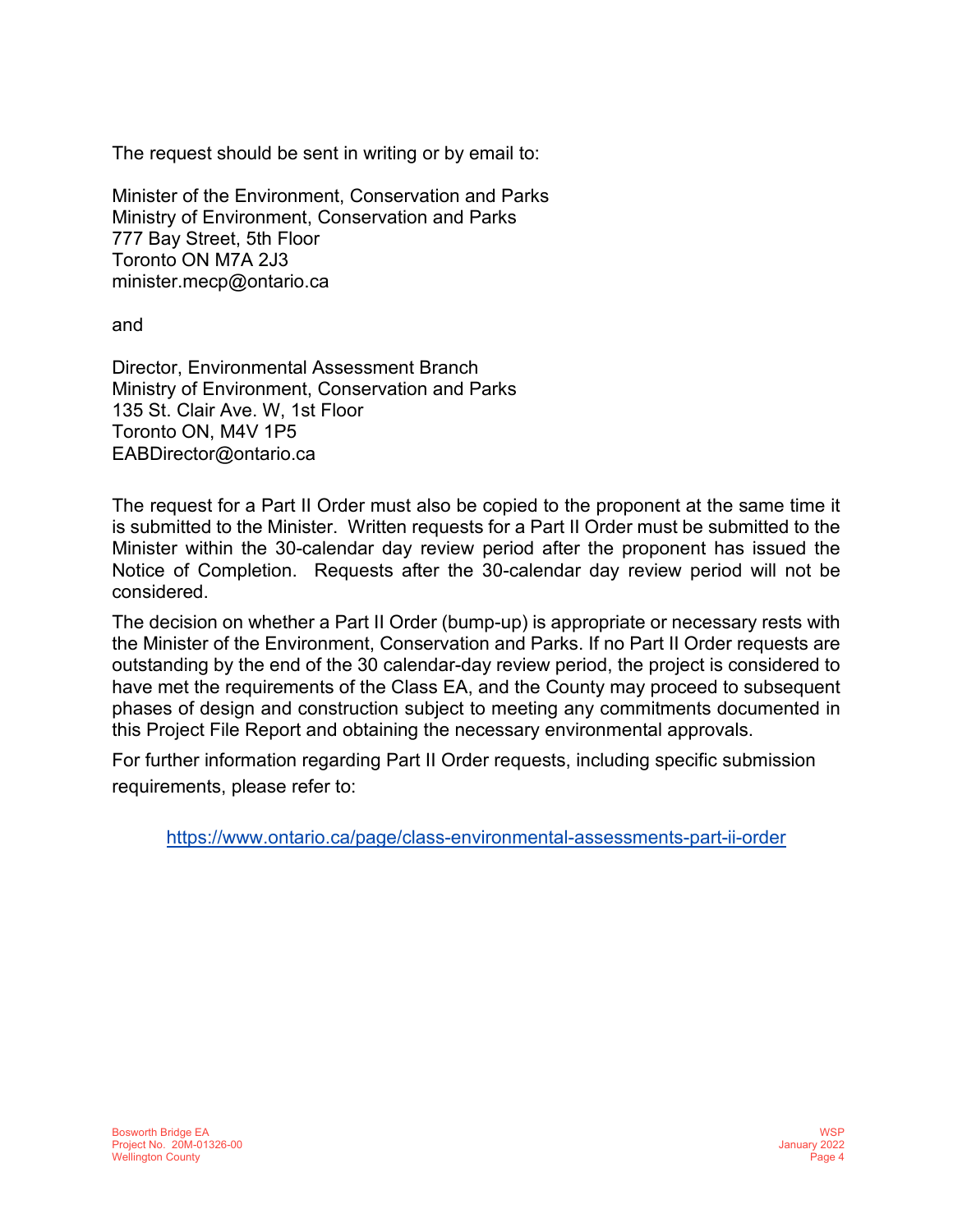### <span id="page-10-0"></span>1.5 PROJECT TEAM

This Class Environmental Assessment Study was managed by WSP Canada Inc., consulting engineers to the County of Wellington. Guidance was obtained from the County of Wellington Engineering Department. A team of consultant specialists and their associated roles included:

|                 | • Project Management        |
|-----------------|-----------------------------|
|                 | • EA Process                |
| WSP Canada Inc. | • Hydraulic Analysis        |
|                 | • Structural Analysis       |
|                 | • Natural Environment       |
|                 | • Archaeology               |
|                 | • Built Heritage Assessment |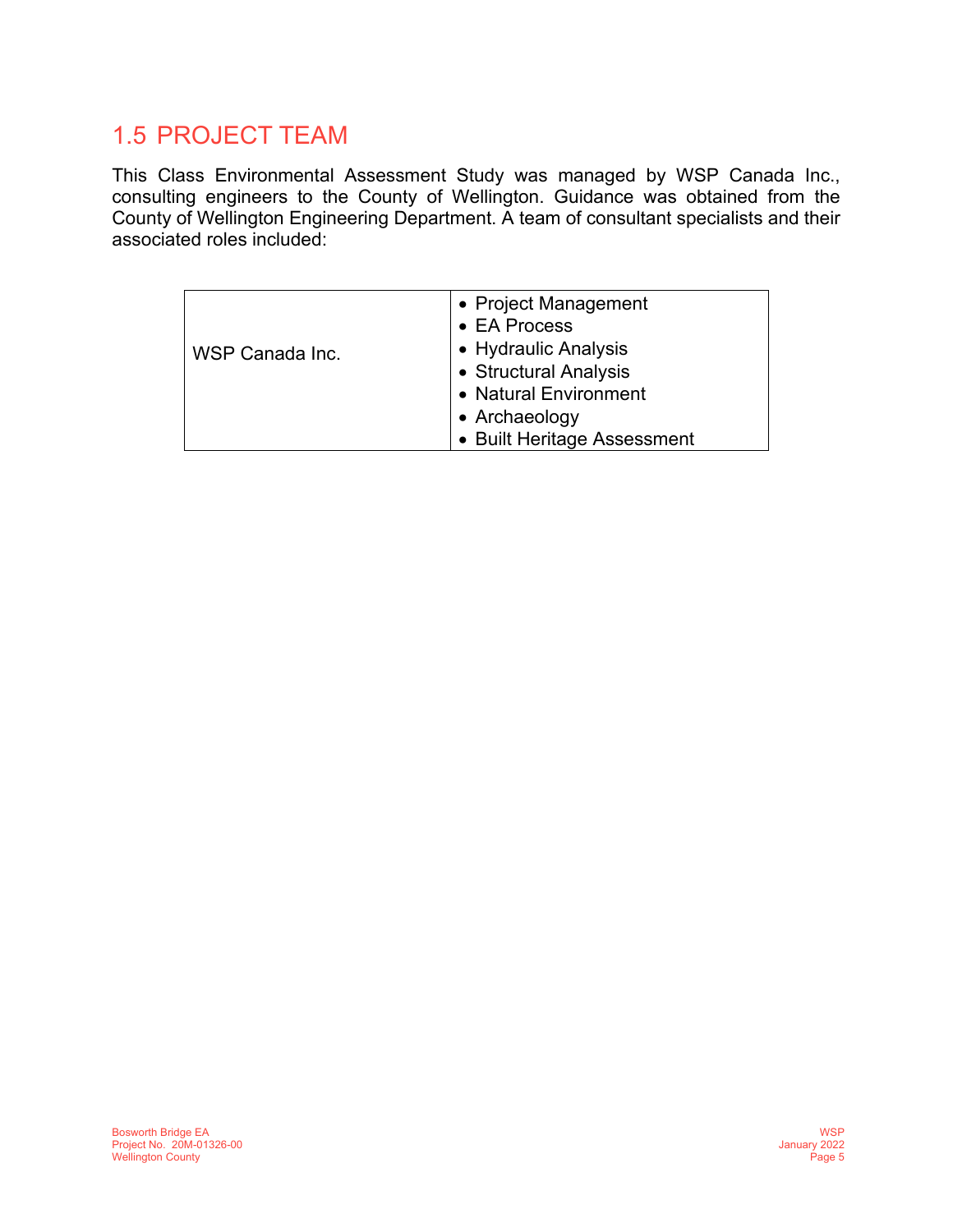# <span id="page-11-0"></span>2 PROBLEM STATEMENT

Phase 1 of the Class EA process involves the defining of the specific problem related to the Municipal Road project, in this case, Bosworth Bridge. Upon assessment of the existing Bosworth Bridge and an overview of the area features, the problem being addressed is described as follows:

- The bridge is in an advanced state of deterioration
- The bridge has deficient barrier protection
- The bridge has narrow shoulders and has substandard roadway width

In general, there are major elements of the Bosworth Bridge that are in an advanced state of deterioration and are approaching the end of their useful service life. These components are in need of maintenance, rehabilitation and/or replacement. In addition, there are several functional/operational deficiencies including substandard roadway width and sub-standard barrier protection and guide rail protection.

The cost of maintaining the current bridge under a rehabilitation approach may meet or exceed the cost of replacement options. The County of Wellington has therefore initiated this Schedule B Class EA Study to define the most appropriate bridge management strategy to carry forward.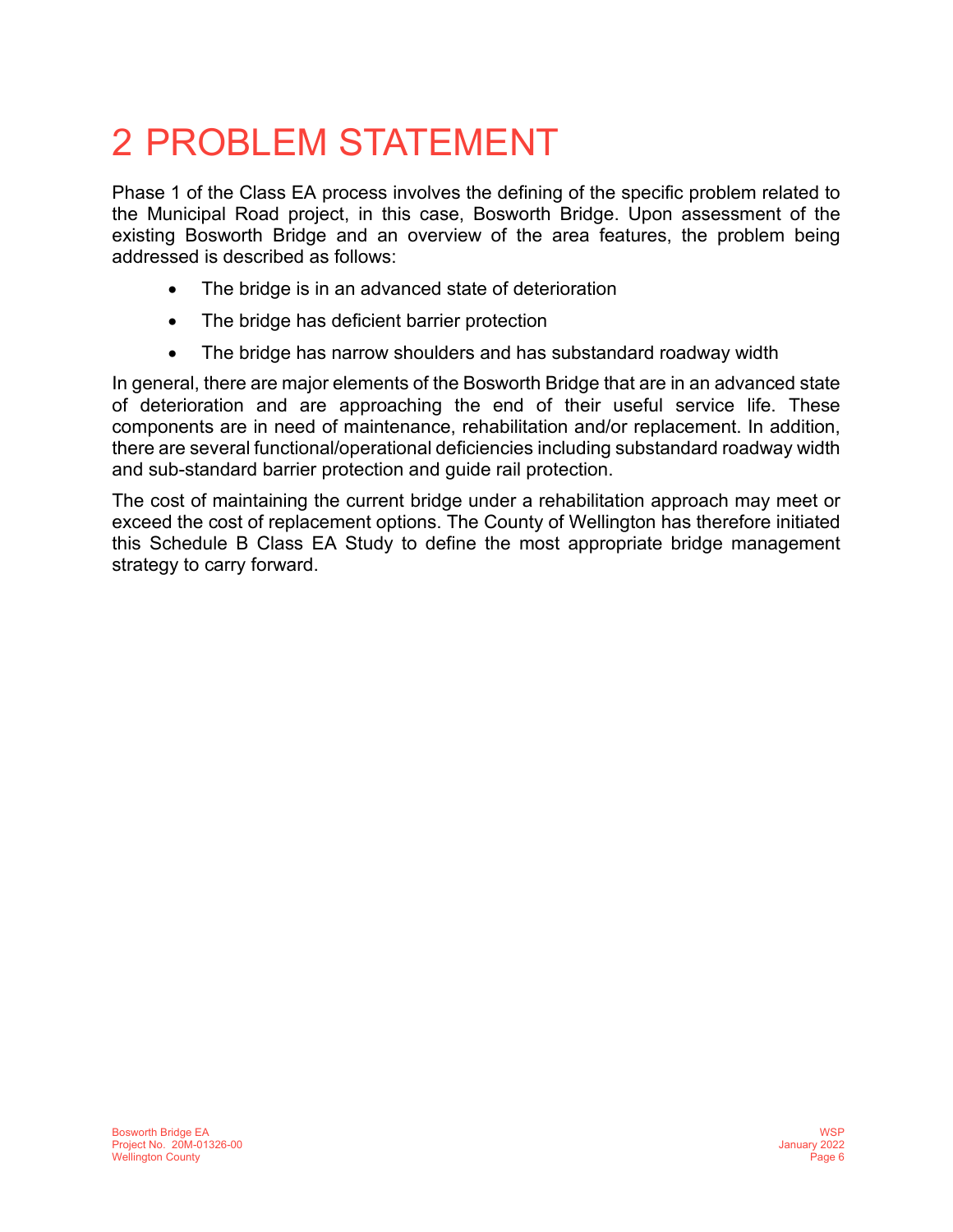# <span id="page-12-0"></span>3 EXISTING CONDITIONS

# <span id="page-12-1"></span>3.1 LAND USE

Existing land use along Wellington Road 7 is comprised of prime agricultural with a mix of rural residences and a farming operation with frontage and/or access on Wellington Road 7. Lands buffering the Conestogo River are classified as Core Greenlands and Greenlands, per schedule A4 of the Wellington County Official Plan.

### <span id="page-12-2"></span>3.2 WELLINGTON ROAD 7

Wellington Road 7 is a two lane rural arterial road on a sag curve vertical alignment with a straight horizontal alignment. The existing lanes are each 3.5 m wide and the shoulders vary from 1.5 m to 2.9 m. The speed limit is 80 km/h. In 2012, a Traffic Improvement Study for Wellington Road 7 was completed between Wellington Road 18 and Wellington Road 109. This study recommended further investigation be completed for providing northbound passing lanes north of Sideroad 11 and north of Wellington Road 12. Given that passing lanes length of  $1.5 - 2.0$  km were recommended (outside of the limits of the Bosworth Bridge), the proposed alternatives in this study have not considered additional widening for future passing lanes.

### <span id="page-12-3"></span>3.3 BRIDGE STRUCTURE

The Bosworth Bridge is a two-lane, single span Warren Camelback steel pony truss structure. The structure consists of cast-in-place, reinforced concrete abutments, wingwalls and deck with an asphalt wearing surface and concrete railings at the bridge approach. The traffic barriers consist of three (3) structural steel tees (WT) that are connected directly to the vertical and diagonal members of the truss. The bridge spans approximately 42 m with a 4.2-degree skew, and has a 7.5 m curb to curb width and an overall structure of about 8.6 m. Embankments on either end of the bridge consist of soil and overgrown, low lying vegetation.

The bridge was evaluated in 2008 by McCormick Rankin Corporation (MRC) at which time a load posting of 22t, 31t and 38t was determined to be required. Subsequent bracing of four deficient diagonals were added to improve the bridge capacity for unrestricted traffic. The bridge is not currently load restricted.

The bridge was rehabilitated in 1987 (34 years ago), 2008 (13 years ago) and 2013 (8 years ago) which included:

- Replacement of the north and south expansion joints (1987);
- Coat structural steel (1987);
- Reface abutments (1987);
- Concrete overlay, waterproof and paving of deck (1987);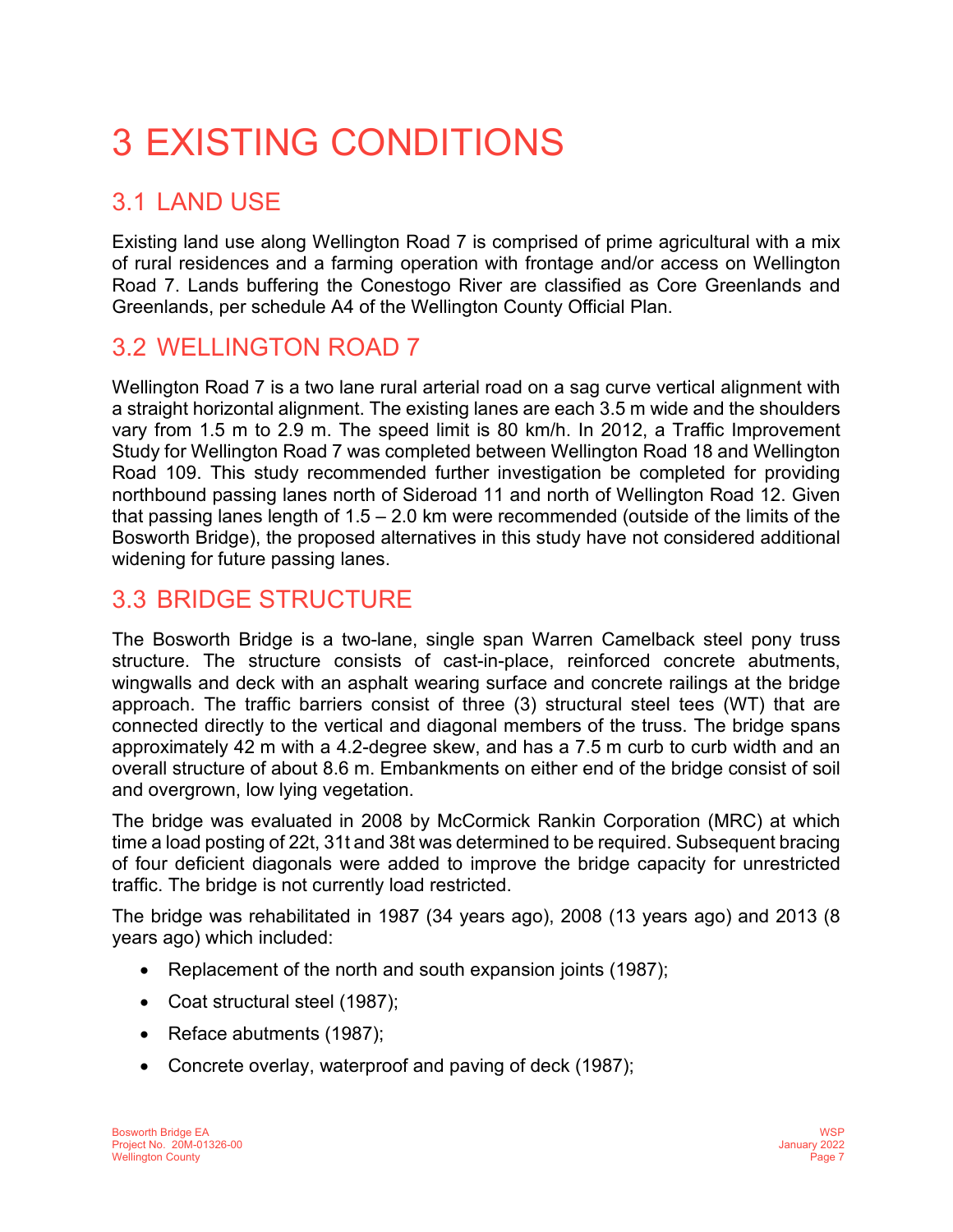- Install braces at compression diagonals to improve load capacity (2008);
- Installation of shim plates underneath rocker bearing to level the deck with ballast wall (2013);

Rehabilitation drawings from 1985 (Contract 87-61), 2008 & 2013 are available and were reviewed as part of this investigation.

A detailed "close-up" visual inspection of the Bosworth truss bridge was completed by WSP on October 21<sup>st</sup> and 23<sup>rd</sup>, 2019 in accordance with the Ontario Structure Inspection Manual (OSIM) published in May 2018. In general, the majority of current steel coating has failed and there is generally medium corrosion (approximately 5% section loss) on the structural steel truss members with some areas of severe corrosion (up to 10% section loss) and perforations through batten plates and lacing bars. There is medium corrosion (5% section loss) along floor beams and stringers except some areas with severe corrosion (10% section loss) and perforations through the web plate. The key observations from the inspection are summarized below:

- measurements were recorded using calipers, ultrasonic thickness gauge and tape measure in order to estimate section loss in the members. No section loss more than 10% was observed.
- medium corrosion over the entire surface of the structural steel in floor beams and stringers
- medium corrosion over the entire surface of the structural steel in north and south truss with localized poor areas
- medium surface corrosions on the lattice bars and batten plates of the diagonals
- hole through bearing web
- deck drains are generally in fair condition with medium corrosion throughout
- deck soffit is generally in fair condition with some areas in poor condition with spalled and delaminated concrete
- deck surface is generally in fair condition with light to medium scaling over the entire deck surface and medium width cracks;
- abutments are generally in fair condition with medium wet cracks and efflorescence
- spall in southeast curb noted;
- no distorted members were noted;
- no loose rivets were noted. All rivets appeared to be in good condition;
- the expansion joint seals are deteriorated, depressed, torn and there is light corrosion in steel armouring at the expansion joints
- cracks, spalls and scaling in wingwalls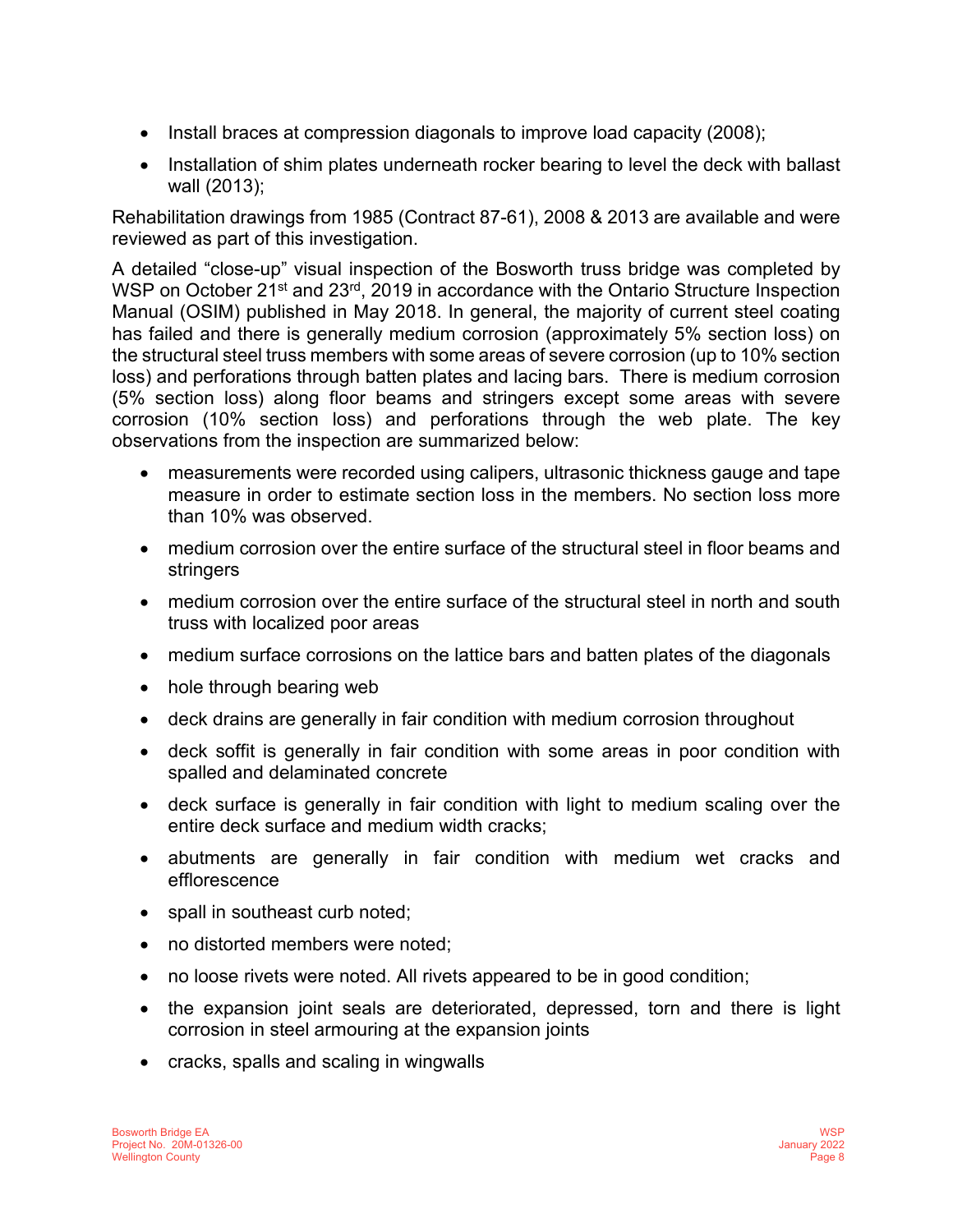• significant rotation was noted at the north bearing with steel rust perforations

The bridge inspection also identified the following functional deficiencies:

- 1. Substandard roadway width
- 2. Deficient traffic barriers

The bridge deck roadway width measures 7480 mm (curb face to curb face) and is considered to be substandard by today's design parameters as it is less than 8500mm (recommended minimum width) for two-way traffic.

The traffic barriers consist of three (3) structural steel tees (WT) that are connected directly to the vertical and diagonal members of the truss. These barriers are deficient by current standards with respect to both strength and geometry. In addition, the fact that the WT sections are mounted to the truss members and the close proximity of the truss members to traffic, means that the trusses, which are the main load-carrying members of the bridge, are susceptible to vehicular damage. This is of particular concern because the bridge is a single load path structure. This means that damage or failure of one truss member may result in complete collapse of the entire structure.

Additional information regarding the existing bridge (photographs and OSIM inspection report) can be found in **Appendix C**.

### <span id="page-14-0"></span>3.4 NATURAL ENVIRONMENT

#### <span id="page-14-1"></span>*3.4.1 APPROACH*

The study approach to document the existing conditions encompassed the collection and review of background information and completion of ecological field surveys. The background information reviewed included relevant natural environmental databases and documents (e.g., Natural Heritage Information Centre [NHIC] website, Land Information Ontario [LIO], eBird website, iNaturalist website, Ontario Reptile and Amphibian Atlas website, topographic mapping, aerial photography and existing studies), as well as direct agency contact (Ministry of the Environment, Conservation and Parks [MECP], Ministry of Natural Resources and Forestry [MNRF] – Guelph District and the Grand River Conservation Authority [GRCA]). DFO Species at Risk (SAR) mapping was also reviewed. A County of Wellington Regional SAR list (**Appendix J**), documenting 50 SAR with the potential to occur in the County, was also reviewed with respect to potential habitat availability in the vicinity of the crossing site for each species.

Descriptions of terrestrial and aquatic features are based on secondary source information compiled from previous studies and agencies, augmented with site specific field information collected in 2014, 2016 and 2020.

With regard to SAR, the footprint of the proposed works is confined to the crossing area of the watercourse at this site (bridge replacement), therefore the survey was focused on SAR plants and animals that could occur within the riparian habitat and general vicinity of the bridge site, and for SAR animals that can utilize these types of structures, such as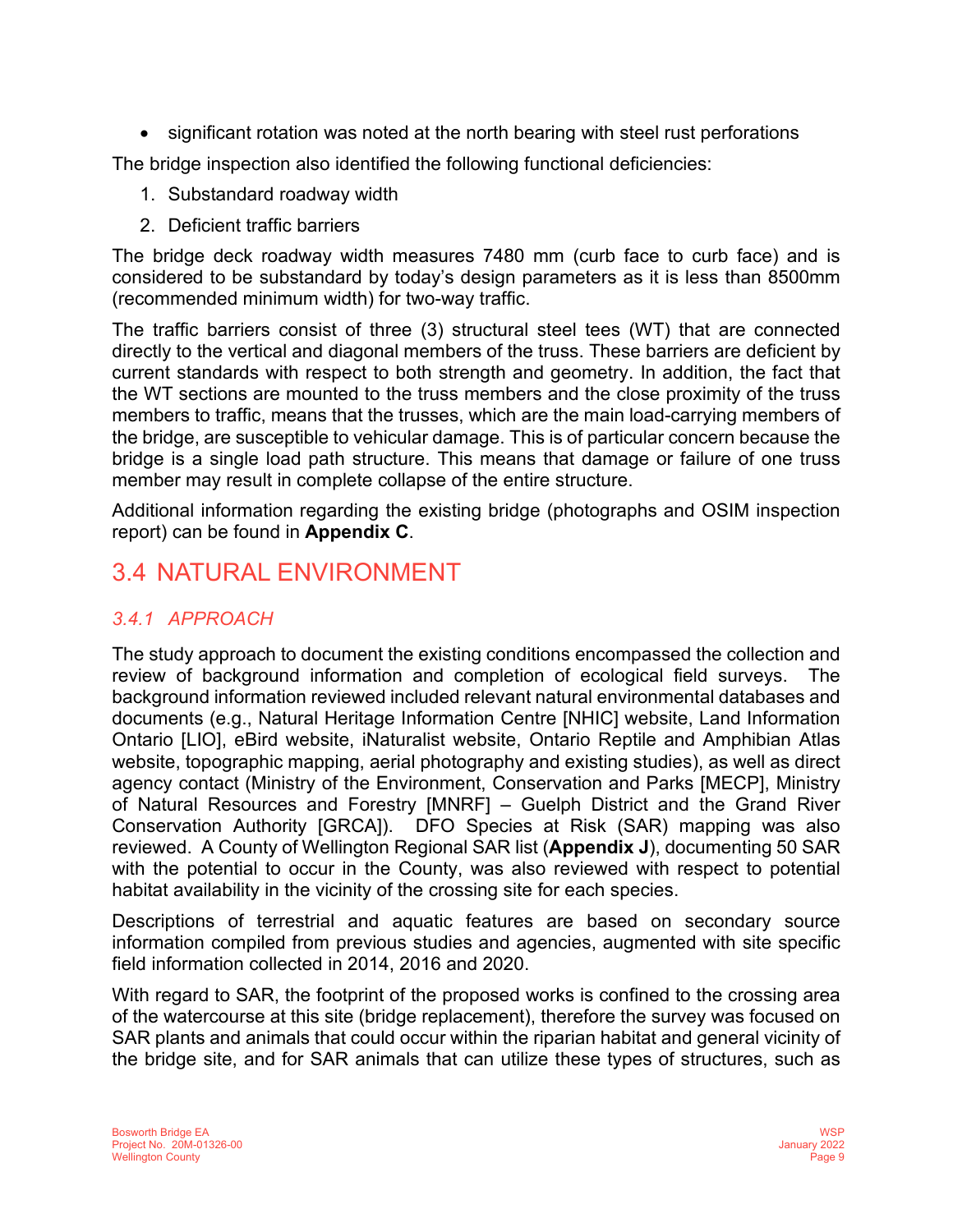Barn Swallow (which will nest in culverts and often under bridges) and reptiles (which can shelter in cracks and fissures).

The following environmental surveys / assessments were conducted on the following dates:

- April 15, 2016 (Snake Emergence and Turtle Basking surveys)
- May 31 and June 28, 2016 (Breeding Bird surveys / SAR and General Wildlife surveys)
- May 31, 2016 (Aquatic Habitat Survey)
- October 7, 2016 (Terrestrial Habitat and Vegetation survey)
- April 6, 2020 (Snake Emergence and Turtle Basking surveys / SAR and General Wildlife surveys)
- June 4 and June 22, 2020 (Avian Nest Inspections of bridge / SAR and General Wildlife surveys)
- July 20, 2020 (Terrestrial Habitat and Vegetation survey)
- August 13, 2020 (Aquatic Habitat Survey)

Photographs of the bridge site and the immediate upstream and downstream aquatic and terrestrial habitat conditions were also taken and are presented in **Appendix J.**

#### <span id="page-15-0"></span>*3.4.2 DESIGNATED NATURAL AREAS*

The Drayton Earth Science Area of Natural and Scientific Interest (ANSI) is located approximately 1.8 km south of the Bosworth Bridge. The background review also identified the presence of a Deer Wintering Area in the forested habitat approximately 150 m downstream (south) of the bridge (LIO, 2020). This area is designated Significant Wildlife Habitat (SWH).

The natural heritage features surrounding the Bosworth Bridge have been identified as Core Greenlands in the County of Wellington Official Plan (2019). As noted in the Official Plan, Core Greenlands are areas that "have greater sensitivity or significance. These areas will be identified in policy and protected". The designated natural areas and features can be seen on Figure J-1 (**Appendix J).**

#### <span id="page-15-1"></span>*3.4.3 AQUATIC HABITAT AND FISHERIES*

The Conestogo River is a moderate sized warmwater river that flows south at the Wellington County Road 7 (WR7) crossing where it is conveyed through the Bosworth Bridge. The river originates approximately 24 km upstream (north) and flows into the Conestogo Lake (an artificially created reservoir at the Conestogo Dam) approximately 8.1 km downstream of the crossing. The river continues below the dam and eventually drains to the Grand River just north of Waterloo, Ontario. The road embankments at the bridge are relatively steep, approximately 3.5 m to 4 m high and are colonized by old field dominant vegetation. The road embankments extend between 8.3 and 9.2 m out from shoulder of road.

Parker Creek (a small warmwater tributary), outlets to the Conestogo River in the southeast quadrant (SE) at the base of the road embankment and approximately 9.1 m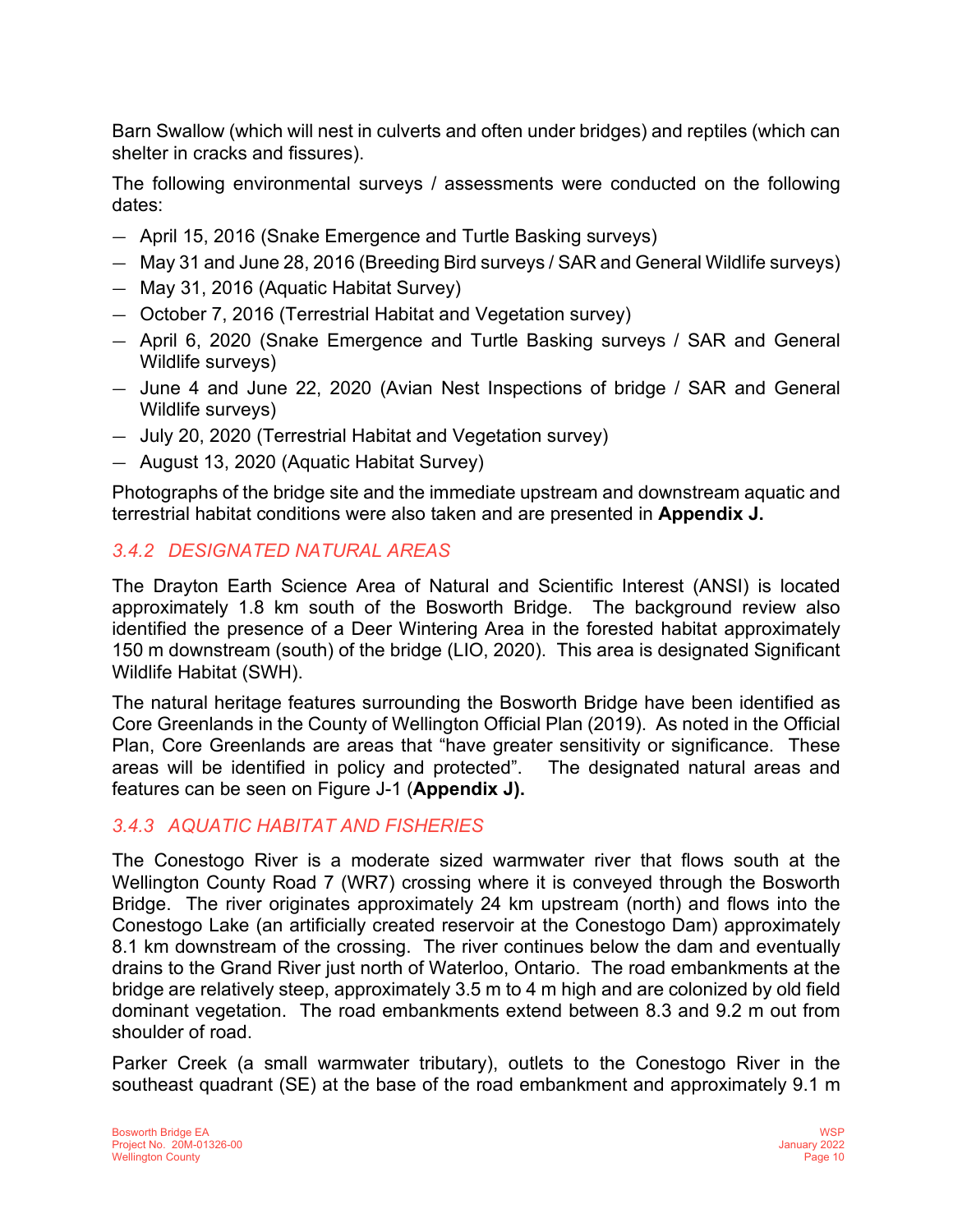south (downstream) of the bridge abutment. Parker Creek flows from the north and crosses to the south side of WR7 approximately 140 m east of the bridge. A section of the creek flows west and parallel to the south road embankment for approximately 50 m reach before it outlets to the Conestogo River (see Figure J-1, **Appendix J).** This tributary has an average bankfull width of 3.75 m (0.4 depth) in the 50 m reach noted above and bank heights average 1m. At the time of the August 2020 survey, backwater flow from the Conestogo River appeared to extend approximately 9 m upstream into the tributary outlet area and as the gradient of the tributary increased further upstream, only a small amount of the flow (approximately 0.5 m wetted width down to a trickle in some areas) was observed. The morphology of Parker Creek in the 50 m reach consists of a slow moving 'flat' in the outlet area (flow depth approximately 0.35 m) and series of small riffles and flats further upstream. Substrates range from a mix of silt, sand and gravel in the outlet area to coarse dominant substrate (gravel 80%, rubble 10% and sand 10%) further upstream.

For the Conestogo River, the existing bridge is a single span (42 m) concrete structure. The river channel is fairly uniform in the vicinity of the bridge and the bankfull channel width averages approximately 30 m (0.5 m depth) within the ROW and further up and downstream. The east abutment is found approximately 9.3 m back from or outside of the bankfull channel. The west abutment is found partially within the bankfull channel. The flow of the river extends directly to and along the full length of the west abutment and the south corner extends out into the channel approximately 0.9 m. The wetted width of the channel at the time of the August 2020 survey was approximately 29 m. The riverbanks within the ROW and further up and downstream range in height from 0.7 m to 1.1 m and are fairly steep. Floodplain (Reed-canary Grass Garminoid Mineral Meadow Marsh) extends further back in the NE and SW quadrants. There is little erosion.

At the time of the August 2020 aquatic habitat survey, flow velocity was low and the water was fairly turbid. Morphology is flat dominant within the ROW and further up and downstream. Flow depth in the vicinity of the bridge ranged from 0.5 to 1.3 m at the time of the survey. Substrates below and downstream of the bridge consisted of 30% rubble, 20% gravel, 20% sand, 20 silt and 10% boulders. Substrates upstream of the bridge along the east side consisted of 50% sand, 40% silt and 10% gravel and a mix of rubble, gravel, sand and silt was found along the west side. Instream cover includes rubble, some boulders and overhanging grasses (mainly Reed Canary Grass) on the banks and a few small clumps found instream along with some rush sp. and iris sp. Riparian vegetation in the vicinity of the bridge ROW generally consists of Reed-canary Grass Garminoid Mineral Meadow Marsh (MAM2-2) in the NE and SW quadrants and Dry – Moist Old Field Meadow (CUM1-1) and mixed forest further back as further detailed in the next section.

Conestogo River is classified as a warmwater watercourse (MNRF LIO 2021). GRCA provided fish data (see Appendix F) and indicated that the Conestogo River and Parker Creek fish community consists of sportfish (*Northern Pike Esox lucius*) and a variety of warm and coolwater bait/forage fish species including Bluntnose Minnow (*Pimephales notatus*), Brook Stickleback (*Culaea inconstans*), Central Mudminnow (*Umbra lim*i), Common Shiner (*Luxilus cornutus*), Creek Chub (*Semotilus atromaculatus*), Fathead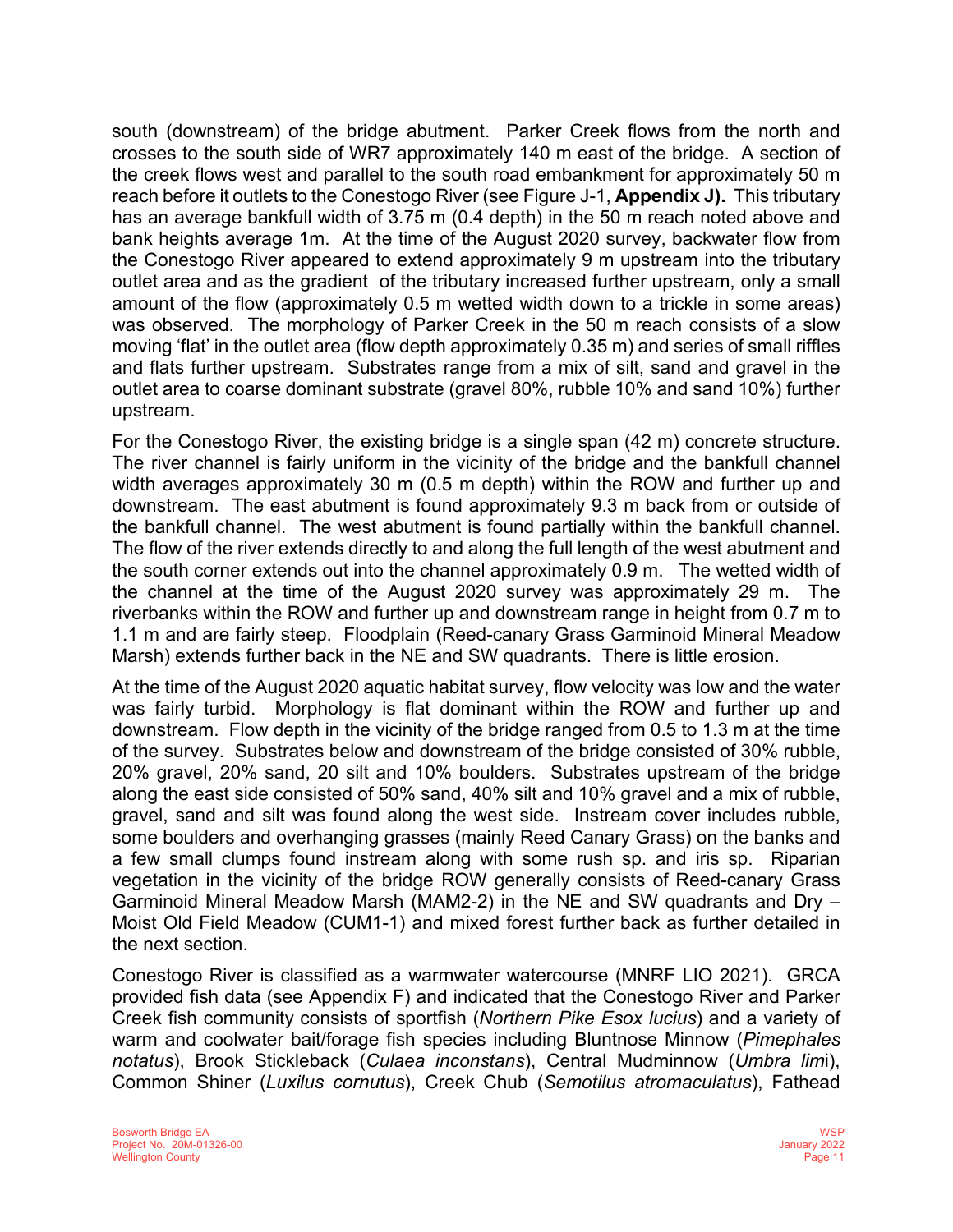Minnow (*Pimephales promelas*), Northern Redbelly Dace (*Chrosomus eos*) and White Sucker (*Catostomus commersonii*). GRCA also noted that confirmed Northern Pike spawning habitat is found in the area, likely Parker Creek, given the minimal amount of emergent vegetation found in the main Conestogo River. MNRF confirmed that Northern Pike spawning habitat is found throughout Parker Creek (see **Appendix F**).

#### <span id="page-17-0"></span>*3.4.4 TERRESTRIAL HABITAT / VEGETATION*

A total of 120 vascular plant species were recorded at this site during the October 2016 and July 2020 field surveys (see Table J-1, **Appendix J**). Most of the species observed at the site are common roadside, woodland and wetland plants, present in similar habitats throughout the landscape. Sixty-three (63%) percent of the species identified are native to Ontario. One species of conservation concern, Black Ash (*Fraxinus nigra*), was observed within the study area (see Figure J-2, **Appendix J**) and although it is not currently protected under the ESA or SARA, it has been assessed as Threatened by COSEWIC.

Six vegetation communities were identified in the study area, including two wetland community types. All communities are common in Ontario. ELC communities are shown on Figure J-2, **Appendix J.**

#### *RIGHT-OF-WAY (ROW) ECOLOGICAL LAND CLASSIFICATION (ELC) COMMUNITIES*

The ROW ELC communities found on the north side of the bridge and road are classified as Dry-Moist Old Field Meadow (Units 1A-1B: CUM1-1) and Reed-canary Grass Mineral Meadow Marsh (Unit 3: MAM2-2). The Dry-Moist Old Field Meadow is found east and west of the watercourse and is dominated by common old field species, such as Awnless Brome (*Bromus inermis ssp. inermis*), Kentucky Bluegrass (*Poa pratensis ssp. pratensis*), Red Fescue (*Festuca rubra*), Common Tansy (*Tanacetum vulgare*), Redtop (*Agrostis gigantea*), Eastern Panicled Aster (*Symphyotrichum lanceolatum ssp. lanceolatum*), Bird's-foot Trefoil *(Lotus corniculatus*) and Cow-vetch (*Vicia cracca*). Ditches and lowlying areas were dominated by Reed-canary Grass (*Phalaris arundinacea var. arundinacea*). The Reed-canary Grass Mineral Meadow Marsh is found on the east side of the watercourse and is dominated by Reed-canary Grass, with Elecampane (*Inula helenium*), Spotted Joe Pye Weed (*Eutrochium maculatum var. maculatum*), Angled False Bindweed (*Calystegia sepium ssp. angulatum*) and Sneezeweed Yarrow (*Achillea ptarmica*).

The ROW on the south side of the road is classified as Dry-Moist Old Field Meadow (Units 1C-1D: CUM1-1) and is dominated by common old field species, such as Awnless Brome, Kentucky Bluegrass, Red Fescue, Common Tansy, Redtop, Eastern Panicled Aster, Bird's-foot Trefoil and Cow-vetch. Ditches and low-lying areas were dominated by Reedcanary Grass. A small area of a Reed-canary Grass Mineral Meadow Marsh (Unit 7: MAM2-2, description below) also extends up into the ROW.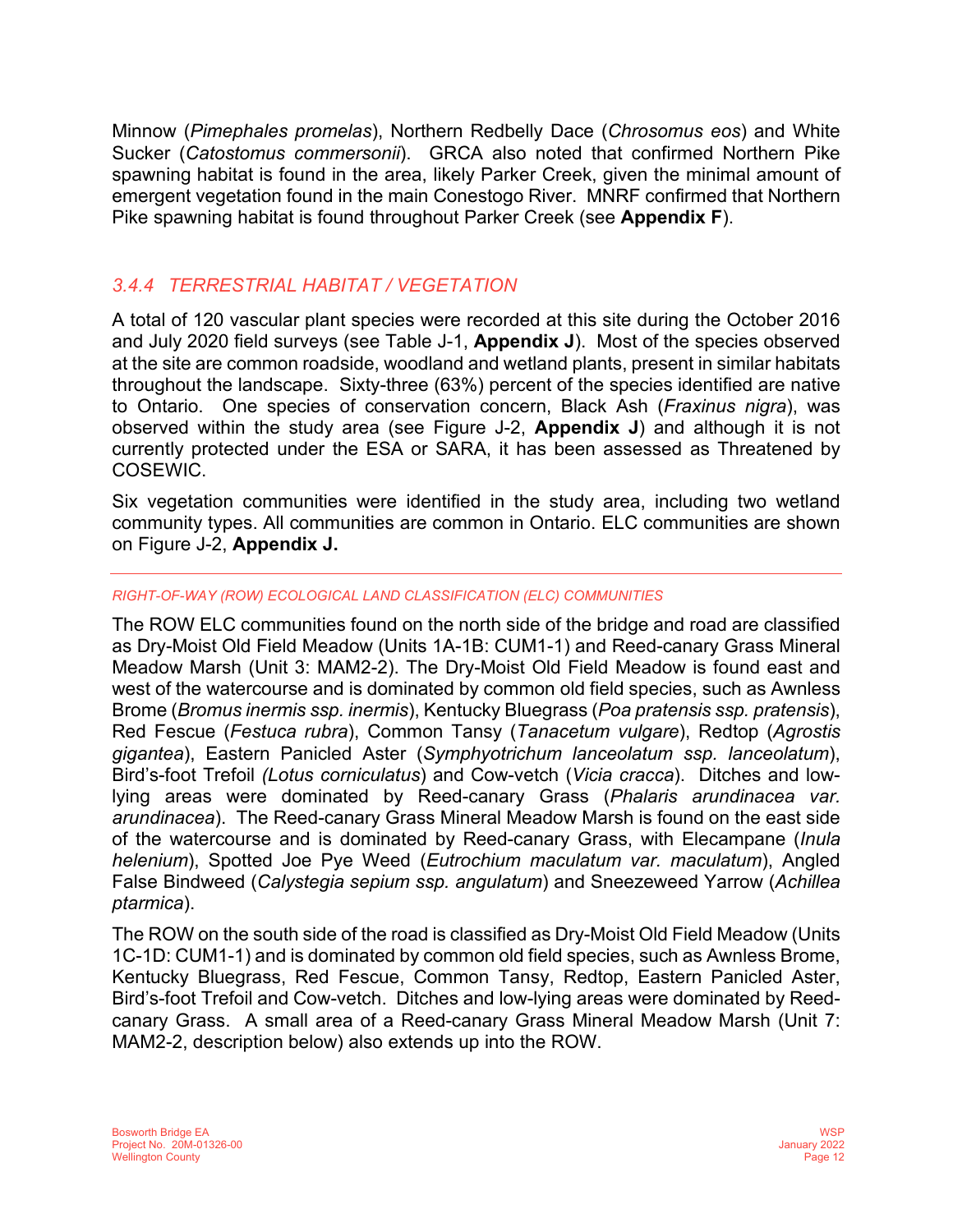#### *ELC COMMUNITIES NORTH OF ROW*

On the north side of the ROW, the channel flows bedside Dry-Moist Old Field Meadow (Unit 1A: CUM1-1, discussed above), Reed-canary Grass Mineral Meadow Marsh (Unit 3: MAM2-2, discussed above) and a Fresh – Moist White Cedar – Hardwood Mixed Forest (Unit 2: FOM7-2). Some of the conifers appear to have been planted in the Fresh – Moist White Cedar – Hardwood Mixed Forest (Unit 2: FOM7-2); however, all layers of vegetation are undergoing natural regeneration. The canopy becomes more open towards the watercourse (approximately 50-60% canopy cover). The canopy is composed of Eastern White Cedar (*Thuja occidentalis*), Black Cherry (*Prunus serotina*), Green Ash (*Fraxinus pennsylvanica*) and Norway Spruce (Pic*ea abies*). The sub-canopy is dominated by Eastern White Cedar, Manitoba Maple (*Acer negundo*), Green Ash and Staghorn Sumac (*Rhus typhina*). The understory is dominated by Red-osier Dogwood (*Cornus sericea*), North American Red Raspberry (*Rubus idaeus* ssp. *strigosus*), Common Burdock (*Arctium minus*) and Virginia Creeper (*Parthenocissus quinquefolia*). The ground layer is dominated by Spotted Jewelweed (*Impatiens capensis),* Herb-Robert (*Geranium robertianum*), European Red Currant (*Ribes rubrum*) and Eastern Panicled Aster (*Symphyotrichum lanceolatum* ssp. *lanceolatum*).

Further east of the watercourse and the Reed-canary Grass Mineral Meadow Marsh there is a small, fragmented Dry – Fresh White Cedar – Poplar Mixed Forest (Units 4A-4B: FOM4-2). The canopy is dominated by Eastern White Cedar and Trembling Aspen (*Populus tremuloides*). The sub-canopy is dominated by Eastern White Cedar, Trembling Aspen and Pussy Willow (*Salix discolor*). The understory is dominated by Awnless Brome, Eastern Tall Goldenrod (*Solidago altissima* var. *altissima*), Virginia Creeper and Red-osier Dogwood. The ground layer is dominated by North American Red Raspberry, Herb-Robert, Common Milkweed (*Asclepias syriaca*) and Virginia Creeper.

#### *ELC COMMUNITIES SOUTH OF ROW*

On the south side of the ROW, the channel flows beside Dry-Moist Old Field Meadow (Unit 1C-1D: CUM1-1, discussed above), a Fresh – Moist White Cedar Coniferous Forest (Unit 5: FOC4-1) and a Reed-canary Grass Mineral Meadow Marsh (Unit 7: MAM2-2). The Fresh – Moist White Cedar Coniferous Forest (Unit 5: FOC4-1) occurs on the east side of the watercourse and the canopy is dominated by Eastern White Cedar, with sparse Balsam Poplar (*Populus balsamea*). The sub-canopy is dominated by Eastern White Cedar with occasional Balsam Poplar and Purple Willow near the watercourse. The understory is dominated by Tall Meadow-rue (*Thalictrum pubescens*), Purple Willow and English Hawthorn (*Crataegus monogyna*). The ground layer is dominated by Eastern Tall Goldenrod, Wild Cucumber (*Echinocystis lobata*) and Spotted Jewelweed.

The Reed-canary Grass Mineral Meadow Marsh (Unit 7: MAM2-2), is located on the west side of the watercourse and is dominated by Reed-canary Grass, with occasional Spotted Joe Pye Weed (*Eutrochium maculatum* var. *maculatum*), Dark-green Bulrush (*Scirpus atrovirens*), Eastern Panicled Aster and Fox Sedge (*Carex vulpinoidea*) associates.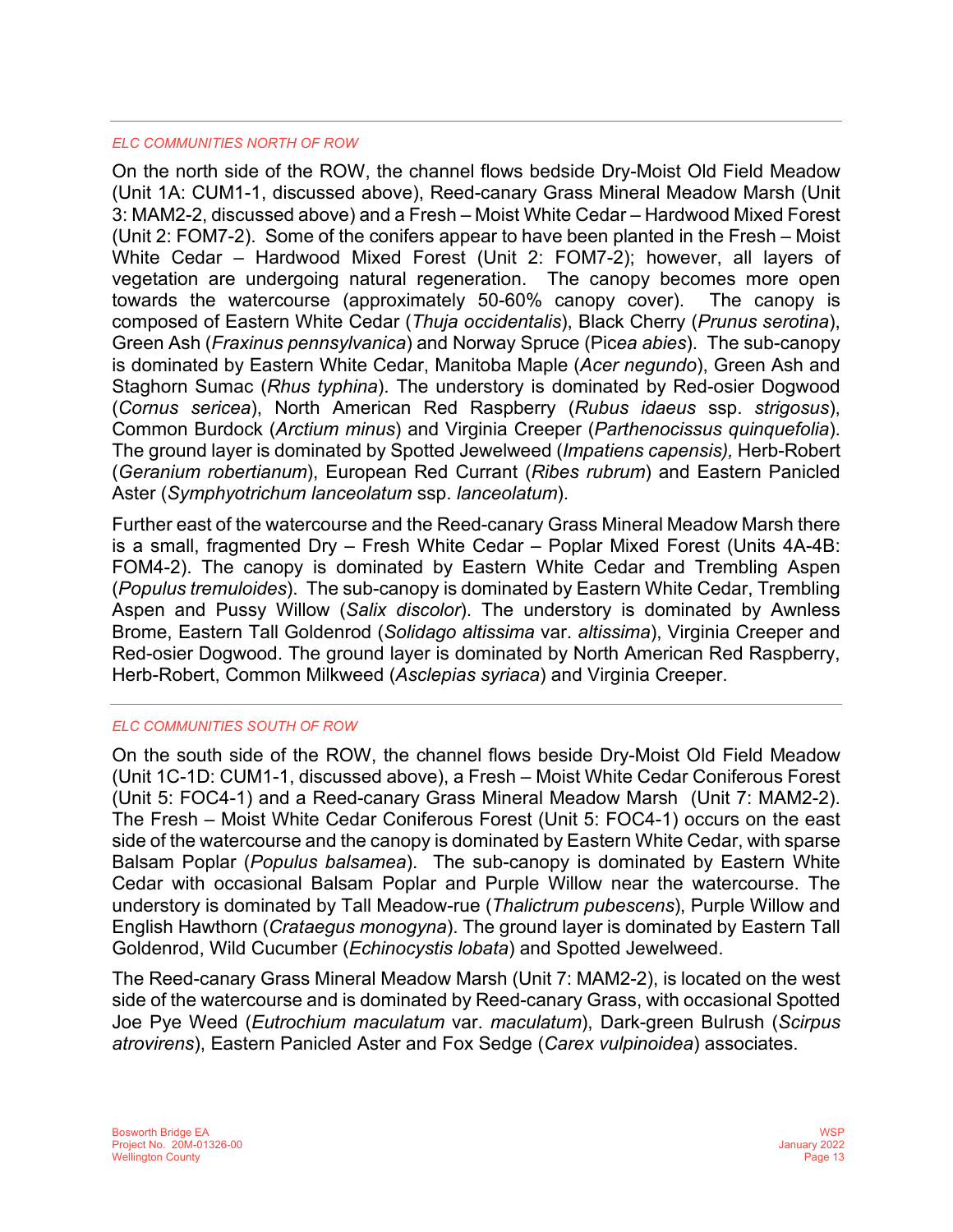Further west of the Reed-canary Grass Mineral Meadow Marsh (Unit 7: MAM2-2), there is a White Cedar Mineral Mixed Swamp (Unit 6: SWM1-1). The canopy is dominated by Eastern White Cedar, Hybrid Crack Willow (Salix x fragilis), Tamarack (*Larix laricina*) and Black Spruce (*Picea mariana*). The subcanopy is dominated by Eastern White Cedar, Hybrid Crack Willow, Balsam Fir (*Abies balsamea*) and Tamarack. The understory is dominated by Reed-canary Grass, Red-osier Dogwood, Hybrid Crack Willow and Tamarack. The ground layer is dominated by Ostrich Fern (*Matteuccia struthiopteris*), Fox Sedge, Soft Rush (*Juncus effusus* ssp. *solutus*) and Spotted Jewelweed.

#### <span id="page-19-0"></span>*3.4.5 WILDLIFE AND SPECIES AT RISK (SAR)*

#### WILDLFE SURVEYS AND HABITAT *ASSESSMENT*

Snake emergence and turtle basking surveys (using binoculars) were carried out at the bridge site and in the vicinity under appropriate weather conditions (warm, clear, sunny) by a qualified biologist during the spring season (April 15, 2016 and April 6, 2020). No snakes or turtles were observed at this site at the time of the surveys. No obvious snake hibernacula entry sites were observed around the existing bridge.

As noted in Section 3.4.1, two breeding bird surveys were completed on May 31 and June 28, 2016. In addition, six general wildlife and SAR surveys were completed in conjunction with other surveys in 2014, 2016 and 2020 (see Table J-4, **Appendix J** for a list of species observed at the site).

The background review identified the presence of SWH for Deer Wintering Area in the forested habitat approximately 150 m south of the bridge. Furthermore, the riparian zone appears to provide a wildlife movement corridor as evidenced by tracks and roadkill beneath/adjacent to the bridge (including American Mink and Raccoon). In addition, the bridge provides confirmed nesting habitat for migratory birds, including American Robin (*Turdus migratorius*), Barn Swallow (*Hirundo rustica*), Cliff Swallow (*Petrochelidon pyrrhonota*) and Eastern Phoebe (*Sayornis phoebe*). Migratory birds are protected under the Migratory Birds Convention Act (MBCA). Barn Swallow is also protected as a SAR under the ESA. The results of the SAR surveys are described in the sections below and a SAR impact assessment is discussed in Section 6.4.1.

#### *RESULTS OF BACKGROUND SAR SEARCH*

No records of SAR were provided by GRCA, MECP or MNRF within the vicinity of the bridge site. GRCA also indicated that DFO SAR mapping did not identify the presence of fish or mussel SAR within the Conestoga River in the vicinity of the bridge site (see Agency Correspondence, **Appendix F**). Rainbow Mussel (*Villosa iris*, Special Concern under the ESA and SARA) is identified on DFO SAR mapping (July 2021) as being "found or potentially found" approximately 4.75 km downstream of the bridge site.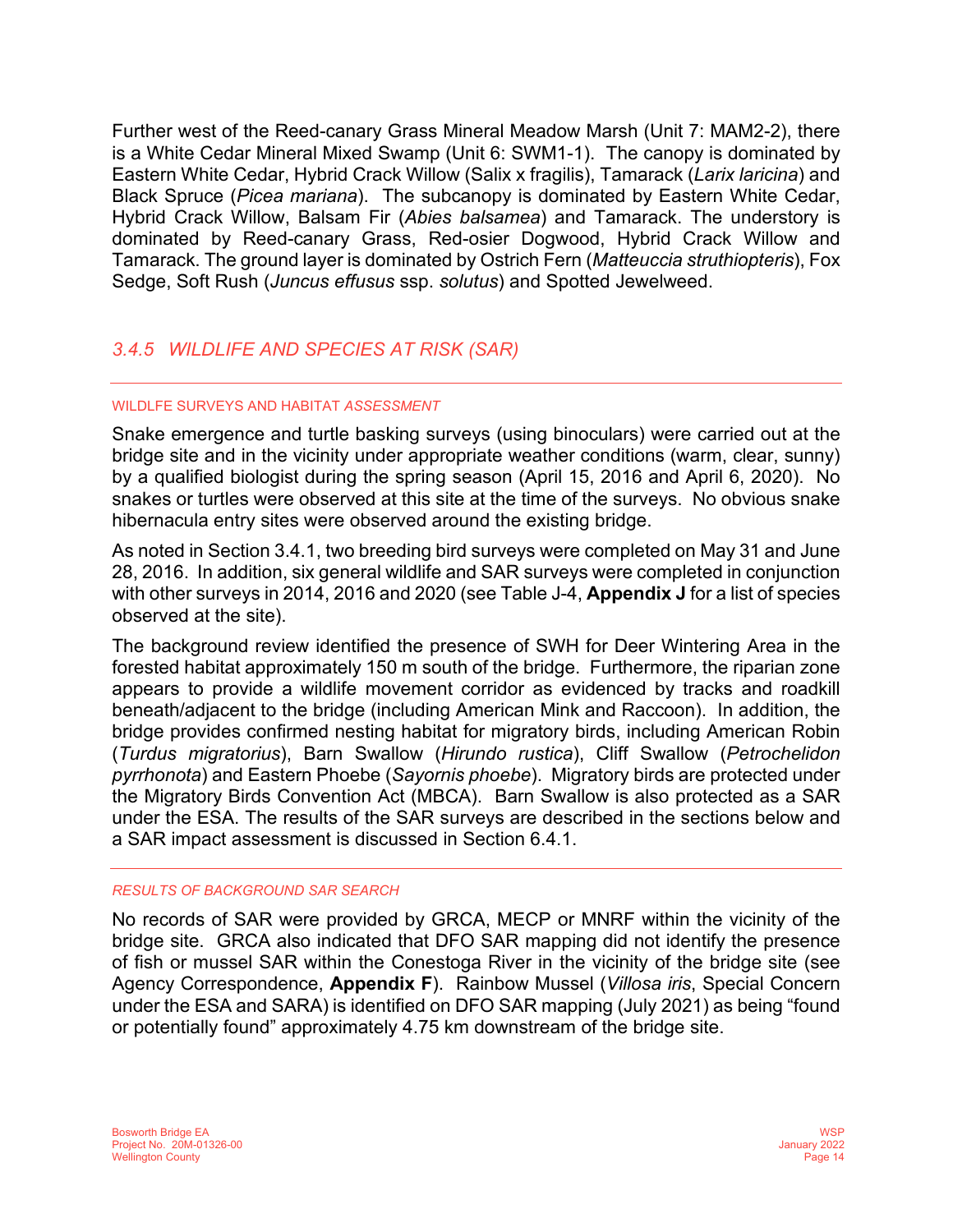Eight NHIC 1 km<sup>2</sup> grids were searched using the Make A Map: Natural Heritage Areas tool. No SAR or Species of Conservation Concern (SCC) records were available for the general area.

Nine SAR species listed under the ESA, were recorded within the general area from the online eBird database, including:

- Bald Eagle (*Haliaeetus leucocephalus*; Special Concern)
- Barn Swallow (*Hirundo rustica*; Threatened)
- Bank Swallow (*Riparia riparia*; Threatened)
- Bobolink (*Dolichonyx oryzivorus*; Threatened)
- Chimney Swift (*Chaetura pelagica*; Threatened)
- Common Nighthawk (*Chordeiles minor*; Special Concern)
- Eastern Meadowlark (*Sturnella magna*; Threatened)
- Eastern Wood-pewee (*Contopus virens*; Special Concern)
- Wood Thrush (*Hylocichla mustelina*; Special Concern)

Two SAR species listed under the ESA, Bald Eagle and Barn Swallow, were also recorded within the general area from the online iNaturalist database. One additional SAR species listed under the ESA was confirmed within the general area via the online Ontario Reptile and Amphibian Atlas: Snapping Turtle (*Chelydra serpentina*; Special Concern).

The potential for these species to occur at the bridge site has been assessed in the context of habitat data collected through background information and field surveys (see Section below).

#### *SAR HABITAT ASSESSMENT AND POTENTIAL*

WSP confirmed the presence of four SAR species at the bridge site during the field surveys, including Barn Swallow, Bank Swallow, Eastern Wood-Pewee and Monarch. Habitat at the site was also assessed for the potential to support other species on the County of Wellington Regional SAR list (**Appendix J),** and other SAR for which occurrence was deemed a possibility based on known range. Based on this assessment, there is potential for eight other SAR species to occur in the vicinity of the bridge based on the presence of suitable habitat features. See below for further details regarding confirmed and potential SAR at the bridge site:

- **Bald Eagle** (*Haliaeetus leucocephalus* Special Concern [SC] under the ESA) -- This species was not observed during the field surveys; however, there are recent records within approximately 1 km of the study site (eBird 2019). No Eagle nests were observed in the vicinity of the bridge; however, the ROW reaches provide suitable foraging habitat.
- **Bank Swallow** (*Riparia riparia* Threatened [THR] under the ESA) This species was observed foraging over the river during the field surveys in June 2020 and there are recent records within <5km of the study site (eBird 2020). Suitable breeding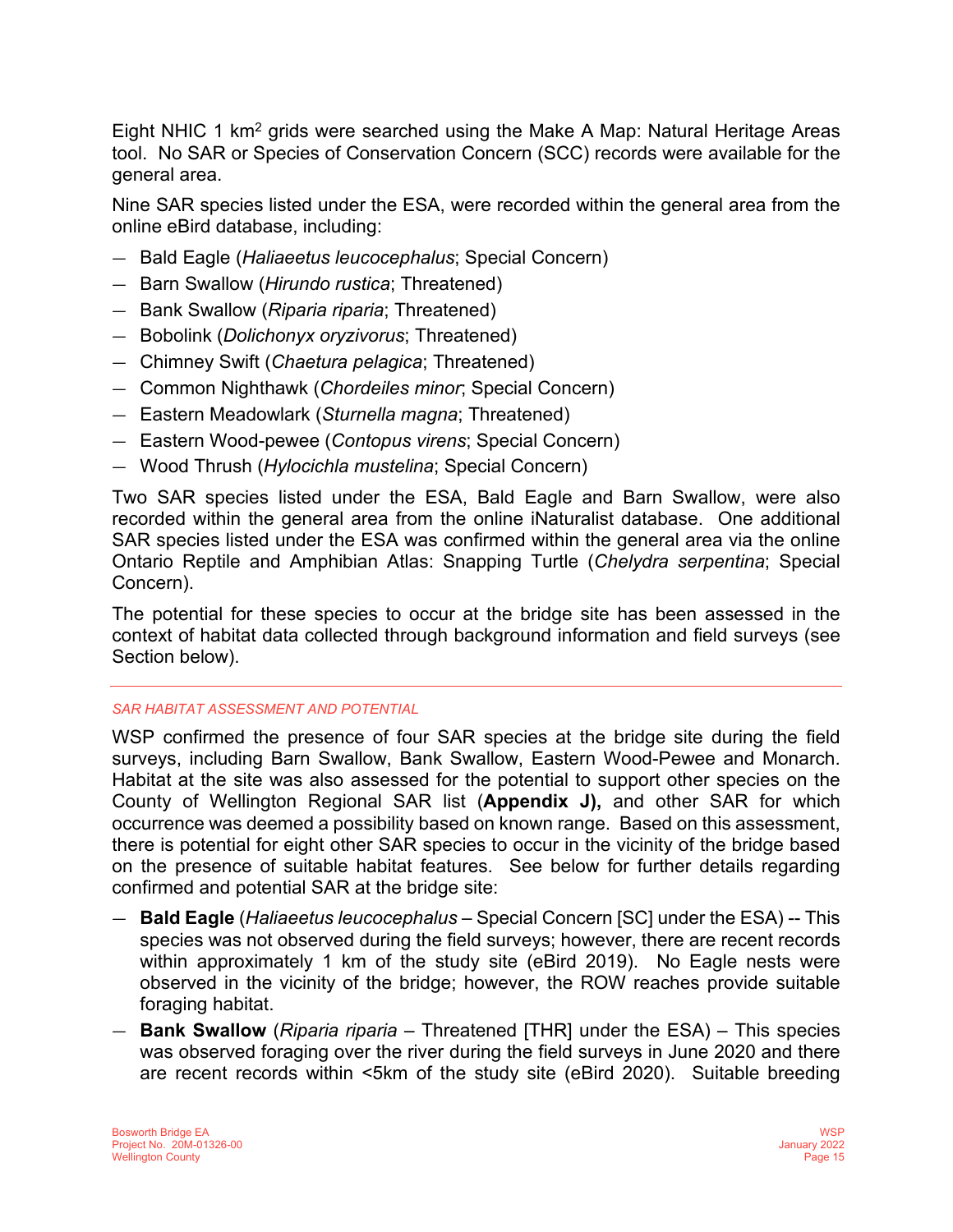habitat may occur further upstream or downstream of the bridge site, beyond the ROW reaches and bridge replacement works.

- **Barn Swallow** (*Hirundo rustica* Threatened under the ESA) Barn Swallow nests were confirmed on the bridge during the field surveys in 2014 (at least 16 old [not active at time of survey] nests), 2016 (at least 4 old nests) and 2020 (at least 12 old nests) and there are recent records within <1km of the study site (eBird 2019).
- **Bobolink** (*Dolichonyx oryzivorus* Threatened under the ESA) This species was not observed in the vicinity of the bridge during the field surveys; however, there are records within <5km of the study site (eBird 2020). Suitable habitat occurs in the hayfields within 300 m - 400m of the bridge, beyond the ROW and the proposed bridge replacement works.
- **Chimney Swift** (*Chaetura pelagica* Threatened under the ESA) This species was not observed in the vicinity of the bridge during the field surveys; however, there are recent records within <5km of the study site (eBird 2020). There is some limited potential for this species to breed within the Mixed Forest and Swamp communities beyond the ROW and the proposed bridge replacement works; however, preferred breeding habitat for this species is comprised of large uncapped chimneys which may occur in the nearby villages of Bosworth and Drayton. This species is most likely to be observed foraging overhead of the study site.
- **Eastern Meadowlark** (*Sturnella magna* Threatened under the ESA) This species was not observed in the vicinity of the bridge during the field surveys; however, there are recent records within <5km of the study site (eBird 2020). Suitable habitat occurs in the hayfields within 300 - 400m of the bridge, beyond the ROW and the proposed bridge replacement works.
- **Eastern Wood Pewee** (*Contopus virens* Special Concern under ESA) This species was recorded in the vicinity of the bridge during the June 2016 field surveys and there are recent records within <5km of the study site (eBird 2020). Suitable habitat, including breeding habitat occurs within the Mixed Forest and Swamp communities found beyond the ROW and the proposed bridge replacement works.
- **Little Brown Myotis** (*Myotis lucifugus* Endangered under ESA) This species was not observed in the vicinity of the bridge during the field surveys; however, no evening surveys or acoustic monitoring was conducted. The study site occurs within the known range for this species and suitable habitat, including breeding habitat, occurs within the Mixed Forest and Swamp communities found beyond the ROW and proposed bridge replacement works.
- **Monarch** (*Danaus plexippus* Special Concern under ESA) This species was observed in the vicinity of the bridge during the field surveys. Suitable breeding habitat (i.e., Milkweed) was observed within the ROW reaches and proposed bridge replacement works.
- **Snapping Turtle** (*Chelydra serpentina* Special Concern under ESA) The river provides suitable habitat for this species and there are recent records within 10 km of the study site (ORAA 2019). No turtles or turtle nests were observed in the vicinity of the bridge during any of the surveys; however, there is potential for turtles to nest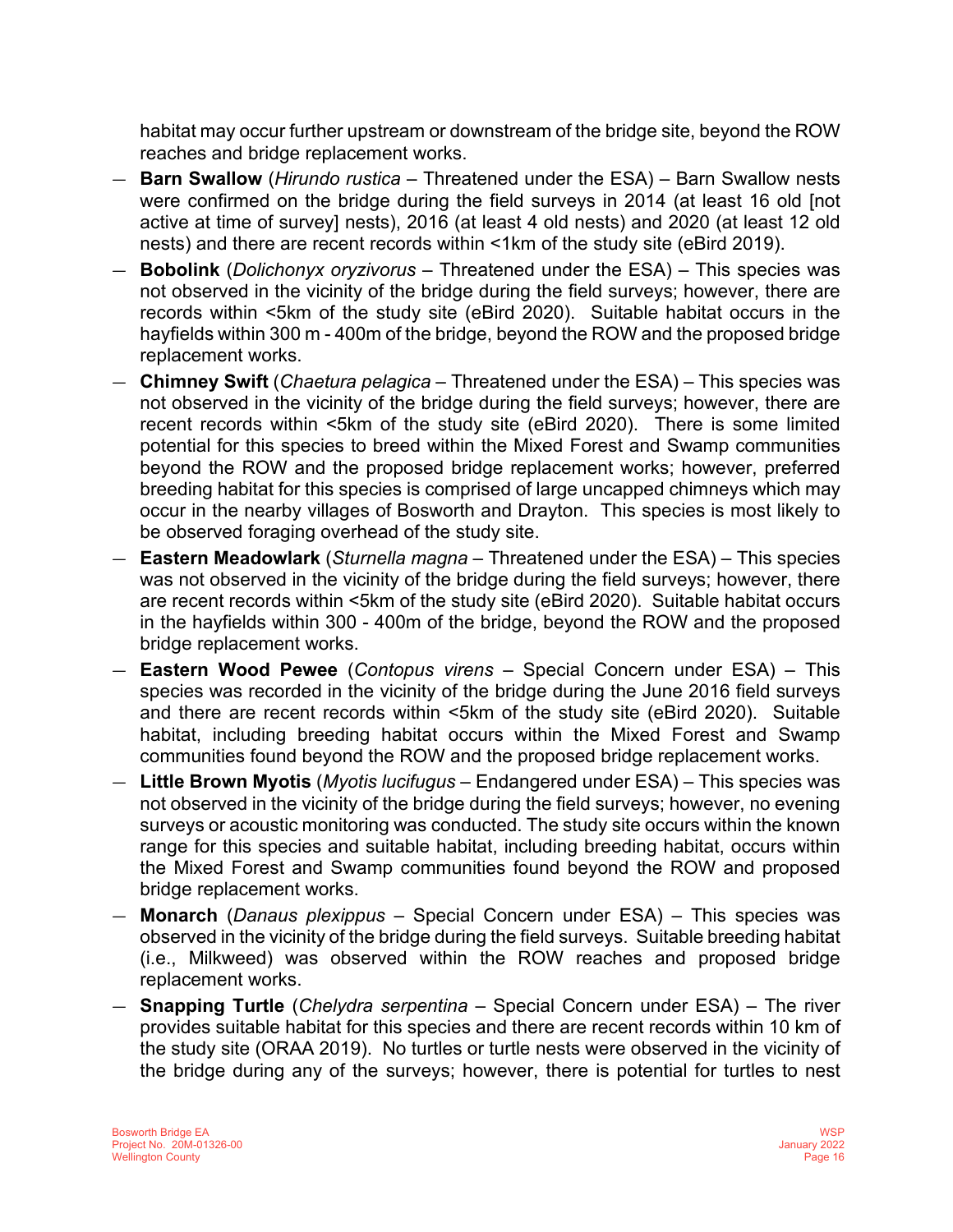along the road shoulders and adjacent open upland areas, or to wander into the construction zone. Furthermore, although no turtles were observed in the ROW reaches of the river during the early spring emergence / basking surveys in 2016 and 2020, the ROW reaches do have suitable hibernation habitat potential.

- **Wood Thrush** (*Hylocichla mustelina* Special Concern under ESA) This species was not observed in the vicinity of the bridge during the field surveys; however, there are recent records within <5km of the study site (eBird 2020). Suitable habitat occurs within the Mixed Forest communities beyond the ROW and proposed bridge replacement works.
- **Rainbow Mussel** (*Villosa iris* Special Concern under ESA and SARA) This species is highlighted on DFO SAR mapping as "being found (or potentially found)" approximately 4.75 km downstream of the bridge where there is suitable habitat. As noted on<https://www.ontario.ca/page/rainbow-mussel>the "Rainbow mussel prefers small to medium-sized rivers with a moderate to strong current and sand, rocky, or gravel bottoms. It is found in or near riffle areas and along the edges of vegetation in water less than one metre deep". This type of habitat (e.g., fast flow / riffle areas with abundant instream vegetation) is not found in the vicinity of the bridge where a slow moving 'flat' morphology with minimal instream vegetation dominates. Since there are no records of this species in the vicinity of the bridge and the habitat conditions are not suitable, it is highly unlikely that this species is found in the vicinity of the bridge.

### <span id="page-22-0"></span>3.5 HYDROLOGIC AND HYDRAULIC ANALYSIS

The Conestogo River watershed has a drainage area of 276  $km^2$  (27600 ha) at the Wellington Road 7 Bosworth Bridge location. Conestogo River flows from north-east to south-west and ultimately outlets to the Grand River.

There is a stream flow gauge station 02GA039 Conestogo River above Drayton for this watercourse. For this gauge station, Flood Frequency Analysis (FFA) results were obtained from the Grand River Conservation Authority (GRCA).

In addition to the FFA, Ontario Flow Assessment Tools (OFAT) and SWMHYMO hydrologic model were also used for flow assessments and comparison.

As per the Hydrology and Hydraulics Report, the FFA flows are the most conservation flows and used in the hydraulic modelling of the existing and proposed bridges. **[Table 3-1](#page-22-1)**  below provides the governing flows for the hydraulic modelling.

| <b>STORM</b> | FLOW (M <sup>3</sup> /S) |
|--------------|--------------------------|
| $1.25$ -year | 86.0                     |
| 2-year       | 133                      |
| 5-year       | 204                      |

<span id="page-22-1"></span>**Table 3-1 Flows at Bosworth Bridge**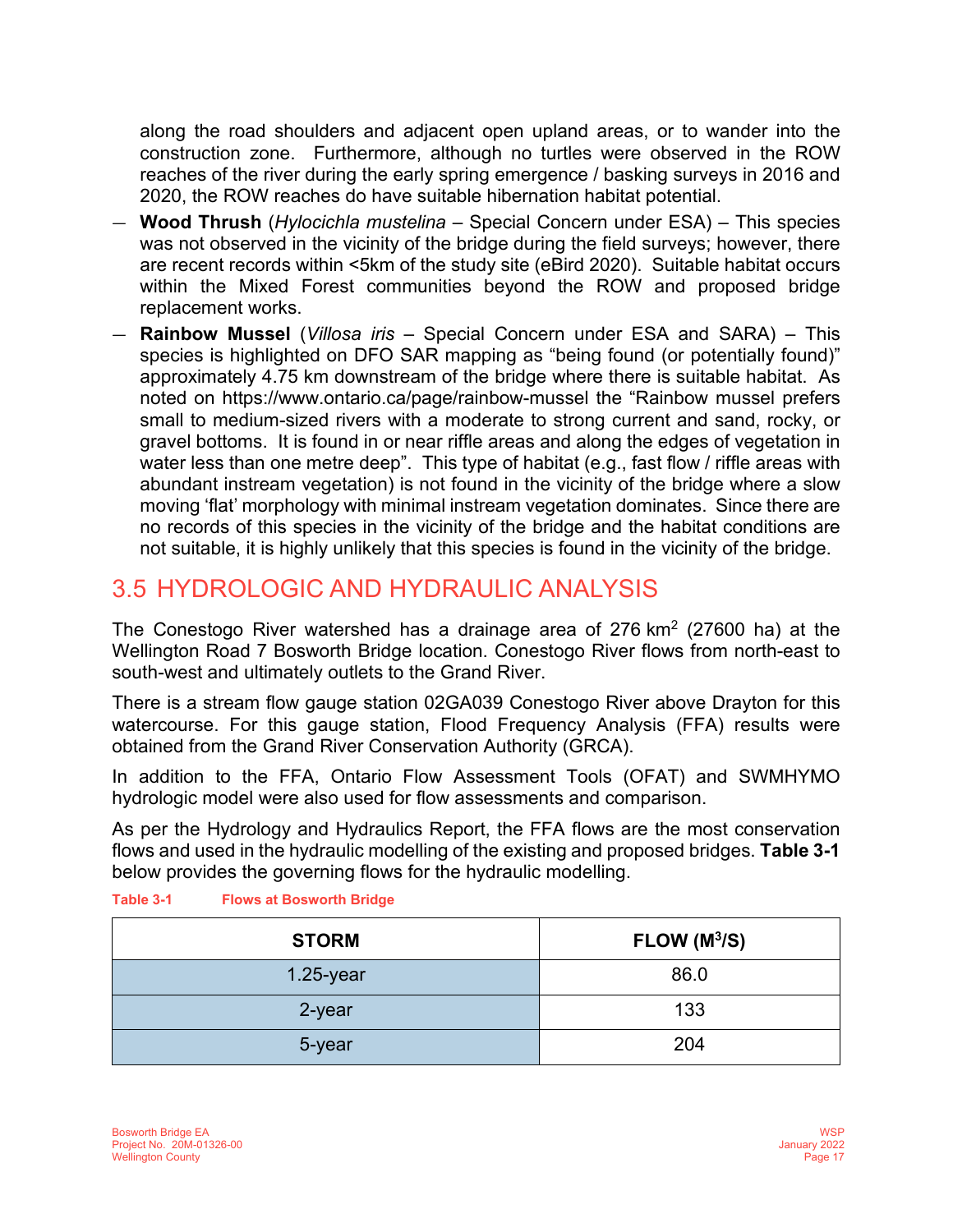| 10-year                 | 256 |
|-------------------------|-----|
| 20-year                 | 306 |
| 25-year                 | 326 |
| 50-year                 | 381 |
| 100-year                | 438 |
| Hurricane Hazel (12hrs) | 741 |

WSP has received HEC-RAS hydraulic model "*UpperCon2011.prj*" prepared for the Conestogo River. The following modifications were made in the existing model to match with the present conditions:

- Two sections 17.199 and 17.191, upstream and downstream of the bridge, respectively, are updated as per the latest survey information.
- Flows at Sections 18.335 and 17.225 are updated as per the Flood Frequency Analysis results provided by the GRCA.
- Road profile of Wellington Road 7 is updated as per latest survey in formation.
- Existing bridge section is updated as per existing General Arrangement (GA) drawing prepared for 1987 rehabilitation work.

The existing bridge, as per the 1987 rehabilitation work GA drawing, has a single span of 40.97 m from centre to centre of the abutments which provides a clear opening of 39.40 m. The hydraulic assessment is carried out for this clear opening. Based on the survey information, the road low point elevation is 411.28 m amsl. The 2-year through 100-year storm events were analysed in the HEC-RAS model; the 50-year storm event is the design storm for the existing bridge.

The hydraulic analysis results of the existing bridge show that the existing bridge meets the freeboard and soffit clearance requirements. However, the Regional storm overtops Wellington Road 7 by 0.06 m, but meets the relief flow depth.

Please refer to the Hydrology and Report (**Appendix D**) prepared for the Bosworth Bridge for the details related to the existing conditions hydraulic modelling.

### <span id="page-23-0"></span>3.6 BUILT HERITAGE

A Heritage Impact Assessment (HIA) was completed for the Bosworth Bridge by WSP (see **Appendix E**). The following summarizes the key findings:

• The subject structure is not listed on the Township of Mapleton municipal heritage register or inventory of cultural heritage resources and is not designated under the *Ontario Heritage Act* (OHA). The Bosworth Bridge is not provincially-owned, and therefore, is not identified as a provincial heritage property. It is also not recognized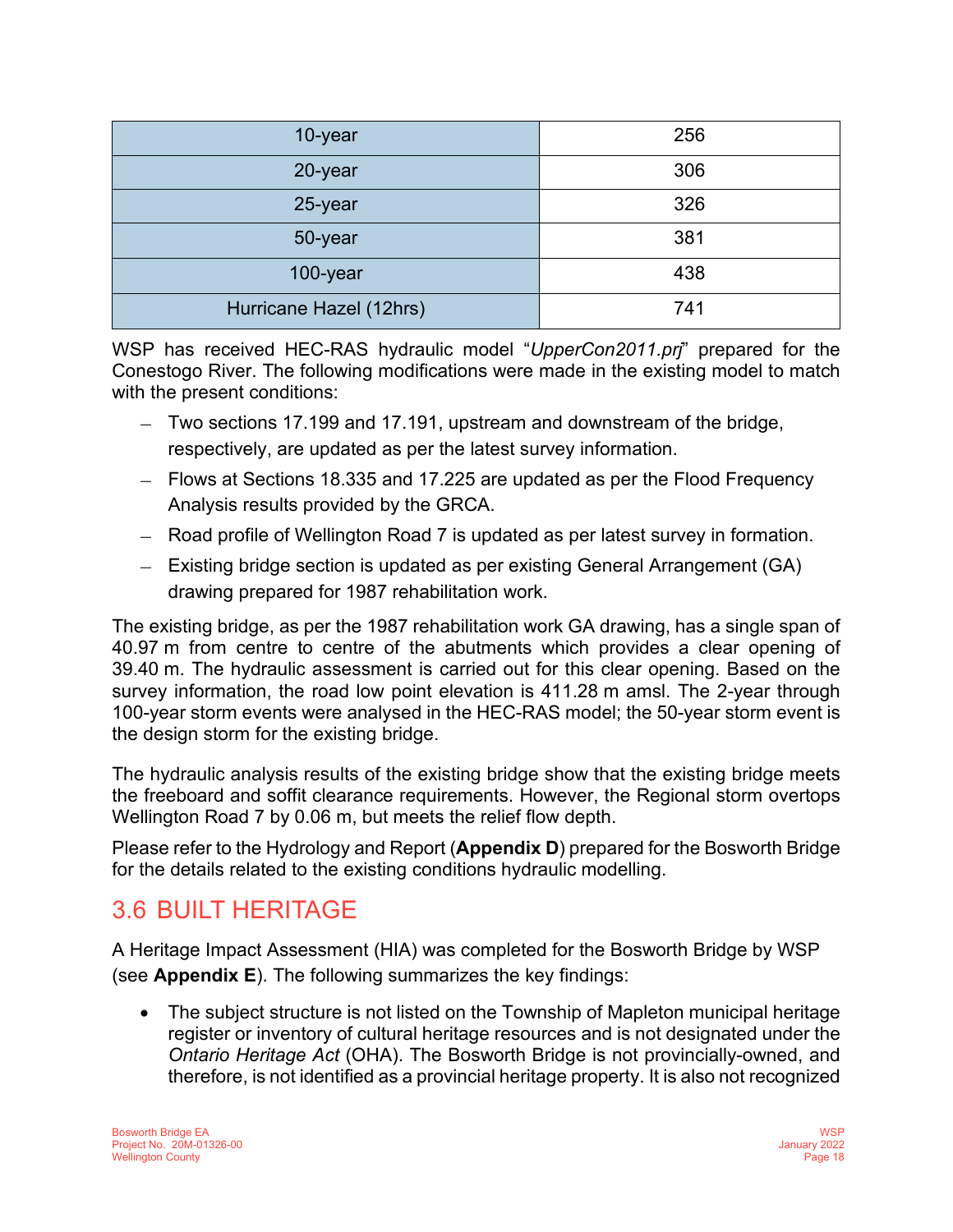provincially through an Ontario Heritage Trust easement or commemorative plaque and is not included on the Ministry of Heritage, Sport, Tourism and Culture Industries (MHSTCI) Ontario Heritage Bridge List.

- The Bosworth Bridge is not recognized federally as a heritage resource, i.e., national historic site or federal heritage property.
- In advance of the commencement of the MCEA Study, Unterman McPhail Associates completed a Cultural Heritage Evaluation Report (CHER) for the Bosworth Bridge in December 2015 (see **Appendix E**). Following an evaluation using Ontario Regulation 9/06, which was developed for the purpose of identifying and evaluating the cultural heritage value or interest of a property proposed for protection under Section 29 of the OHA, the CHER determined that the bridge is of cultural heritage value or interest, specifically possessing design or physical, historical or associative. and contextual values. Its cultural heritage attributes include the:
	- o Cast-in-place concrete abutments and wingwalls;
	- $\circ$  Steel truss components comprising the Warren Camelback steel pony truss structure;
	- o One span design;
	- o Original horizontal steel guardrail;
	- o Cast-in-place, original concrete handrail on all four corners; and
	- o Commemorative plaque.

As a requirement of the MCEA Study and to build upon the CHER, WSP completed a HIA of the Bosworth Bridge to assess the impacts of the structure's proposed replacement and recommend appropriate mitigation measures. The HIA recommended that the construction of a new bridge be designed in a manner that draws from the design inspiration and materials of the extant bridge while maintaining legibility. Design considerations were recommended to explore the incorporation of the scale and rhythm of the members of a Warren pony truss, the placement and design of the concrete railings, and siting at the same location over the Conestogo River. A copy of the HIA was provided to the MHSTCI on July 16, 2021, comments were received on August  $16<sup>th</sup>$  and an updated report was provided to MHSTCI on August 25, 2021. The response from the MHSTCI is included in **Appendix F**.

### <span id="page-24-0"></span>3.7 ARCHAEOLOGY

A Stage 1 Archaeological Assessment was completed by WSP for Bosworth Bridge. The archaeological recommendations have been made based on the background historic research, property inspection, and indicators of archaeological potential as outlined in the Ministry of Heritage, Sport, Tourism and Culture Industries' 2011 Standards and Guidelines for Consultant Archaeologists.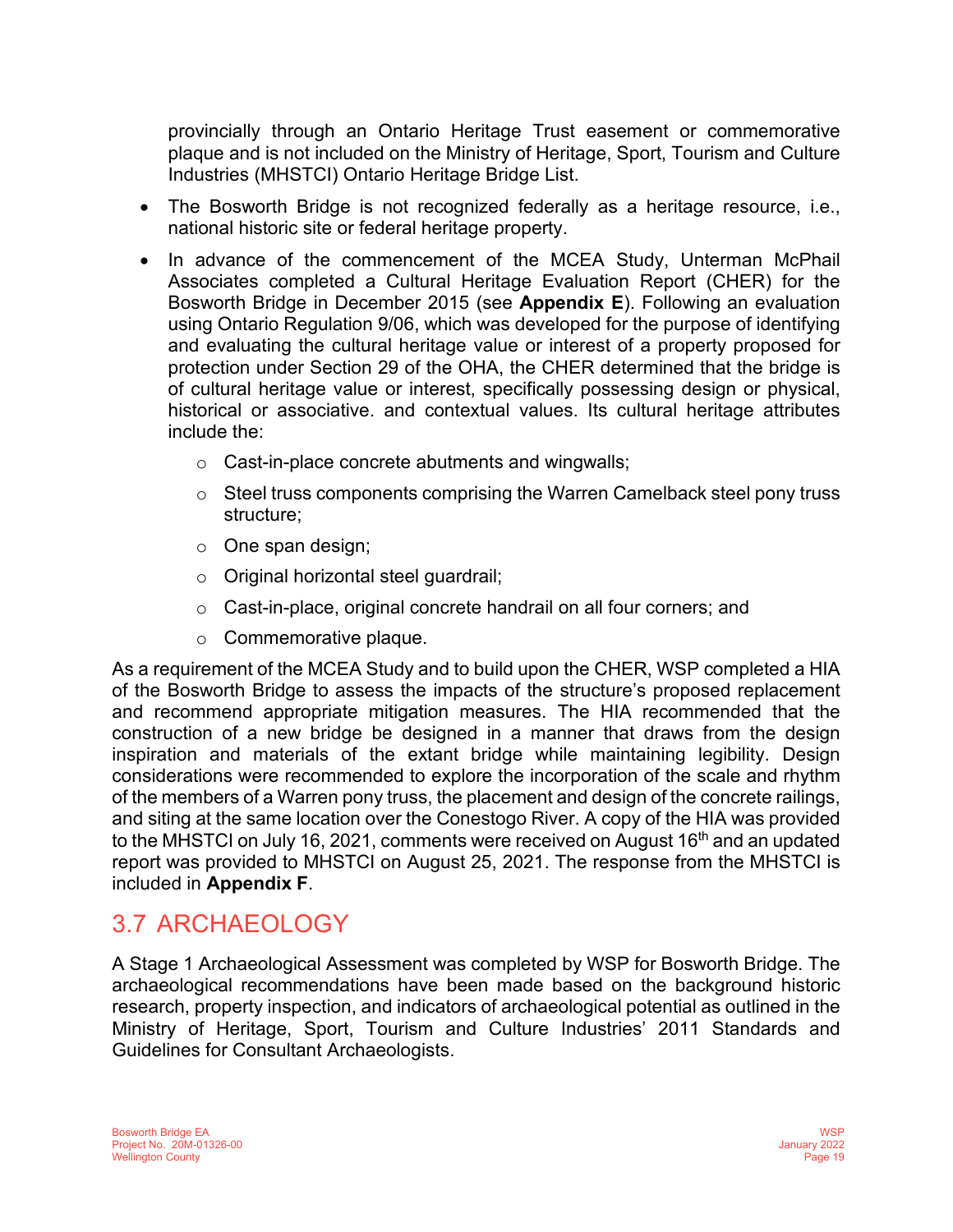Based on the results of the Stage 1 assessment, it was determined that areas within the current undertaking are disturbed and do not hold archaeological potential. However, a Stage 2 is recommended if the project is to impact lands outside of the road allowance and a Marine Archaeological Assessment if there are to be in-water impacts.

### <span id="page-25-0"></span>3.8 UTILITIES

Utilities as shown in **[Figure 3-1](#page-25-1)** have been identified in the general area of the bridge by Enbridge Gas Inc. and Hydro One Networks Inc.

There are overhead hydro and communication wires located approximately 9 meters north of the existing bridge. These are not anticipated to conflict with a potential bridge rehabilitation or replacement; however, clearance requirements must be provided.



— A 300 mm diameter gas main located approximately 7 m north of the existing bridge. Impacts are not anticipated.

It is anticipated that the gauge station located on the northwest embankment of the bridge can be maintained in its current location; however, a temporary protection system may be required.

— An existing communications cable is mounted on the north side of the bridge that may need to be temporarily supported during construction.

<span id="page-25-1"></span>**Figure 3-1 Utilities**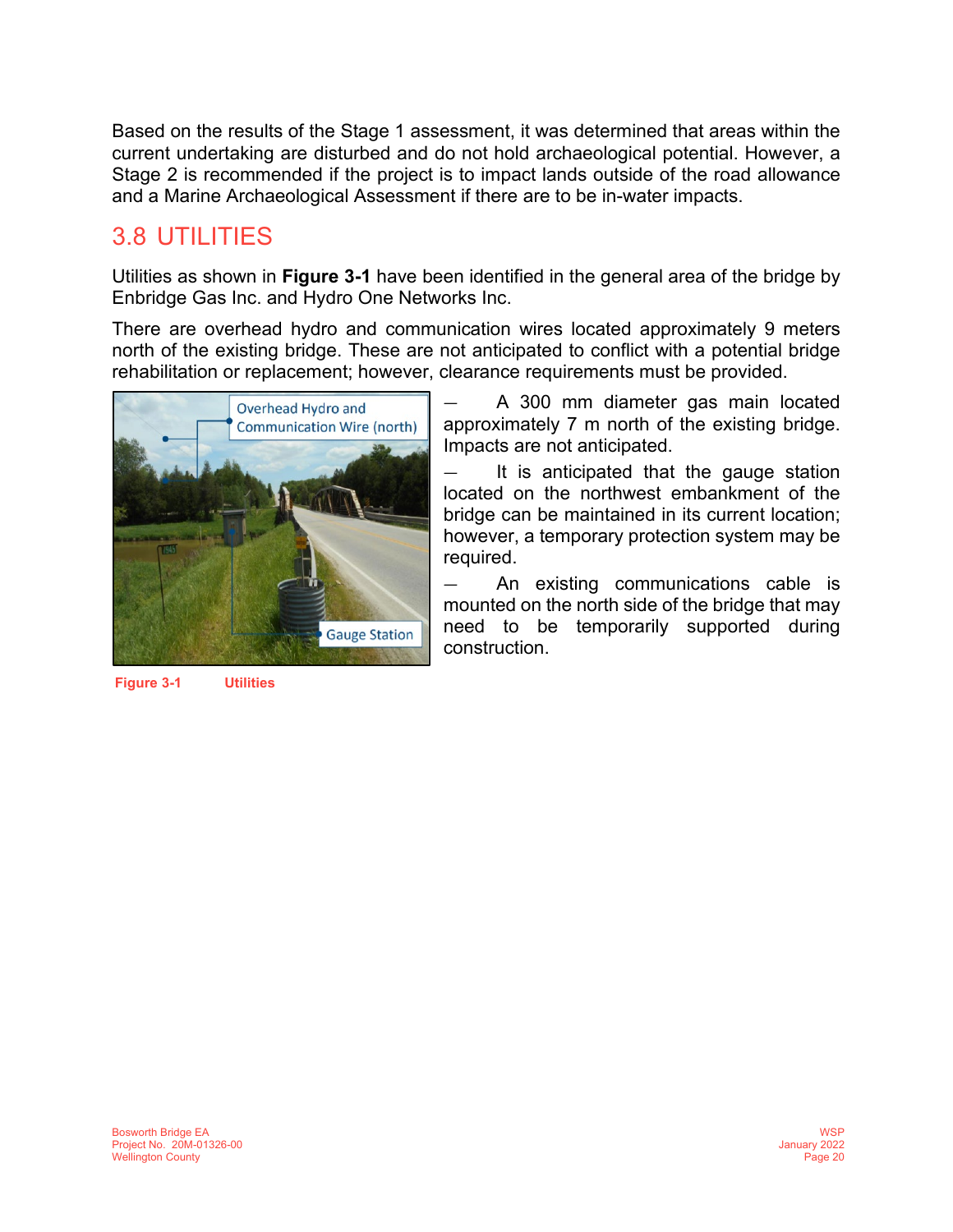# <span id="page-26-0"></span>4 IDENTIFICATION AND EVALUATION OF ALTERNATIVE SOLUTIONS

Under Phase 2 of the Municipal Class Environmental Assessment process, all feasible and reasonable planning solutions to address the problems are to be considered. To address the poor conditions of the Bosworth Bridge, the following solutions are being considered:

**Do Nothing:** No improvements would be made to the structure. The structure would continue to be monitored / inspected. Through time, it is expected that load restrictions and eventually, bridge closure would occur as conditions worsen.

**Remove Without Replacement:** The structure would be removed and the road would be closed. Full and permanent closure of Wellington Road 7 at Conostogo Creek is not a feasible solution and was not evaluated further because of the lack of alternate routes.

**Rehabilitate the Existing Bridge:** Rehabilitation would include replacement of railings to meet modern standards, local repairs to curbs, soffit and substructure, full replacement of the deck and expansion joints, superstructure repairs, coating of structural steel, repairs to erosion and scour at bridge abutments where necessary.

**Bridge Replacement:** Replacement involves removal of the existing structure and construction of a new structure, at or close to the existing location. The proposed structure replacement type and construction / traffic staging methods would be verified upon completion of the study during the detailed design.

### <span id="page-26-1"></span>4.1 ASSESSMENT AND EVALUATION OF ALTERNATIVES

The analysis and evaluation of the alternative solutions was based on a set of evaluation criteria, which is summarized in **Table 4-1**. The evaluation criteria are described as follows:

- *Roadway Geometrics*, including drainage, grades, horizontal curves
- *Transportation / Traffic Maintenance*, including existing and future traffic operations, emergency vehicle access, flexibility for staged construction
- *Structure,* including advanced state of deterioration, structural deficiencies, functional deficiencies, operational deficiencies, barrier deficiencies, guide rail deficiencies, number of spans/piers, span length(s), depth and width of fill at roadway approaches, embankment widening, and general safety concerns
- *Hydraulics,* including hydraulic capacity and performance related to future design storms
- *Natural Environment*, including direct and/or indirect impacts on watercourses, fisheries, aquatic habitat, terrestrial ecosystems, and shoreline habitat
- *Socio-Economic Environment*, including direct and/or indirect impacts related to property, utility facilities, site contamination and noise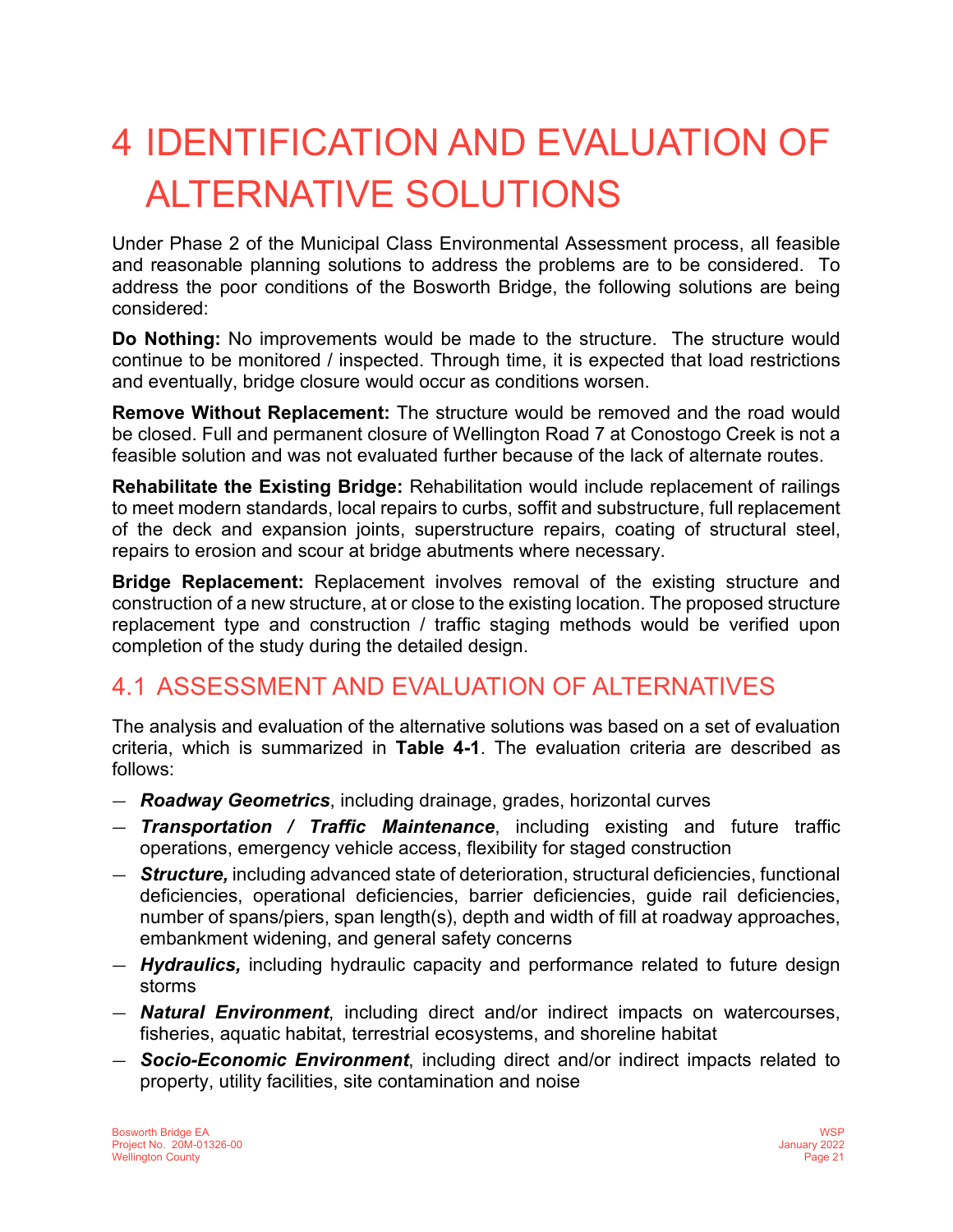- *Cultural Environment*, including impact on archaeology, built heritage and cultural landscape resources
- *Cost Estimate*, including property and construction costs

The evaluation of the alternative solutions is included in **Table 4-1**.

Based on findings from the analysis and evaluation of Alternatives using the factors listed above, Alternative 3 (Bridge Replacement) has been identified as the preferred alternative solution. Design alternative(s) for the bridge replacement will be developed, reviewed, refined and then carried forward for detail design and construction. Timing of the detail design and construction of the new bridge will be subject to annual council review and funding availability.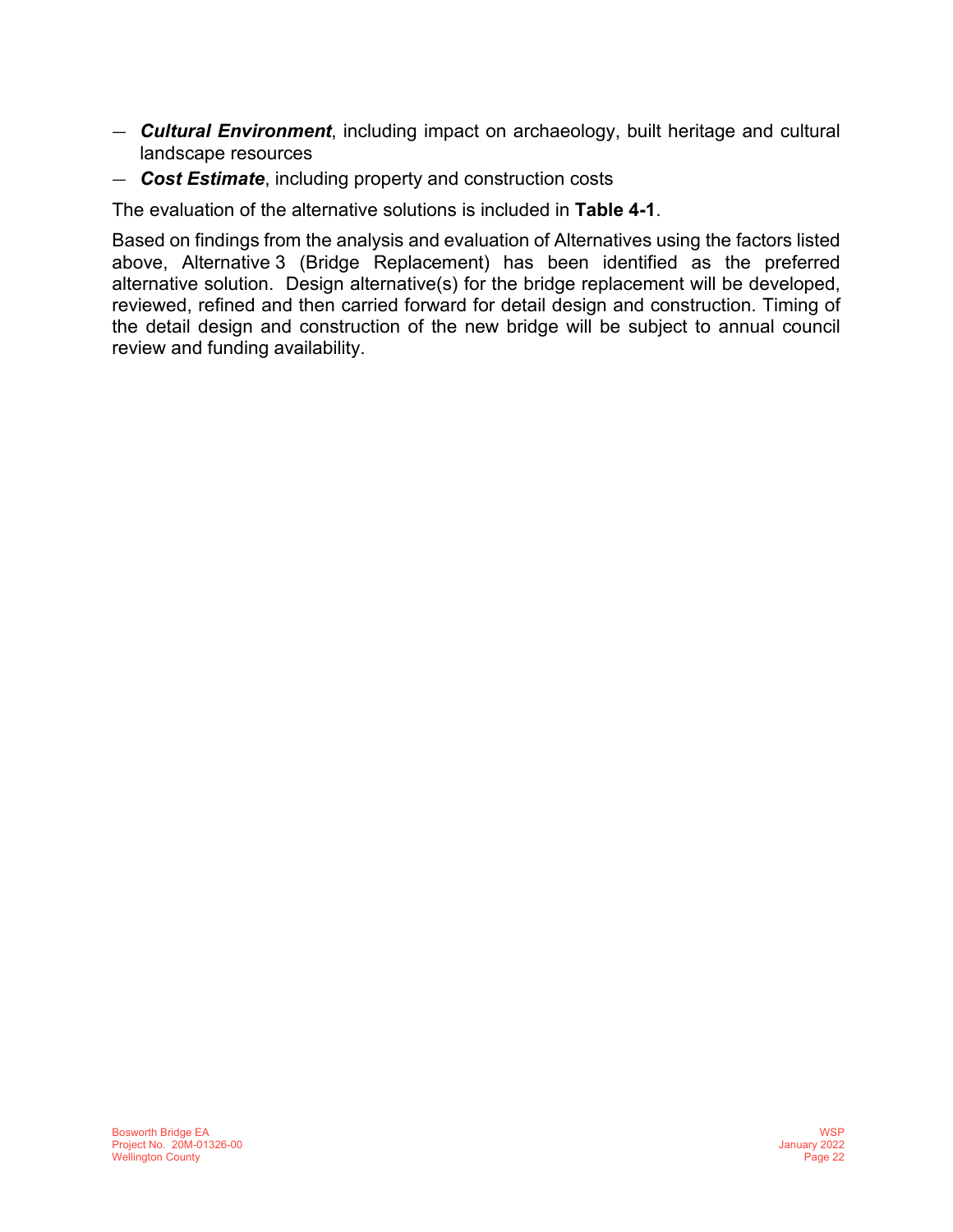#### **Table 4-1 Evaluation of Alternative Planning Solutions**

| <b>CATEGORY</b>                                          | <b>DO NOTHING</b>                                                                                                                                                                                                                          | <b>REHABILITATION</b>                                                                                                                                                                                                                                                                                                                  | <b>REPLACEMENT</b>                                                                                                                                                                                                                                                                                                                                                                                                                                                                                                                                                                                                                     |
|----------------------------------------------------------|--------------------------------------------------------------------------------------------------------------------------------------------------------------------------------------------------------------------------------------------|----------------------------------------------------------------------------------------------------------------------------------------------------------------------------------------------------------------------------------------------------------------------------------------------------------------------------------------|----------------------------------------------------------------------------------------------------------------------------------------------------------------------------------------------------------------------------------------------------------------------------------------------------------------------------------------------------------------------------------------------------------------------------------------------------------------------------------------------------------------------------------------------------------------------------------------------------------------------------------------|
| Transportation /<br><b>Traffic</b><br><b>Maintenance</b> | - No immediate changes<br>- Long term impacts would arise as<br>travel would become limited due to<br>increasingly restrictive load limits<br>and ultimately, complete closure<br>due to ongoing deteriorating<br>conditions of the bridge | - Some short-term traffic impacts during<br>rehabilitation works (i.e., full road closure<br>with temporary detours for approximately<br>5 months)<br>- Local and regional traffic may<br>experience delays during<br>rehabilitation works<br>- ongoing future maintenance /<br>rehabilitation with associated traffic<br>disruptions. | - Maintains Bosworth Bridge in its<br>current location in the long-term<br>- Some short-term traffic impacts<br>during construction (i.e., full road<br>closure with temporary detours for<br>approximately 1 year)<br>- Local and regional traffic may<br>experience delays during<br>construction<br>- Wider bridge that meets current<br>standards will result in long term<br>improved safety and<br>operation<br>- New bridge will be more durable<br>and low maintenance design (no<br>steel coating or joints at deck end)<br>which will minimize future<br>maintenance / rehabilitation and<br>associated traffic disruptions. |
| Rank                                                     |                                                                                                                                                                                                                                            |                                                                                                                                                                                                                                                                                                                                        |                                                                                                                                                                                                                                                                                                                                                                                                                                                                                                                                                                                                                                        |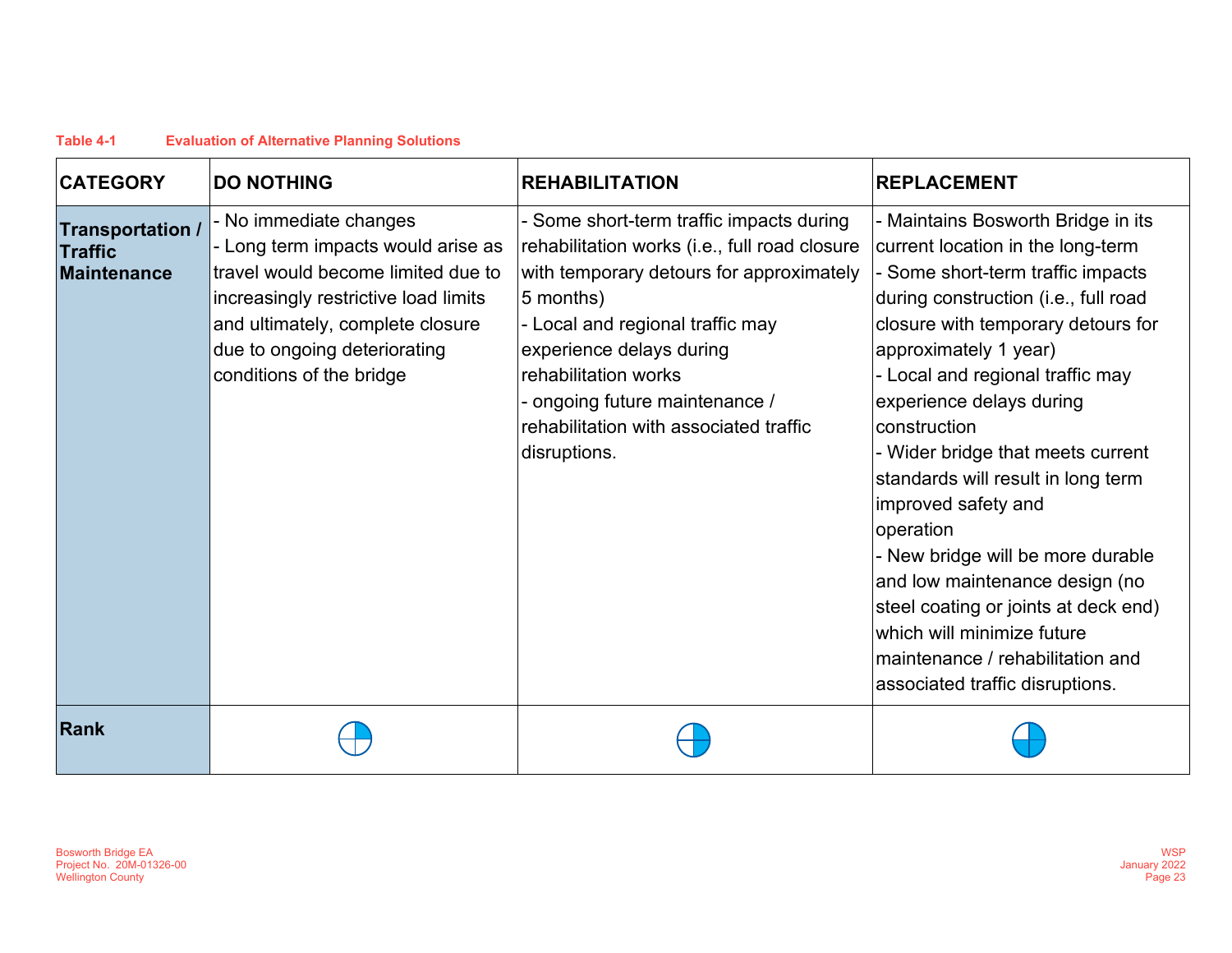| <b>CATEGORY</b> | <b>DO NOTHING</b>                                                                                                                                                                                                                                                                                                                                                      | <b>REHABILITATION</b>                                                                                                                                                                                                                                                                                                                                                                                                                                                                      | <b>REPLACEMENT</b>                                                                                                                                                                                                                                                                                                                                                                          |
|-----------------|------------------------------------------------------------------------------------------------------------------------------------------------------------------------------------------------------------------------------------------------------------------------------------------------------------------------------------------------------------------------|--------------------------------------------------------------------------------------------------------------------------------------------------------------------------------------------------------------------------------------------------------------------------------------------------------------------------------------------------------------------------------------------------------------------------------------------------------------------------------------------|---------------------------------------------------------------------------------------------------------------------------------------------------------------------------------------------------------------------------------------------------------------------------------------------------------------------------------------------------------------------------------------------|
| Socio-Economic  | - No immediate changes to existing<br>conditions; however, as structural<br>conditions decline, significant<br>socio-economic impacts would arise commuter routes and impact to<br>from load restrictions and due to<br>deteriorating conditions of the<br>bridge and likely eventual closure<br>- No impacts to utilities are<br>anticipated<br>- No property impacts | - No impacts outside of existing right-of-<br>way<br>- Temporary alteration of travel/<br>adjacent/alternative route(s) during<br>construction<br>- Temporary impact to nearby residences, local commercial, industrial and farm<br>gravel pits and other local commercial,<br>industrial and farm businesses during<br>construction<br>- Noise, dust and other associated<br>inconveniencies during construction<br>- No impacts to utilities are<br>anticipated<br>- No property impacts | - Temporary alteration of travel /<br>commuter routes and impact to<br>adjacent / alternative route(s) during<br>construction<br>- Temporary impact to nearby<br>residences, gravel pits and other<br>businesses during construction<br>- Noise, dust and other associated<br>inconveniencies during construction<br>Minor impacts to utilities are<br>anticipated<br>- No property impacts |
| Rank            |                                                                                                                                                                                                                                                                                                                                                                        |                                                                                                                                                                                                                                                                                                                                                                                                                                                                                            |                                                                                                                                                                                                                                                                                                                                                                                             |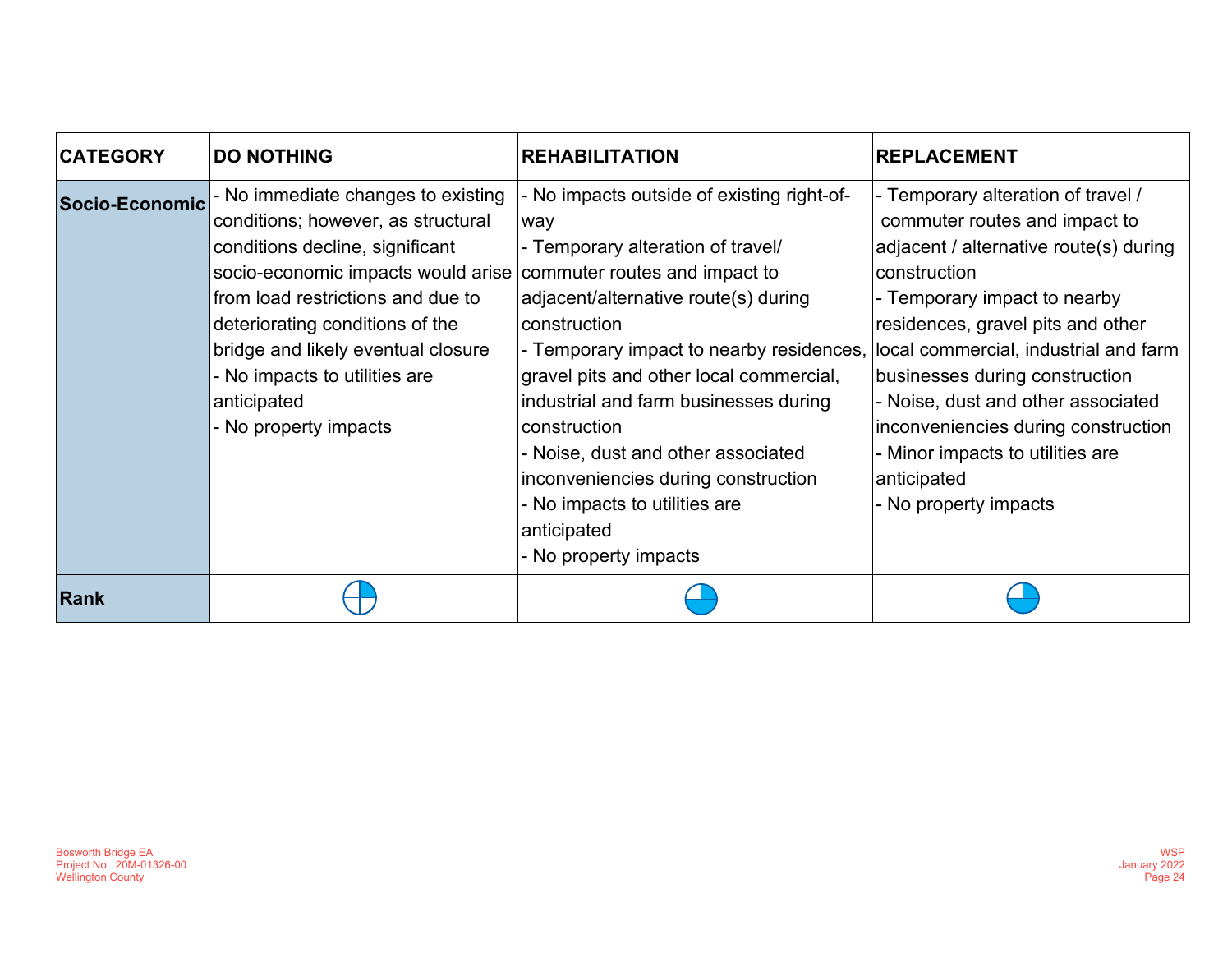| <b>CATEGORY</b>   | <b>DO NOTHING</b>                                                                                                                                                                                                                                                                                                                                                                                                                                                                | <b>REHABILITATION</b>                                                                                                                                                                                                                                                                                                                                                                                                                                                                                                                                                                                                                                                                                 | <b>REPLACEMENT</b>                                                                                                                                                                                                                                                                                                                                                                                                                                                                                                             |
|-------------------|----------------------------------------------------------------------------------------------------------------------------------------------------------------------------------------------------------------------------------------------------------------------------------------------------------------------------------------------------------------------------------------------------------------------------------------------------------------------------------|-------------------------------------------------------------------------------------------------------------------------------------------------------------------------------------------------------------------------------------------------------------------------------------------------------------------------------------------------------------------------------------------------------------------------------------------------------------------------------------------------------------------------------------------------------------------------------------------------------------------------------------------------------------------------------------------------------|--------------------------------------------------------------------------------------------------------------------------------------------------------------------------------------------------------------------------------------------------------------------------------------------------------------------------------------------------------------------------------------------------------------------------------------------------------------------------------------------------------------------------------|
| <b>Structural</b> | until more drastic measures would<br>have to be taken such as bridge<br>load<br>reduction or closure in order to<br>manage risk to the public<br>- Sub-standard barrier protection<br>and guide rail protection not<br>addressed<br>- Main load bearing components<br>(steel trusses) are exposed to<br>potential traffic impact damage<br>- could result in severe structural<br>damage or even collapse<br>- Remaining lifespan of existing<br>structure is less than 10 years | Structural conditions would worsen  - Provides short term solution to structural  - Provides a long-term solution to<br>deficiencies; however, does not ultimately<br>address the limited design life and does<br>not address functional deficiencies (e.g.<br>roadway width)<br>- Only defers but does not avoid eventual<br>structure replacement<br>- Deficient traffic barrier upgraded to meet  ( e.g., precast components)<br>current standards<br>- Main load bearing components<br>(steel trusses) remain exposed to<br>potential traffic impact damage - could<br>result in severe structural damage or<br>even collapse<br>- Lifespan of the rehabilitated structure is<br>less 15-20 years | address all structural and functional<br>deficiencies of Bosworth Bridge<br>- Opportunity to consider rapid<br>replacement techniques and other<br>means of minimizing construction<br>duration and associated road closure<br>- New bridge will be more durable<br>and low maintenance design (no<br>steel coating or joints at deck end)<br>- Provides traffic barriers that comply<br>with current standards<br>- Deficient barrier and guide rail<br>protection is addressed<br>- Lifespan of new structure is 75<br>years |
| Rank              |                                                                                                                                                                                                                                                                                                                                                                                                                                                                                  |                                                                                                                                                                                                                                                                                                                                                                                                                                                                                                                                                                                                                                                                                                       |                                                                                                                                                                                                                                                                                                                                                                                                                                                                                                                                |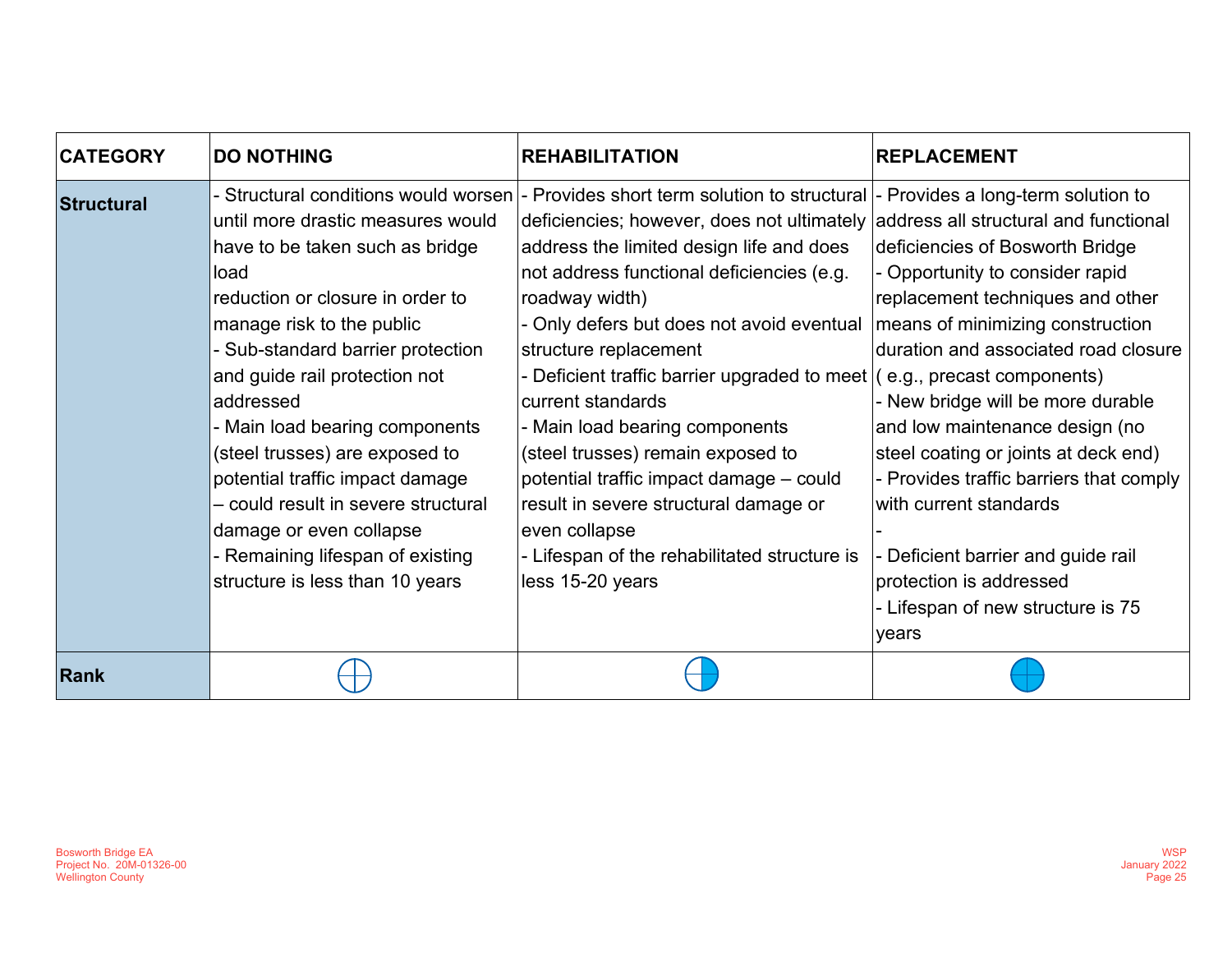| <b>CATEGORY</b>                       | <b>DO NOTHING</b>                                                                                                            | <b>REHABILITATION</b>                                                                                                                                                                      | <b>REPLACEMENT</b>                                                                                                                                                                                                                                                                                                                                                                                                                                                                         |
|---------------------------------------|------------------------------------------------------------------------------------------------------------------------------|--------------------------------------------------------------------------------------------------------------------------------------------------------------------------------------------|--------------------------------------------------------------------------------------------------------------------------------------------------------------------------------------------------------------------------------------------------------------------------------------------------------------------------------------------------------------------------------------------------------------------------------------------------------------------------------------------|
| <b>Cultural</b><br><b>Environment</b> | - No archaeological impacts<br>- No impacts to built heritage<br>resources<br>- No impacts to cultural heritage<br>resources | - Low potential archaeological<br>impacts<br>- Maintains all heritage attributes of the<br>bridge except for the bridge railings which<br>require replacement to meet modern<br>standards. | - Low potential archaeological<br>impacts<br>- Demolition would result in the loss<br>of bridge heritage attributes<br>- Impacts can be mitigated locating<br>the bridge at its original location and<br>adopting a design that draws from<br>the materials and design inspiration<br>of the current bridge while<br>maintaining legibility (i.e. using steel<br>girders instead of concrete)<br>- Mitigation will include<br>documentation and photographic<br>recording prior to removal |
| Rank                                  |                                                                                                                              |                                                                                                                                                                                            |                                                                                                                                                                                                                                                                                                                                                                                                                                                                                            |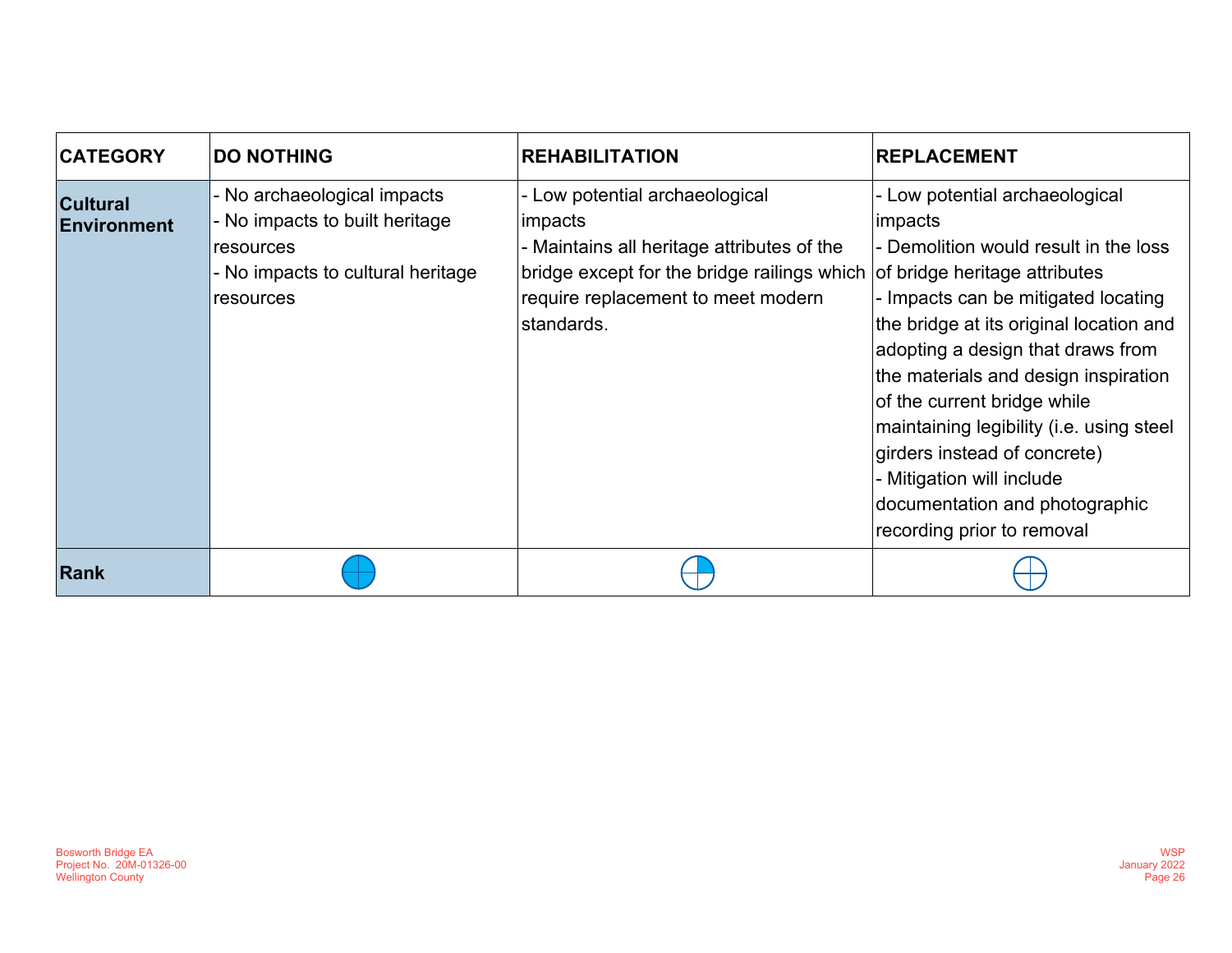| <b>CATEGORY</b>               | <b>DO NOTHING</b>                                | <b>REHABILITATION</b>                                                                                                                                                                                                                                                                                                                                                    | <b>REPLACEMENT</b>                                                                                                                                                                                                                                                                                                                                                                                                                                                                                                                                                                                                                                                                          |
|-------------------------------|--------------------------------------------------|--------------------------------------------------------------------------------------------------------------------------------------------------------------------------------------------------------------------------------------------------------------------------------------------------------------------------------------------------------------------------|---------------------------------------------------------------------------------------------------------------------------------------------------------------------------------------------------------------------------------------------------------------------------------------------------------------------------------------------------------------------------------------------------------------------------------------------------------------------------------------------------------------------------------------------------------------------------------------------------------------------------------------------------------------------------------------------|
| <b>Natural</b><br>Environment | - No immediate changes to existing<br>conditions | - Potential for indirect impacts<br>(e.g., debris and sediment release<br>with rehabilitation works) can be<br>managed using appropriate mitigation<br>measures (e.g., proper<br>erosion and sediment controls, use of in-<br>water work timing window).<br>- No permanent impacts on the aquatic<br>habitat of the Conestogo<br>River.<br>- Low potential to impact SAR | - Temporary in-stream works and<br>direct impacts associated with<br>removal of existing abutments<br>and installation of new foundation<br>and abutments. Work zone can be<br>isolated from river and the areas will<br>be restored following construction.<br>- Minor direct impacts to common<br>roadside and riparian vegetation<br>Areas to be restored following<br>Construction<br>- Moderate potential to impact SAR<br>- Minor direct impacts and potential<br>indirect impacts can be managed<br>using appropriate mitigation and<br>restoration measures (e.g., proper<br>erosion and sediment controls, use of<br>timing windows for works)<br>- Permits removal of deck drains |
| <b>Rank</b>                   |                                                  |                                                                                                                                                                                                                                                                                                                                                                          |                                                                                                                                                                                                                                                                                                                                                                                                                                                                                                                                                                                                                                                                                             |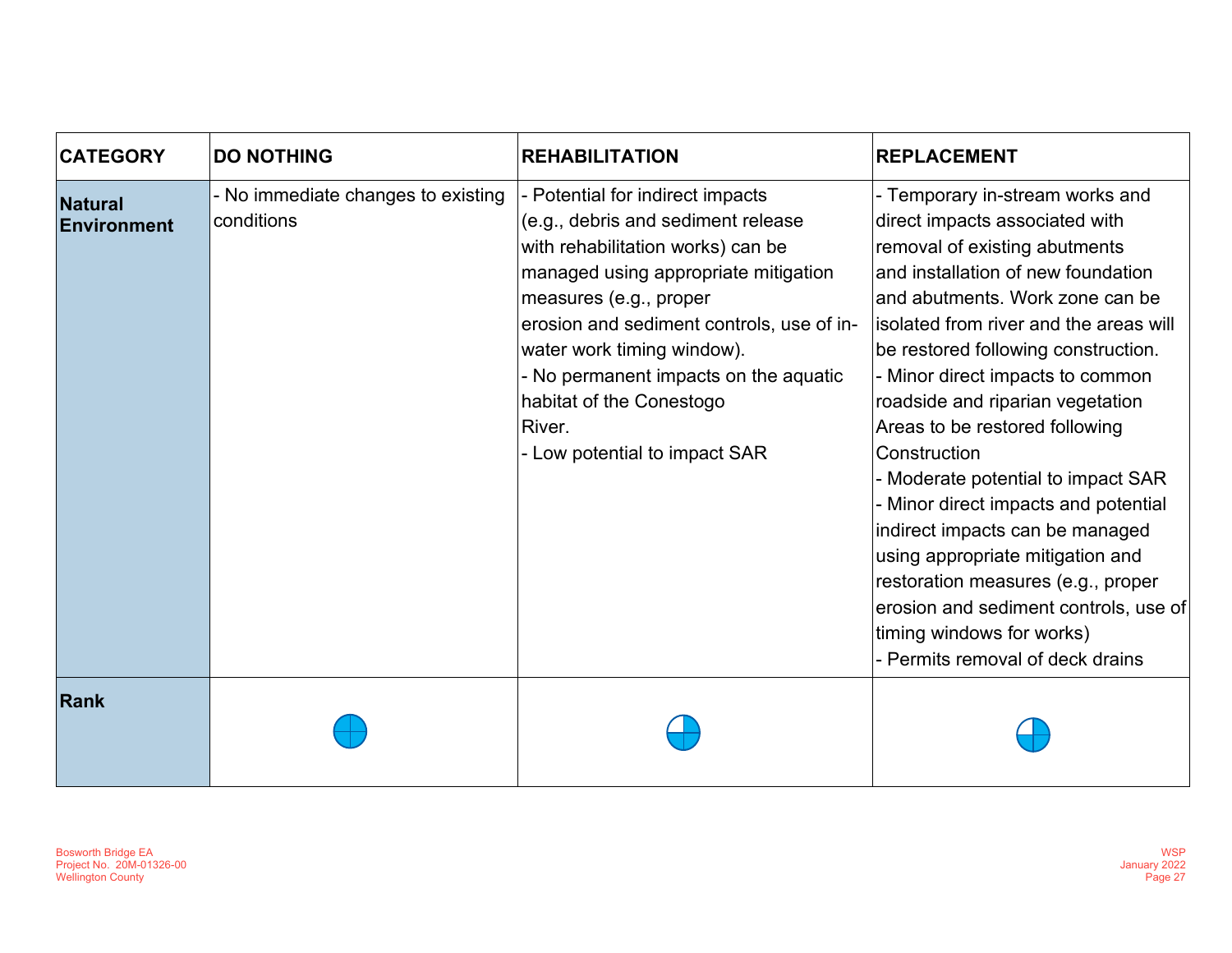| <b>CATEGORY</b>                                                             | <b>DO NOTHING</b>                                                              | <b>REHABILITATION</b>                                                       | <b>REPLACEMENT</b>                                                                                                                                                                                                         |
|-----------------------------------------------------------------------------|--------------------------------------------------------------------------------|-----------------------------------------------------------------------------|----------------------------------------------------------------------------------------------------------------------------------------------------------------------------------------------------------------------------|
| <b>Hydraulics</b>                                                           | No changes to existing conditions                                              | - No changes to existing conditions                                         | Increased superstructure depth<br>requires profile grade raise to satisfy<br>soffit clearance requirements<br>Proposed structure meets all<br>required hydraulic criteria                                                  |
| <b>Rank</b>                                                                 |                                                                                |                                                                             |                                                                                                                                                                                                                            |
| Roadway<br><b>Geometrics</b>                                                | Substandard roadway width not<br>addressed                                     | - Substandard roadway width not<br>addressed                                | - Profile grade raise of approximately<br>500 mm<br>- Improved sight distance due to<br>raised profile, thereby reducing the<br>severity of vertical sag curve<br>Improves cross section to meet<br>standard requirements. |
| <b>Rank</b>                                                                 |                                                                                |                                                                             |                                                                                                                                                                                                                            |
| <b>Cost Estimate</b><br>*Net present<br>value of 50-year<br>life cycle cost | - No initial capital costs<br>Ongoing costs for monitoring<br>and inspections. | Initial capital cost of 2.1 million<br>- Net present value of 3.8 million * | Initial capital cost of 4.1 million<br>Net present value of 3.8 million *                                                                                                                                                  |
| Rank                                                                        |                                                                                |                                                                             |                                                                                                                                                                                                                            |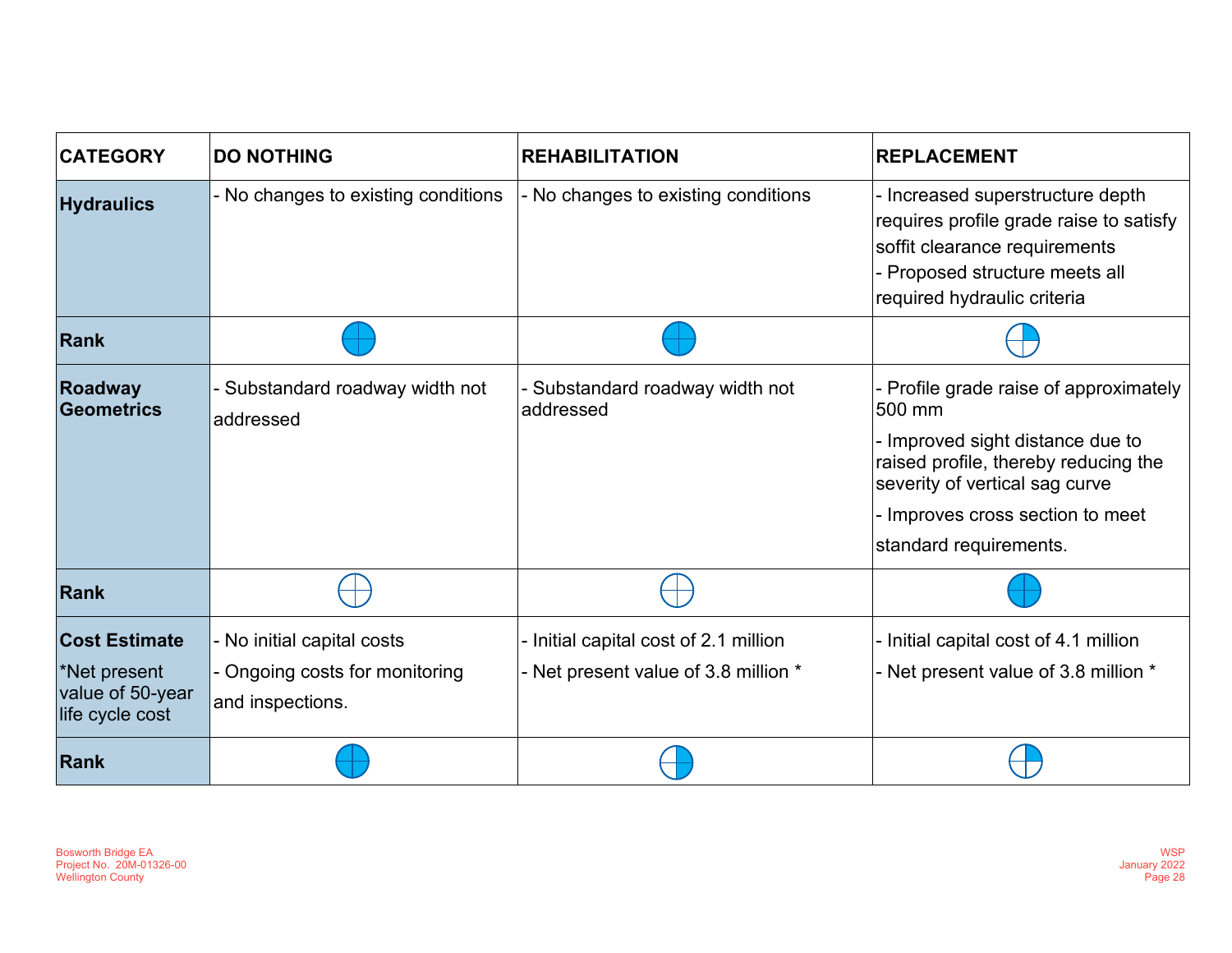| <b>OVERALL</b><br><b>ALTERNATIVE</b><br><b>RANK</b> |                           | □                                               |                        |  |
|-----------------------------------------------------|---------------------------|-------------------------------------------------|------------------------|--|
| <b>Recommended</b><br><b>Alternative</b>            | <b>Bridge Replacement</b> |                                                 |                        |  |
| Legend                                              |                           | <b>Most Preferred</b>                           | <b>Least Preferred</b> |  |
|                                                     |                           | $\bigoplus$ $\bigoplus$ $\bigoplus$ $\bigoplus$ |                        |  |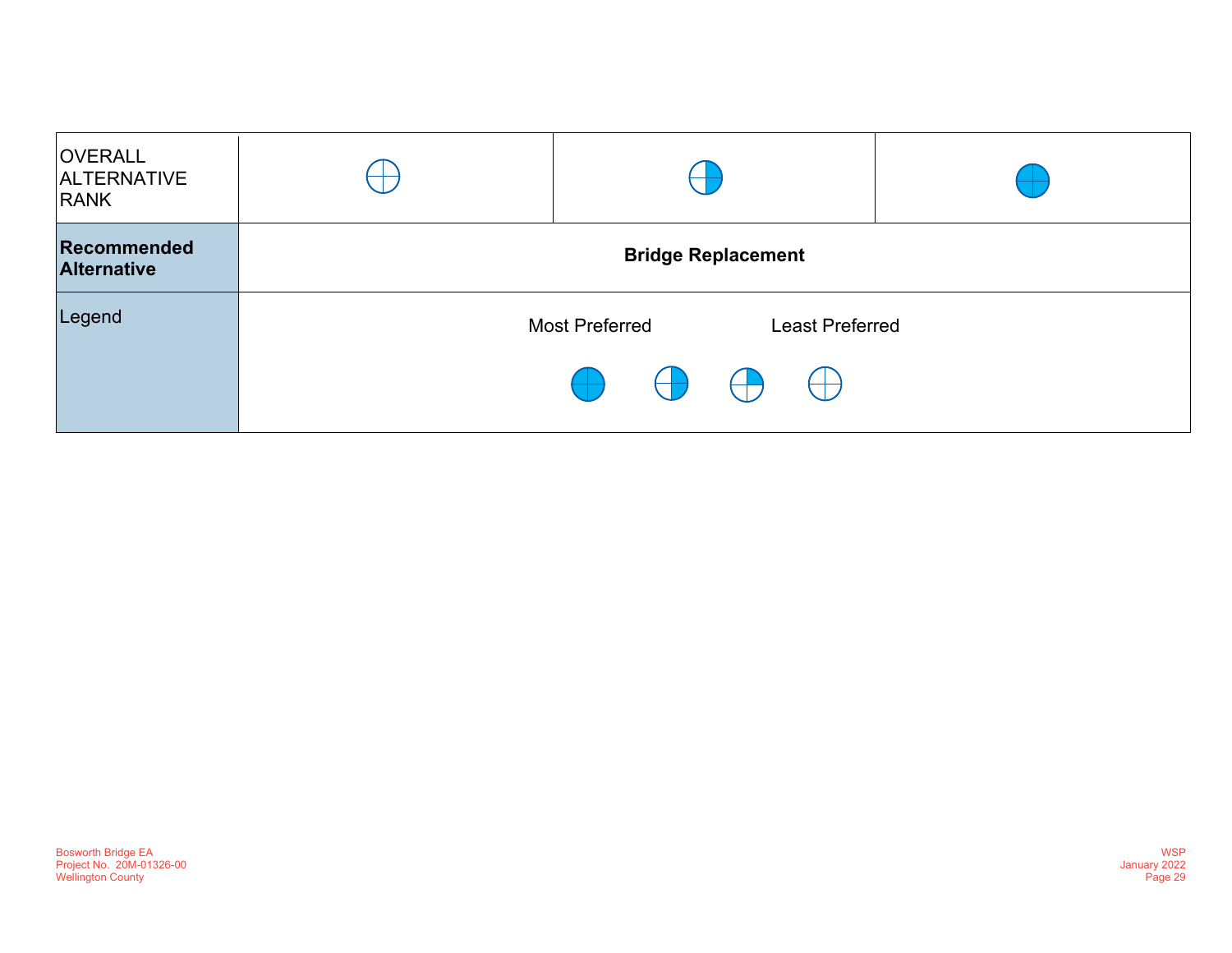A summary of the evaluation of alternatives solutions are as follows:

*Do Nothing:* Not a reasonable alternative because significant structural deficiencies would not be addressed. This would lead to load restrictions and eventually, road closure. This alternative planning solution does not address the problem and therefore is not considered an acceptable alternative. **Therefore, this alternative is not recommended.**

*Rehabilitate the Existing Bridge:* Extensive and ongoing rehabilitation would be required, adding limited additional service life to the bridge. This only defers/delays a longer-term solution (i.e. eventual bridge replacement). This alternative planning solution addresses some of the structural deficiencies but would not address operational/functional deficiencies (i.e., deficient roadway width). **Therefore, this alternative is not recommended.**

*Bridge Replacement:* The existing bridge would be removed, and a new bridge would be built at the same location. All current design criteria would be met. There would be longterm improved safety and operation. The new bridge will be more durable with a low maintenance design. Complete road closure with temporary detours during construction will be required for 1 year. This will result in temporary traffic disruption/inconvenience. Rapid replacement will be considered in the next study phase to minimize construction duration. This alternative planning solution addresses the structural and functional deficiencies offering a longer-term solution. The initial cost of replacement is \$4.1M compared to the initial cost of rehabilitation of \$2.1M but a 50-year life cycle analysis indicates equal present values for both alternatives. **This alternative is selected as the preliminary preferred alternative solution.**

### <span id="page-35-0"></span>4.2 RECOMMENDED SOLUTION

Per the evaluation of alternative solutions in **Table 4-1**, the removal and replacement of the Bosworth Bridge has been identified as the recommended solution and will be further developed in the next phase of the study.

The proposed bridge replacement shall consist of full removal of the existing structure to 600 mm below finished grade and replacement with a new 50 m single span steel plate girder bridge supported on reinforced concrete abutments with driven steel H-piles. The total clear opening will be 48.8 m. The proposed bridge will support a 3.5 m wide lane and 2.5 m wide shoulder in each direction with an overall structure width of 12.6 m. The new bridge foundations and abutments will be constructed behind the existing in order to isolate the work from the river and minimize disturbance.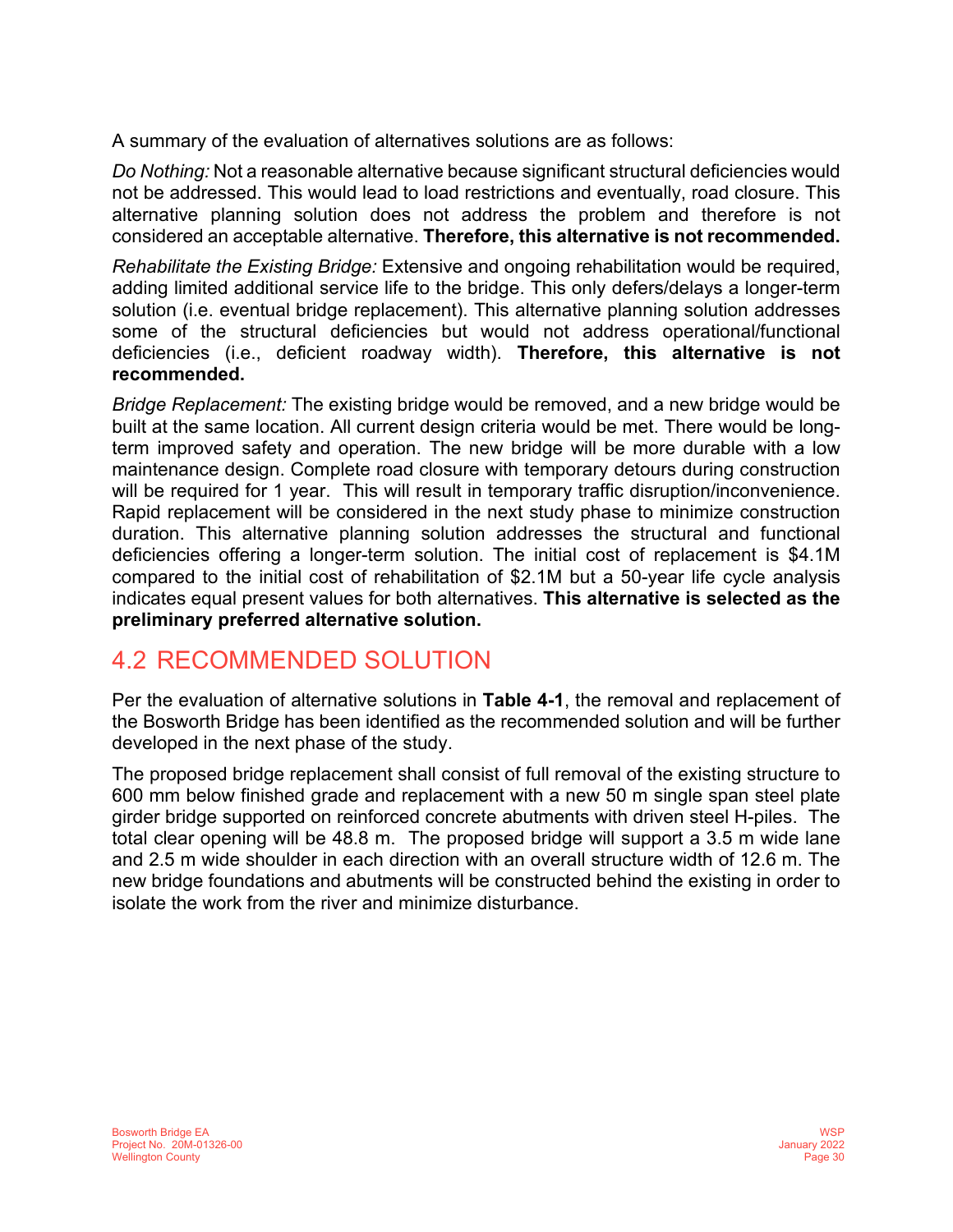# <span id="page-36-0"></span>5 CONSULTATION

This section summarizes the consultation carried out during the Class Environmental Assessment process.

### <span id="page-36-1"></span>5.1 EXTERNAL AGENCIES

The following **[Table 5-1](#page-36-2)** summarizes the external agencies contacted and their input, where provided (see **Appendix F** for received correspondence from agencies). In addition to the agencies listed in the table below, the following government officials were kept informed of study progress.

- County of Wellington Councillors and relevant staff.
- Mayors for the Town of Mapleton; and relevant staff.

Detailed mailing lists for all officials and external agencies contacted through this study can be found in **Appendix F.** 

| <b>AGENCY / UTILITY</b>                                                 | <b>COMMENT</b>                                                                                                                                                                                                          | <b>FUTURE COURSE OF</b><br><b>ACTION</b> |
|-------------------------------------------------------------------------|-------------------------------------------------------------------------------------------------------------------------------------------------------------------------------------------------------------------------|------------------------------------------|
| Ministry of the Environment,<br><b>Conservation and Parks</b><br>(MECP) | <b>Provided acknowledgment</b><br>of EA and list of Indigenous<br>Communities to be<br>contacted who have been<br>identified as potentially<br>affected by the project.<br>Comments documented in<br><b>Appendix F.</b> | Comments noted.                          |
| Ministry of Indigenous<br><b>Affairs</b>                                | No feedback received.                                                                                                                                                                                                   |                                          |

#### <span id="page-36-2"></span>**Table 5-1 Summary of Correspondence Obtained from External Agencies**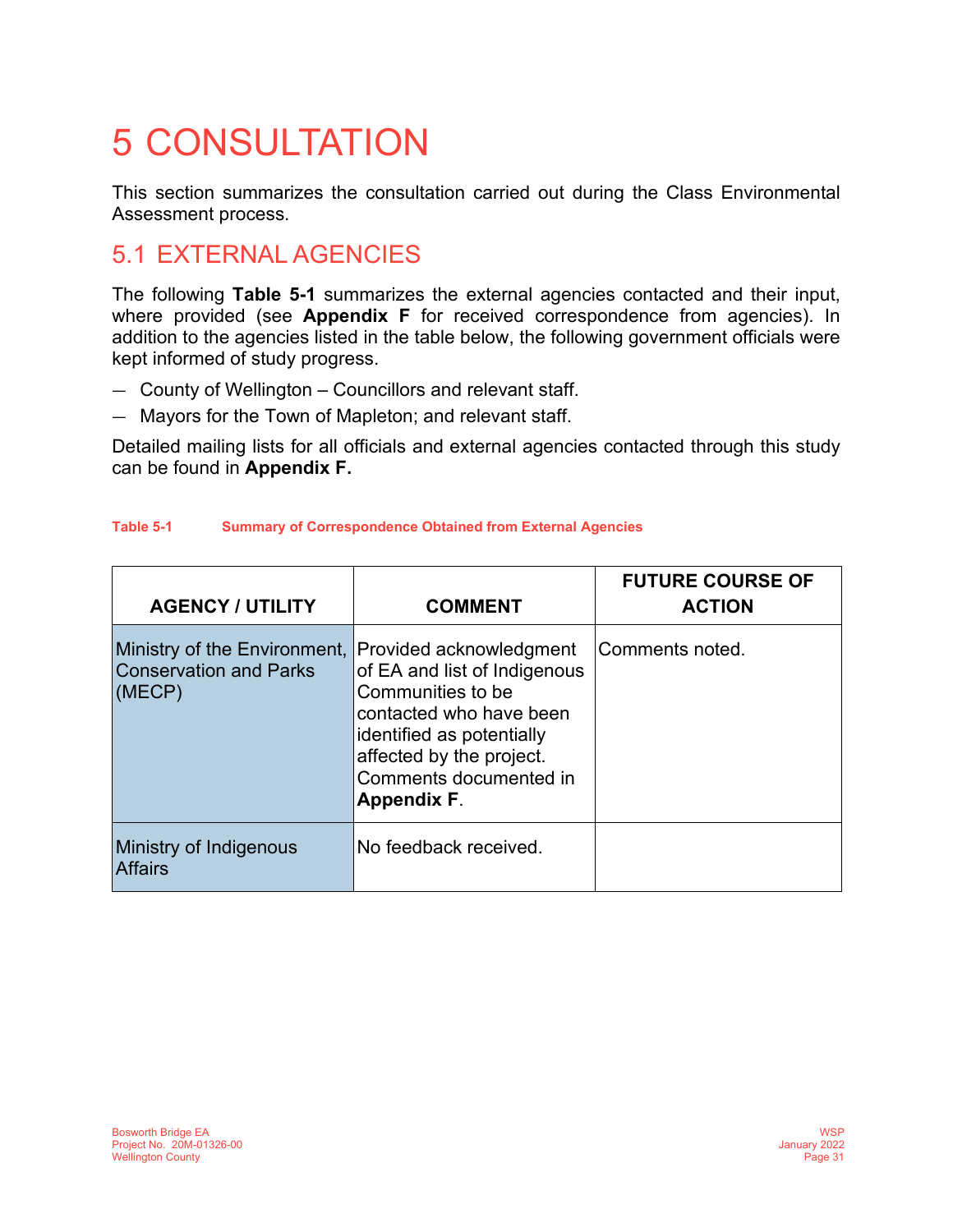| <b>Grand River Conservation</b><br><b>Authority (GRCA)</b>                            | Discussions with GRCA on<br>flow estimations and Floor<br><b>Frequency Analysis.</b><br>WSP received the HEC-<br>RAS hydraulic model<br>prepared for Conestogo<br><b>River. Comments and</b><br>response noted in<br><b>Appendix F.</b> | Comments/feedback noted<br>and applied to the hydraulic<br>analysis.                               |
|---------------------------------------------------------------------------------------|-----------------------------------------------------------------------------------------------------------------------------------------------------------------------------------------------------------------------------------------|----------------------------------------------------------------------------------------------------|
| Ministry of Agriculture, Food No feedback received.<br>and Rural Affairs              |                                                                                                                                                                                                                                         |                                                                                                    |
| <b>Ministry of Natural</b><br><b>Resources and Forestry</b><br>(MNRF)                 | <b>Provided comments</b><br>following the Notice of<br>Commencement and on the<br><b>HIA Report. Comments</b><br>documented in Appendix F.                                                                                              | Comments noted.                                                                                    |
| <b>Ontario Provincial Police</b>                                                      | No feedback received.                                                                                                                                                                                                                   |                                                                                                    |
| Ministry of Heritage, Sport,<br><b>Tourism and Cultural</b><br><b>Industries</b>      | <b>Provided comments</b><br>following Notice of<br>Commencement and on the<br><b>HIA Report. Comments</b><br>documented in Appendix F. MHSTCI.                                                                                          | Comments noted, CHER<br>and HIA sent for review. HIA<br>updated based on<br>comments received from |
| Ministry of Transportation                                                            | <b>Provided comments</b><br>following Notice of<br>Commencement.<br>Comments documented in<br><b>Appendix F.</b>                                                                                                                        | Comments noted.                                                                                    |
| Upper Grand District School No feedback received.<br><b>Board</b>                     |                                                                                                                                                                                                                                         |                                                                                                    |
| <b>Conseil Ccolaire de District</b><br><b>Catholique Centre-Sud</b>                   | No feedback received.                                                                                                                                                                                                                   |                                                                                                    |
| Wellington-Dufferin Student   No feedback received.<br><b>Transportation Services</b> |                                                                                                                                                                                                                                         |                                                                                                    |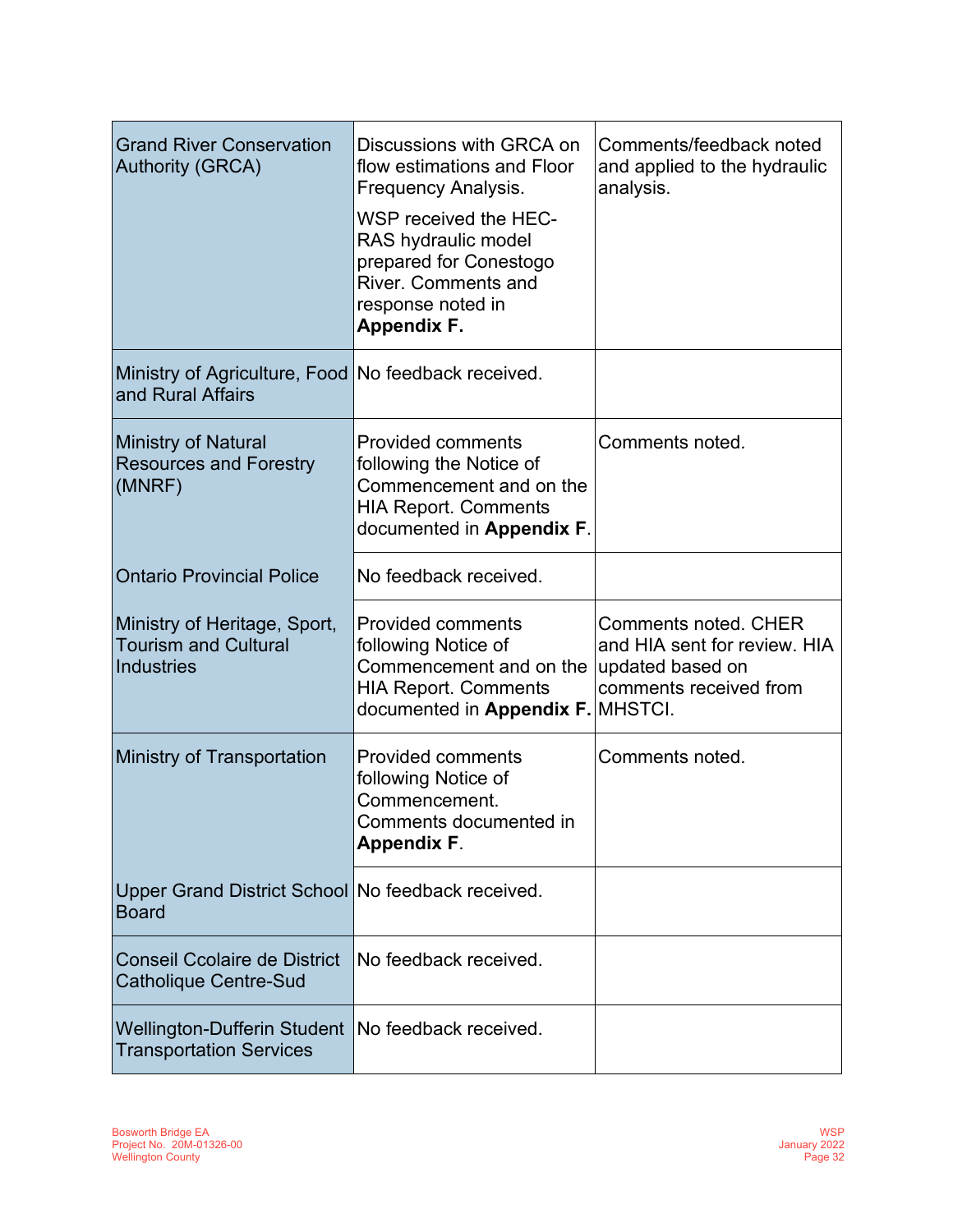| Minto and North Wellington<br><b>Fire Services</b>                     | No feedback received.                                                                                                                                  |                            |
|------------------------------------------------------------------------|--------------------------------------------------------------------------------------------------------------------------------------------------------|----------------------------|
| Guelph-Wellington<br><b>Emergency Medical</b><br><b>Services</b>       | No feedback received.                                                                                                                                  |                            |
| <b>Wellington County Museum</b><br>and Archives                        | No feedback received.                                                                                                                                  |                            |
| Wellington County Historical Requested to be removed<br><b>Society</b> | from mailing list.<br>Comments documented in<br><b>Appendix F.</b>                                                                                     | Removed from mailing list. |
| <b>Wightman Telecom</b>                                                | No feedback received.                                                                                                                                  |                            |
| <b>Bell Aliant</b>                                                     | No feedback received.                                                                                                                                  |                            |
| <b>Bell Canada</b>                                                     | No feedback received.                                                                                                                                  |                            |
| <b>Bell IM Orangeville</b>                                             | No feedback received.                                                                                                                                  |                            |
| Mornington<br><b>Communications Co-</b><br>operative Limited           | No feedback received.                                                                                                                                  |                            |
| Hydro One Networks Inc.                                                | Facilities identified within<br>study area. Comments<br>documented in Appendix F.                                                                      | Comments noted.            |
| <b>Enbridge Gas Distribution</b><br>Inc.                               | <b>Gas facilities identified</b><br>within study area. Pipeline<br>not attached to existing<br>bridge.<br>Comments documented in<br><b>Appendix F.</b> | Comments noted.            |
| <b>Rogers Communications</b>                                           | No feedback received.                                                                                                                                  |                            |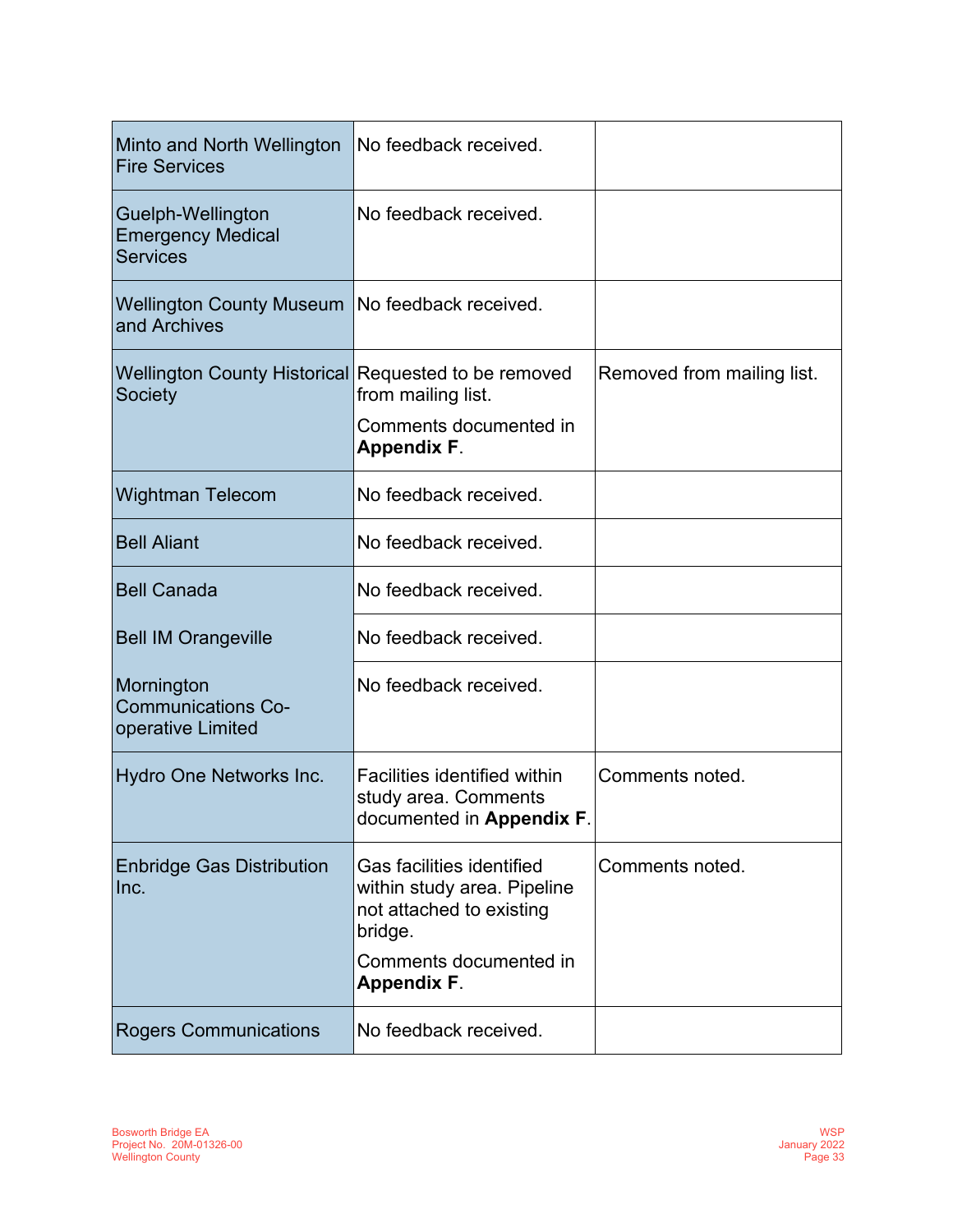| Telecon                                            | No underground<br>infrastructure within study<br>area.<br>Comments documented in<br><b>Appendix F.</b> | Comments noted.                          |
|----------------------------------------------------|--------------------------------------------------------------------------------------------------------|------------------------------------------|
| Cogeco                                             | No feedback received.                                                                                  |                                          |
| Wellington North Power Inc.                        | Requested to be removed<br>from mailing list.                                                          | Removed from mailing list.               |
| <b>Union Gas</b>                                   | No feedback received.                                                                                  |                                          |
| <b>Six Nations of the Grand</b><br><b>River</b>    | No feedback received.                                                                                  |                                          |
| Haudenosaunee<br><b>Confederacy Chiefs Council</b> | No feedback received.                                                                                  |                                          |
| <b>Aamjiwnaang First Nation</b>                    | No feedback received.                                                                                  |                                          |
| <b>Bkejwanong (Walpole</b><br>Island)              | No feedback received.                                                                                  |                                          |
| Chippewas of Kettle and<br><b>Stony Point</b>      | Provided main contact<br>update.<br>Comments documented in<br><b>Appendix F.</b>                       | Comments noted. Mailing<br>list updated. |
| Chippewas of the Thames<br><b>First Nation</b>     | No feedback received.                                                                                  |                                          |

### <span id="page-39-0"></span>5.2 PUBLIC INVOLVEMENT

#### <span id="page-39-1"></span>*5.2.1 NOTICE OF STUDY COMMENCEMENT*

The Notice of Study Commencement was issued on **January 21, 2021**. Notices were sent to provincial and municipal agencies, as well as Indigenous Communities. Local residents were notified by mail and via posting on the County of Wellington website:

[www.wellington.ca/BosworthBridgeEA](http://www.wellington.ca/BosworthBridgeEA)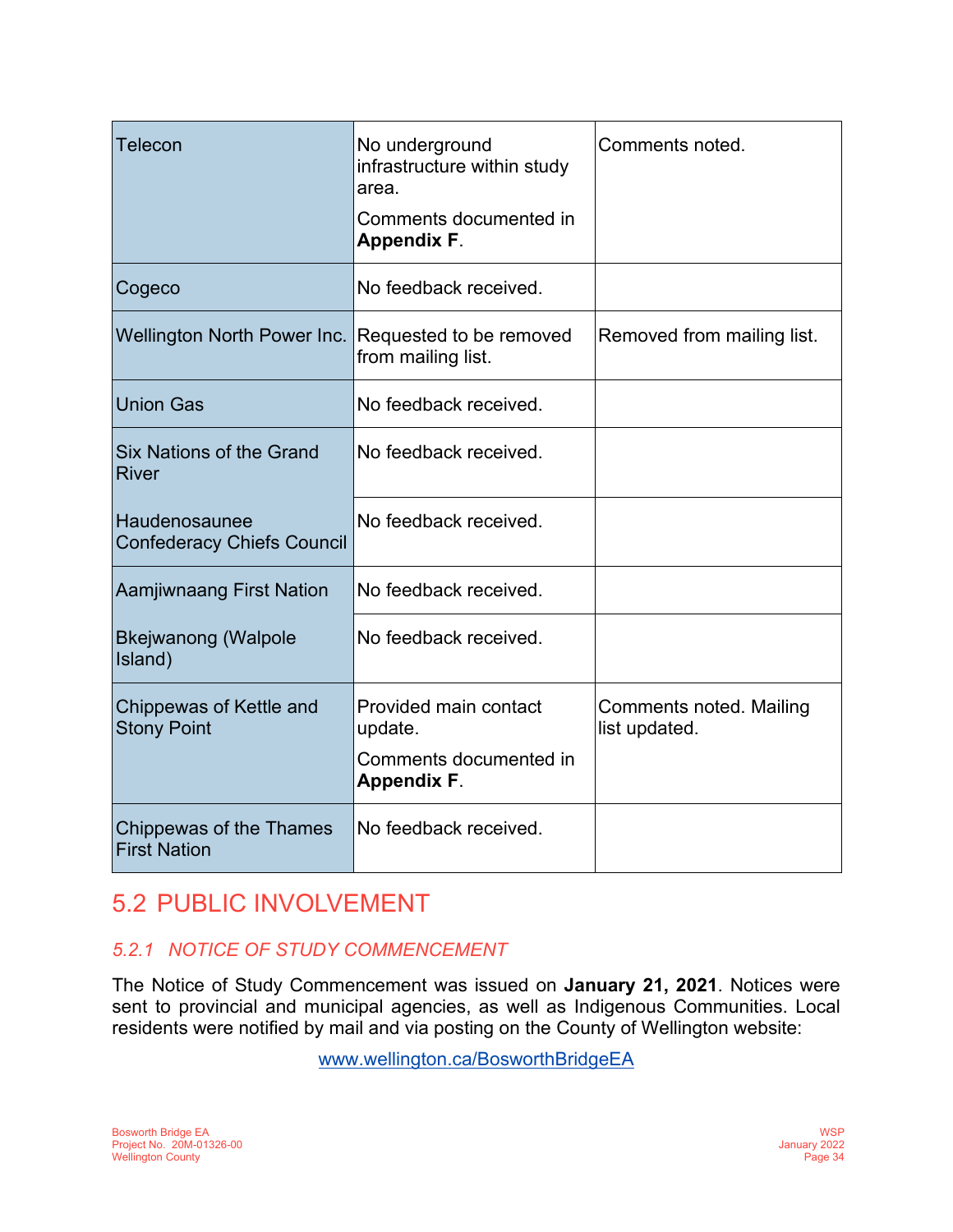Several comments were received from agencies and members of the public and their request to be involved, or not, in the study were noted.

#### <span id="page-40-0"></span>*5.2.2 ONLINE PUBLIC INFORMATION CENTRE*

Based on the level of interest and nature of the EA Study, the Public Information Centre (PIC) was conducted online with a Public Information Package made available on the County's website for viewing and download starting on **March 31, 2021** (URL as shown above).

The Notice of the Online PIC was sent on **April 1, 2021** to provincial and municipal agencies, as well as Indigenous Communities and those who requested to be on the mailing list. Local residents were also notified about the PIC by mail and via a posting on the County of Wellington website (URL as shown above).

The purpose of the Online PIC was to review the study process, existing conditions, alternative solutions, identification of the preliminary preferred alternative solution, as well as the evaluation criteria for the preferred alternatives.

Links to a digital sign-in sheet and comment sheet were provided on the PIC displays. No comment sheets were submitted. Copies of the notice and PIC materials, are included in **Appendix G**.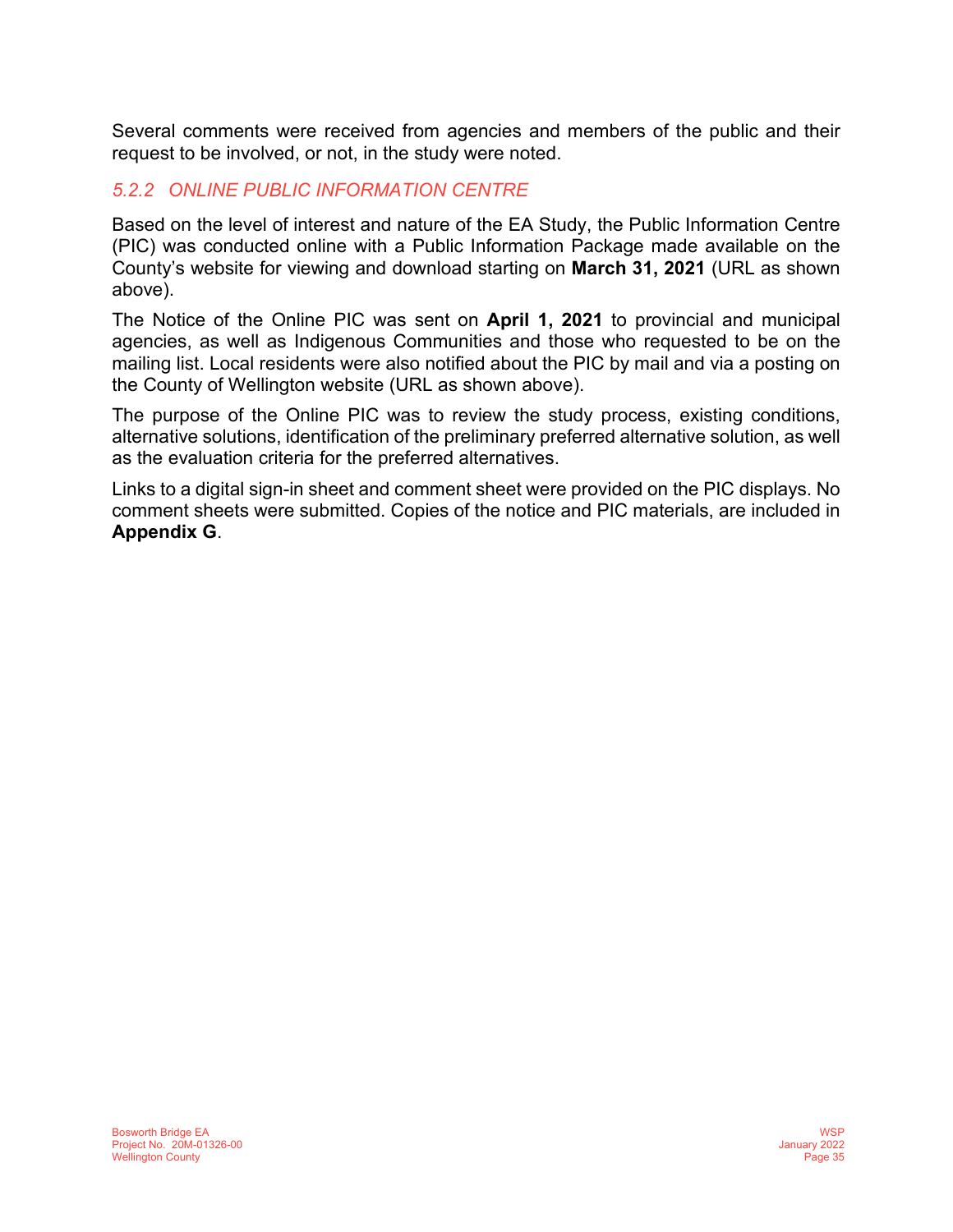# <span id="page-41-0"></span>6 PROPOSED UNDERTAKING AND NEXT **STEPS**

### <span id="page-41-1"></span>6.1 BRIDGE WORK

The replacement of Bosworth Bridge will take into consideration all of the Environmental Assessment findings.

During the upcoming preliminary design stage, the final details regarding the type of new replacement structure will be developed and a preliminary General Arrangement drawing will be updated. The replacement bridge will include a two lane (one lane in each direction) structure. The new bridge will be designed to meet current standards for minimum lane widths, minimum shoulder widths, side clearances and drainage. Other parameters that will be considered during the preliminary and final design stages will include the following:

- Geotechnical Investigation and findings;
- Cultural Heritage Investigation findings;
- Foundation type;
- Hydraulics;
- Protection of fisheries and species habitat;
- Drainage and other safety requirements of bridge code (i.e. 0.5% longitudinal grade);
- Minimum (low point) soffit elevation; and
- Depth of proposed superstructure (girders, deck).

During preliminary design and detailed design, consideration shall be given to a compatible replacement structure that reflects the cultural heritage attributes of the existing bridge, such as the incorporation of horizontal steel guardrails, architectural railing features reflective of the arrangement of steel members in a Warren Camelback pony truss and the placement and design of the concrete handrail on all four corners, and integration of the existing commemorative plaque.

Conclusions made during the preliminary design stage will then be carried forward into detailed design. The detailed design of the new replacement would be based the requirements of the Canadian Highway Bridge Design Code (CHBDC) CAN/CSA-S6-19 and the Structural Manual published by the Ministry of Transportation of Ontario.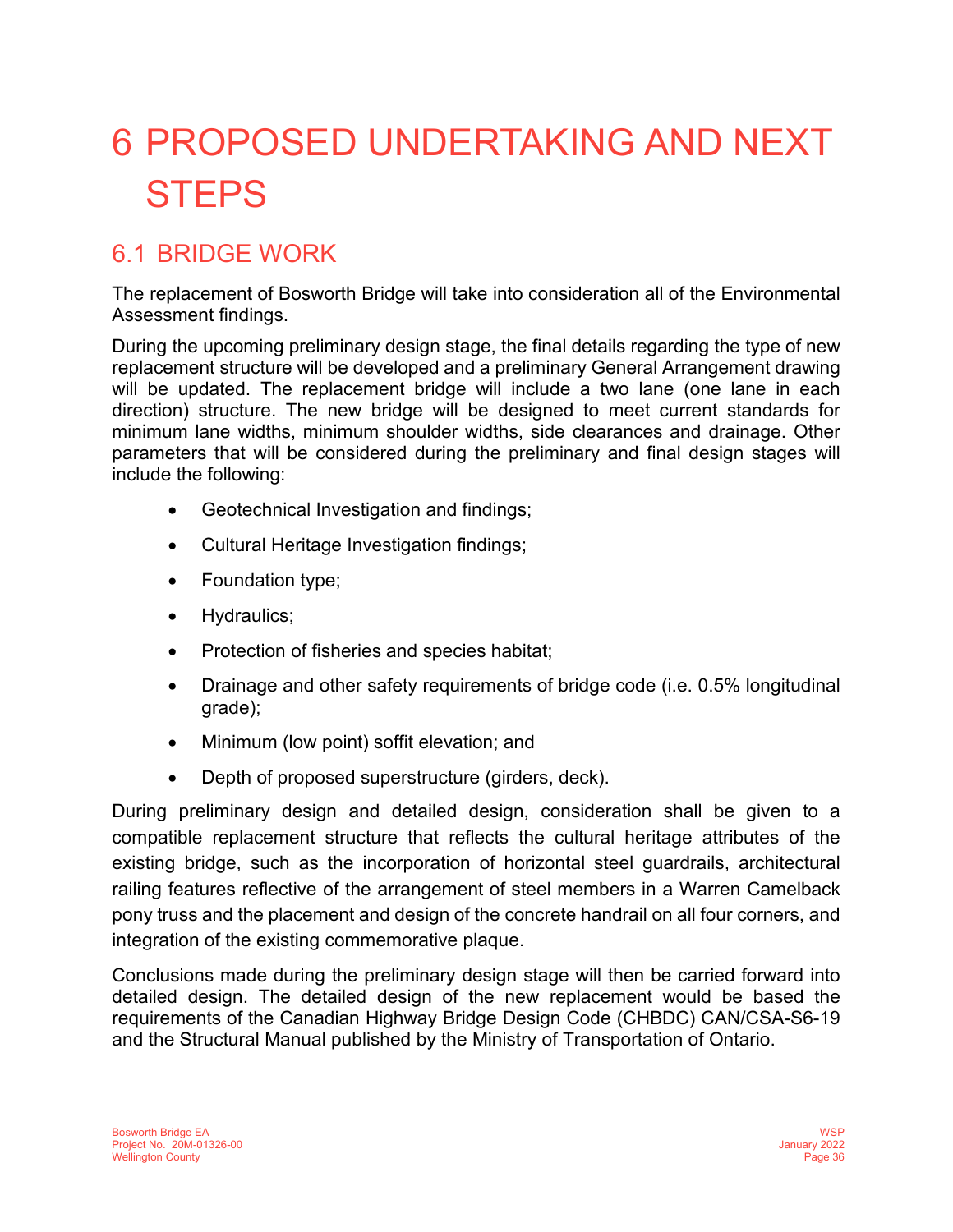Timing of the detailed design and construction of the new bridge will be subject to annual council review and funding availability.

A preliminary General Arrangement drawing has been prepared as part of the EA Study, included in **Appendix H**. Design of the new structure will be finalized in detailed design subject to consultation with the County, GRCA, and other relevant agencies.

### <span id="page-42-0"></span>6.2 ROAD CONSTRUCTION

Major road reconstruction has not been considered as part of the EA Study but will be evaluated during preliminary and detailed design.

### <span id="page-42-1"></span>6.3 CONSTRUCTION STAGING

During construction, Wellington Road 7 will be closed at the bridge. Traffic will be detoured to adjacent roads and would likely follow the 8.2 km long signed detour route illustrated in **[Figure 6-1](#page-42-3)**, which includes travel along County Road 11, 12 Line, and County Road 12. This route avoids the unpaved roads of Side Road 16 and Side Road 17. The detour route will be evaluated further during preliminary and detailed design.

<span id="page-42-3"></span>

<span id="page-42-2"></span>**Figure 6-1 Proposed Preliminary Detour Route** 

Bosworth Bridge EA Project No. 20M-01326-00 Wellington County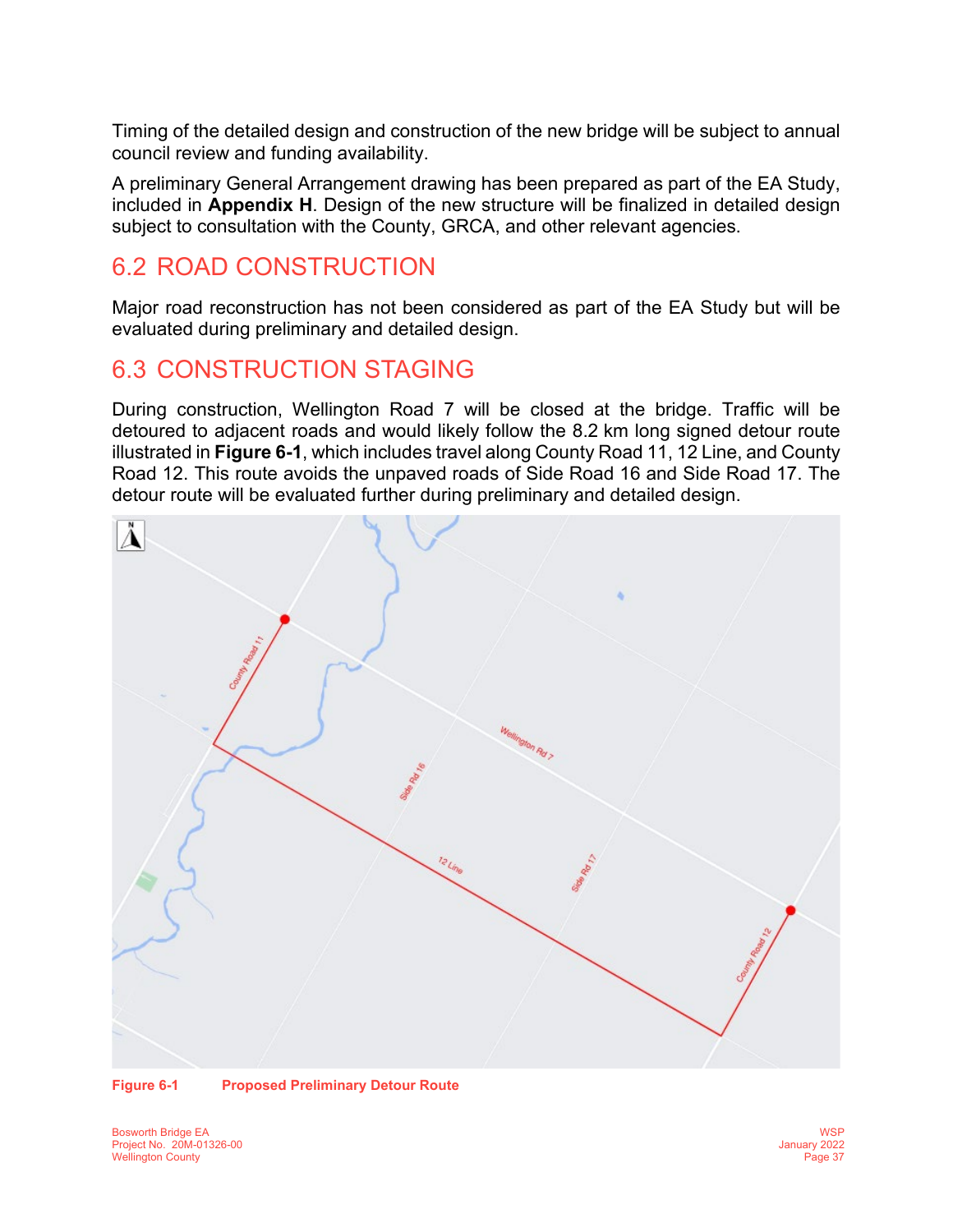# <span id="page-43-0"></span>6.4 NATURAL ENVIRONMENT – PROPOSED WORKS, IMPACTS AND MITIGATION

#### <span id="page-43-1"></span>*6.4.1 AQUATIC HABITAT AND FISHERIES*

#### *PROPOSED BRIDGE REPLACEMENT WORKS*

Once the new abutments are constructed and existing structure abutments are removed, new banks will be angled back and restored to a more natural condition with mixed sizes of sub angular stone. The stone should include larger rock (sized to withstand flows) and smaller rock (down to pea sized gravel) to fill in the voids. Any stone used below the highwater mark (e.g., if needed beyond the existing footprint of the west abutment to connect to the existing riverbed), should be embedded to match the profile of the existing channel bed and banks. The road embankments approaching the bridge will be regraded as noted on the GA **(Appendix H**). In the SE quadrant these grading limits will not encroach on Parker Creek, a tributary that outlets to the Conestogo River in this area.

#### *IMPACTS*

The bridge replacement works will be confined to the ROW of WR7 at the crossing, therefore, potential impacts to fish and fish habitat will be localized to this area of the Conestogo River. The total span of the new clear-span bridge structure will be increased by approximately 8 m over the span of the existing bridge structure and will remove the footprint of the existing bridge abutment (west side) from within the bankfull channel.

Although it is possible to construct the new bridge without disturbance to the existing stream bed, the existing bridge removal (e.g., partial removal of the abutments to 600 mm below finished grade of restored banks, and removal of the super structure) will require localized alteration of the channel banks and bed on the west side where the west abutment is located partially instream. Therefore, mitigation measures to prevent entry of debris into the watercourse (e.g., cofferdams for isolation of the west abutment removal works) should be implemented (see Section 6.4.2). Although the east abutment is located outside of the bankfull channel, a cofferdam should also be considered for these removal works in anticipation of high flows. Once the existing abutments are removed, there is opportunity to restore the banks and bed to more natural conditions including overbank areas / ledges to enhance wildlife movement opportunities, which are presently limited on the west side.

Direct impacts of the structure replacement and removal of the existing abutments should be limited to:

— Localized minor removal of riparian vegetation associated with the widening and construction access;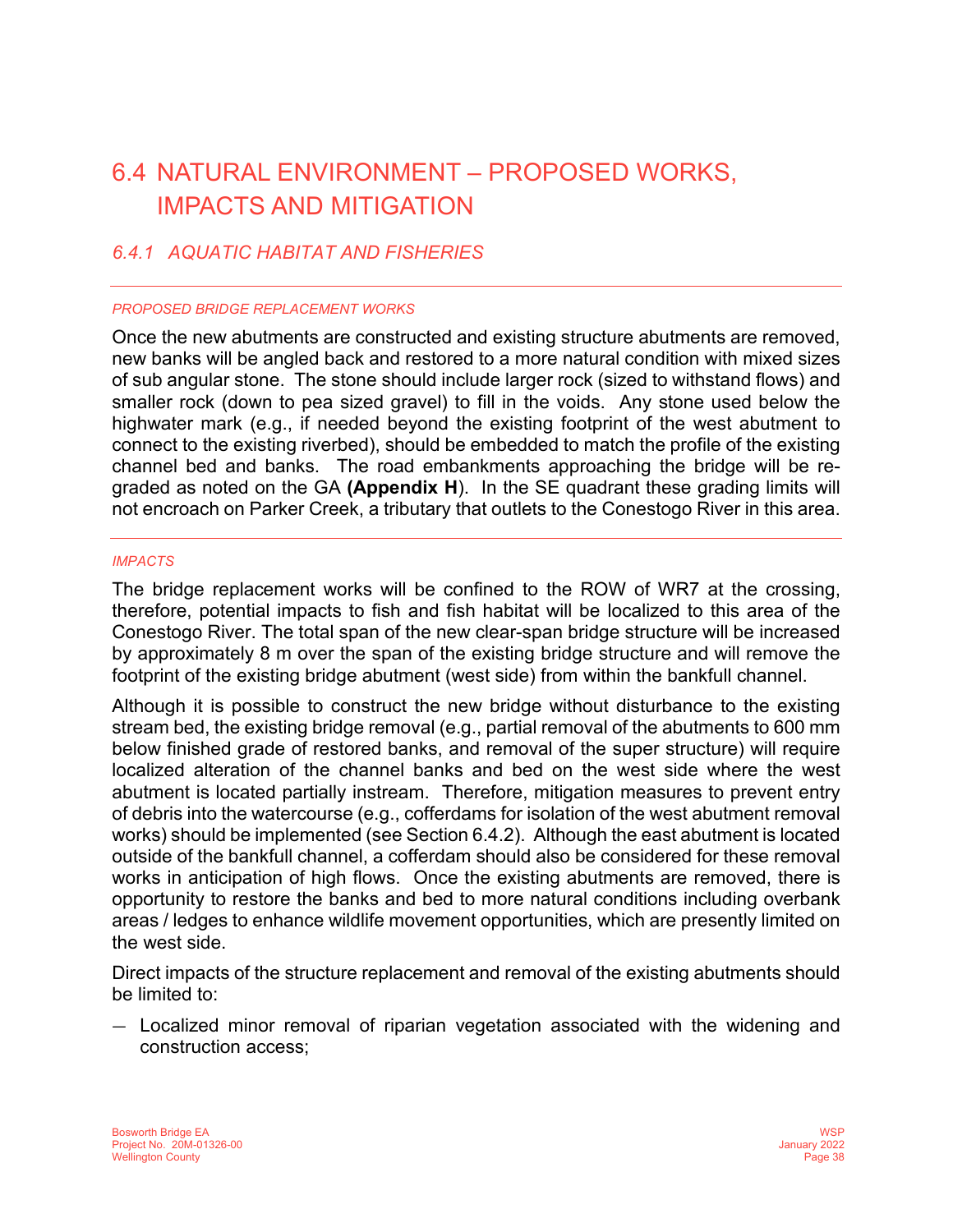— Alteration of the channel bank and bed along the west side resulting from the removal of the existing abutment (within bankfull channel) and subsequent restoration, which can be managed with the implementation of standard and site-specific mitigation measures (see section 6.4.2).

Effects of the increased span and width of the new structure are relatively minor with the implementation of standard and site-specific mitigation measures outlined in Section 6.4.2. The new bridge abutments will be constructed well back from the existing abutments and will be outside of the bankfull width of the channel. This will result in a wider span width across the river and improvement of hydraulics. The existing west abutment (part of which is located within the bankfull channel) and the east abutment (which is located outside of the bankfull channel) will be removed and the new banks below the bridge (and a small area of the bed on the west side) will be angled back and restored to a more natural condition using mixed sizes of sub angular stone. The stone used below the bankfull channel (e.g., to connect the new bank to the existing bed of the channel on the west side), should be embedded to match the existing profile of the channel.

There will be some minor additional shading from the increased width of the structure, which may reduce the vigour of the riparian vegetation along the banks in this area. There will also be some minor vegetation removal due to the widening as discussed in the next section. These are considered minor effects to fish habitat.

The construction of the new bridge abutments outside of the bankfull width of the channel, along with subsequent restoration of the banks to more natural conditions, will improve the aquatic habitat in the area of the bridge over the existing conditions (e.g., removal of existing instream abutment on the west side and subsequent bank restoration) and improve wildlife movement through the structure as discussed further in the wildlife section below.

In the vicinity of the bridge works, the aquatic habitat conditions include a flat dominant morphology found upstream, through the bridge structure and downstream. Substrates below and downstream of the bridge consisted of 30% rubble, 20% gravel, 20% sand, 20 silt and 10% boulders. Substrates upstream of the bridge along the east side consisted of 50% sand, 40% silt and 10% gravel and a mix of rubble, gravel, sand and silt was found along the west side. The fine substrates could be susceptible to downstream transport; however this can be managed using appropriate mitigation measures as outlined below in Section 6.4.2. Impacted vegetation communities on both sides of the bridge and the bridge embankments are Dry-Moist Old Field Meadow (Units 1A-1B: CUM1-1) and Reedcanary Grass Mineral Meadow Marsh (Unit 3: MAM2-2) as further detailed in the next section.

With the proper design and implementation of appropriate mitigation and restoration measures during and following construction, it should also be feasible to manage the potential for indirect construction related impacts (e.g., potential for erosion and downstream sediment transport, entry of debris from the bridge structure during removal and construction) as outlined in Section 6.4.2.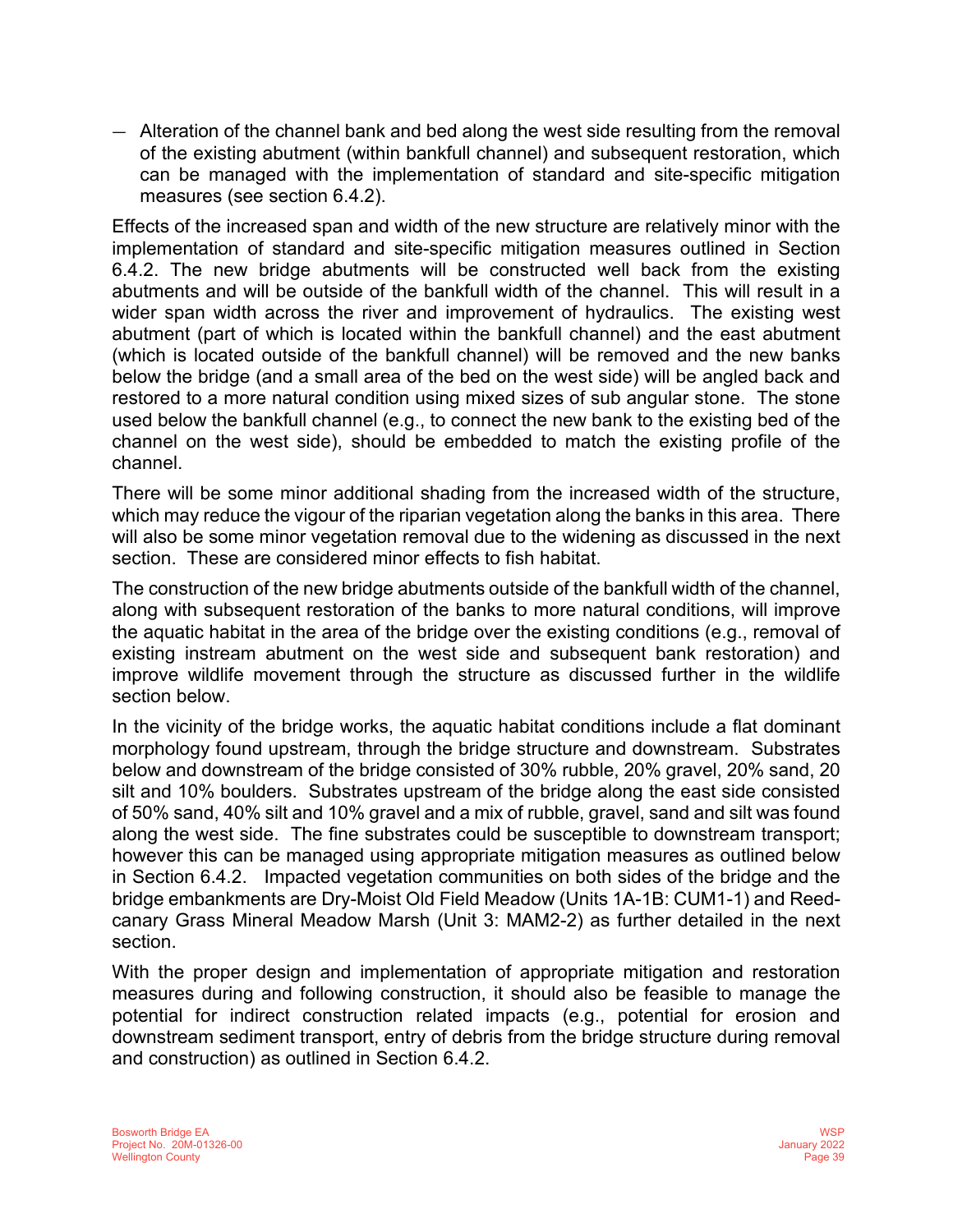The Conestogo River is classified as a warmwater river that supports bait and sportfish species including Northern Pike. There should be no permanent / long term impacts from the bridge replacement as noted above, and the aquatic and fish habitat conditions will be improved through the restoration of the stream banks through the new structure. Also, it is not anticipated that the road embankment grading in the SE quadrant will impact Parker Creek (a tributary that outlets to the Conestogo River in the SE quadrant) and the tributary will be protected during the bridge replacement works. This will be confirmed during Detailed Design and if impacts are anticipated at that time, a retaining wall should be considered to avoid any encroachment into the creek.

#### <span id="page-45-0"></span>*6.4.2 TERRESTRIAL HABITAT AND VEGETATION*

#### *IMPACTS*

The bridge replacement works at Bosworth Bridge will result in some reduced vigour of the vegetation below the new bridge due to the wider bridge deck, and some minor removals of Dry-Moist Old Field Meadow (Units 1A-1B and Units 1C and 1D: CUM1-1), found mainly along the road embankments, along with minor edge impacts to Reedcanary Grass Mineral Meadow Marsh (Unit 3: MAM2-2). The Dry-Moist Old Field Meadow is dominated by common old field species that are found throughout the ROW. The Reed-canary Grass Mineral Meadow Marsh is dominated by Reed-canary Grass and other common facultative wetland species noted previously. The Black Ash that were observed in Unit 2 (FOM7-2) will not be impacted by the works.

The impacted vegetation is tolerant, culturally influenced and found along the edges of the existing vegetation communities within the ROW. The removals are considered a minor effect.

In addition to direct impacts to vegetation, there is potential for indirect impacts during construction. Indirect impacts include:

- Vegetation clearing / damage beyond the working area
- Increased potential for introduction or spread of non-native species
- Spills of contaminants, fuels and other materials that may reach natural or seminatural areas

None of the potentially impacted vegetation communities or associated species recorded / expected in the area, or their habitat values are rare or limiting within the general area, and any temporary impacts associated with construction can be managed using appropriate mitigation measures as outlined in Section 6.4.2.

#### <span id="page-45-1"></span>*6.4.3 WILDLIFE HABITAT INCLUDING POTENTIAL SAR*

#### *IMPACTS*

Impacts to wildlife and wildlife habitat are limited to local incremental impacts since the bridge replacement works involve a wider structure. As outlined above, there will be minor removals along the edges of existing vegetation communities in the vicinity of the bridge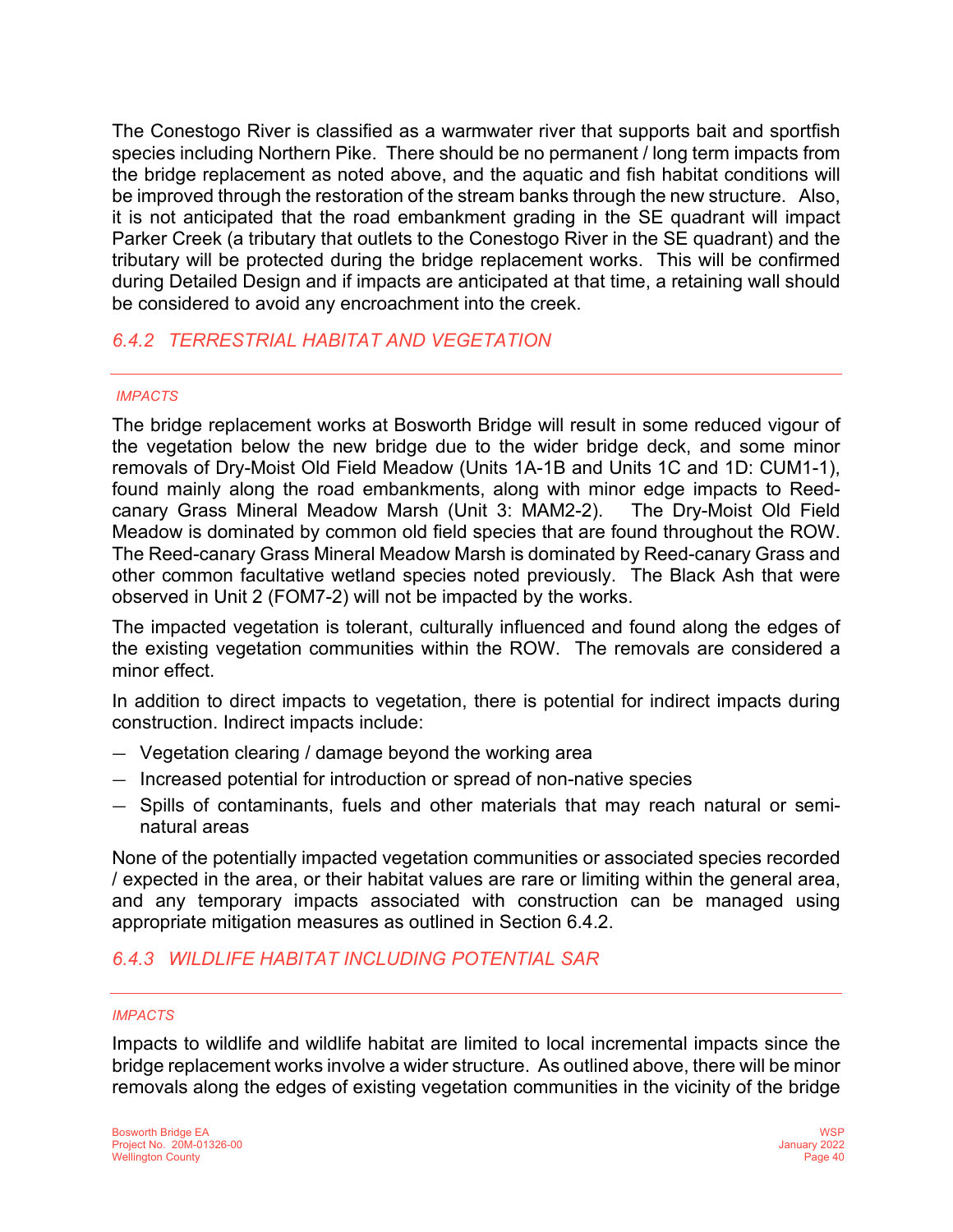structure and the wildlife habitat associated with these communities will therefore also be affected. These vegetation communities generally support common wildlife habitat types and the majority of the wildlife species observed in the vicinity of the bridge are common, tolerant species.

Anticipated impacts including temporary loss of nesting habitat and disturbance to migratory birds which are known to nest on the underside of the bridge and potentially in adjacent vegetation, can be managed using appropriate mitigation measures as outlined in Section 6.4.2.

The SWH for Deer Wintering Area occurs beyond the ROW, approximately 150 m south of the bridge, and therefore no impacts are anticipated to this habitat from the bridge replacement works.

Generally, with the increased span of the bridge and subsequent bank restoration, wildlife movement opportunities will be enhanced with more bank area under the bridge (overbank/ledge areas) for wildlife passage; particularly on the west side of the bridge where there is currently no available overbank area for wildlife to pass under the bridge.

Regarding the 12 SAR noted in Section 3.4.5, three have the potential to be impacted with the bridge replacement works as discussed below:

- **Barn Swallow** (THR and a protected species under the ESA) breeding habitat was confirmed directly on the underside of the bridge structure (i.e., nests) during the SAR field surveys. There is good potential that this species will nest again on the structure during the year of construction and for the nests / young to be directly impacted by the bridge replacement works. However, impacts will be minimized with the use of appropriate mitigation measures (i.e., registration under O. Reg 242/08 of the ESA including a Barn Swallow mitigation plan, bird nesting exclusion measures) as further outlined in Section 6.4.2 below.
- **Monarch** (SC) this species and suitable breeding habitat (i.e., milkweed) were observed within the ROW. The proposed works are expected to have minor impacts on Monarch habitat, wherever milkweed is disturbed and / or removed. However suitable habitat will remain within the broader landscape and all disturbed areas will be restored with native species (including milkweed) as outlined in Section 6.4.2 below.
- **Snapping Turtle** (SC) although turtles and nests were not observed during the SAR field surveys, the river does provide suitable hibernation potential and nesting potential along the road shoulders and adjacent upland areas, which could be impacted by the bridge replacement works (e.g., in-water works, construction along road). Mitigation measures outlined in Section 6.4.2 provide timing restrictions and exclusion fencing recommendations to minimize the potential for direct impacts to this species.

It is the proponent's responsibility to ensure that wildlife generally, and SAR specifically, are protected. To that end, additional measures to address any incidental encounters during construction and to reduce the potential for SAR encounters during construction are also outlined in Section 6.4.2. As noted previously, the ESA provides species and habitat protection for Threatened and Endangered species only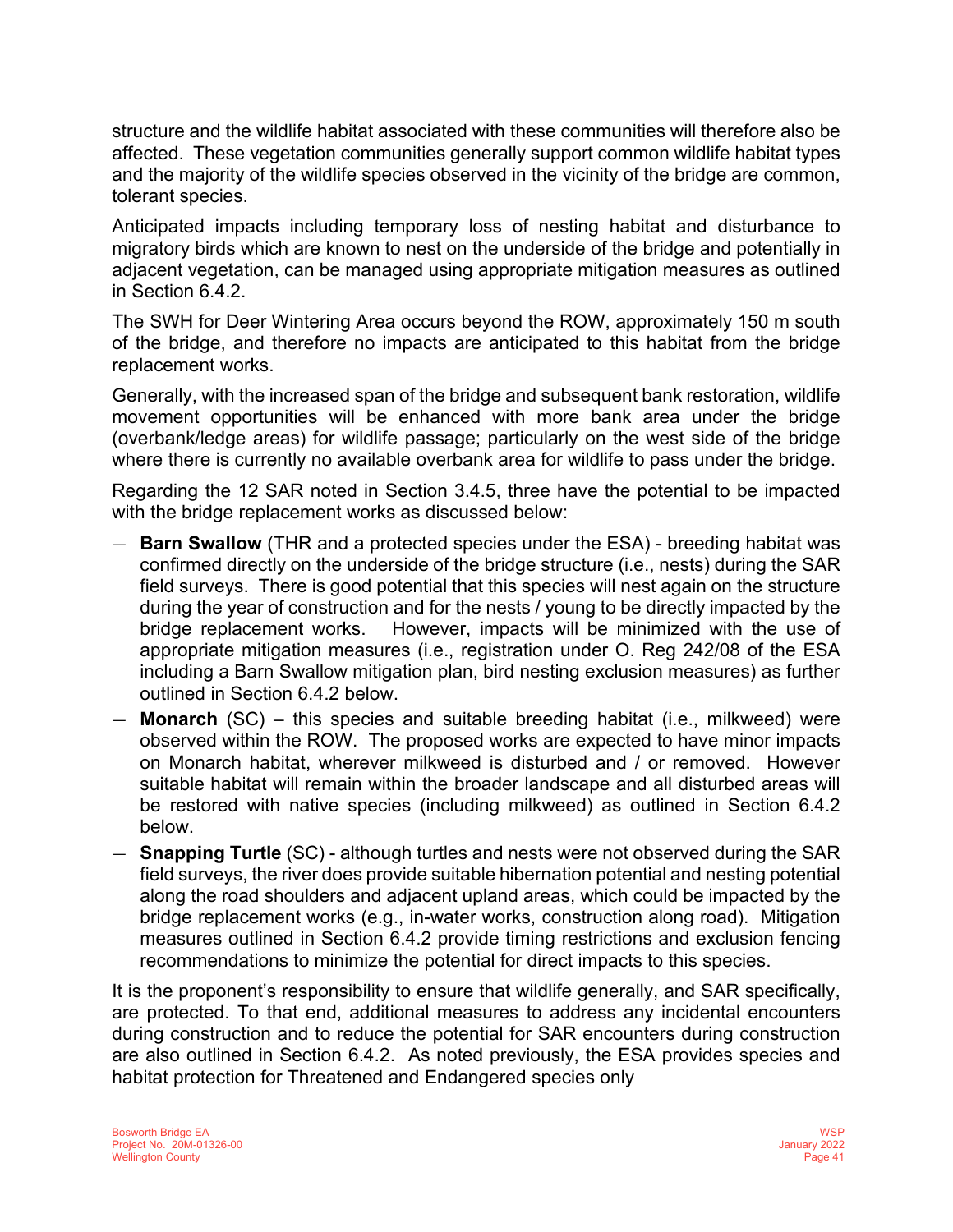#### <span id="page-47-0"></span>*6.4.4 ENVIRONMENTAL MITIGATION*

The following mitigation measures are recommended to minimize impacts to the fisheries and aquatic habitat, terrestrial vegetation, wildlife and wildlife habitat (including SAR) located in the vicinity of the works during and following construction.

#### <span id="page-47-1"></span>*6.4.5 AQUATIC AND TERESTRIAL HABITAT PROTECTION*

#### *DESIGN-RELATED MEASURES OF NEW BRIDGE*

The following measures are recommended for incorporation into the design of the new bridge at the Detail Design stage to minimize impacts to fish, fish habitat and wildlife:

- Completely span the bankfull channel of the river.
- Drain the structure such that deck drains that outfall directly to the river are not required.
- Restoration of the existing channel banks to more natural conditions and development of overbank / ledge areas along both banks to enhance wildlife movement opportunities (particularly on the west side). The new banks and bed restoration areas will consist of mixed sizes of sub-angular rock including larger rock sized to withstand scouring and smaller rock (down to pea size gravel) to fill in the voids.

#### *CONSTRUCTION-RELATED MITIGATION MEASURES*

- Erosion and sediment control measures will be implemented during all phases of construction and clean-up to prevent sediment laden runoff from entering the watercourse directly from the construction zone. At a minimum, the plan will address the following elements:
	- All disturbed areas / construction zones will be isolated standard perimeter silt fencing to isolate the general construction zone up and downstream. Two rows should be used where needed for disturbed areas that drain to the Conestogo River and Parker Creek. The silt fencing will be heavy duty / reinforced fencing, but with no exposed mesh that might entangle wildlife. Silt fencing will be regularly inspected and maintained as required.
	- No dewatering discharge will be released directly to the watercourse without appropriate treatment. Appropriate settling / filtration and energy dissipation measures will be used for discharge to ensure no erosion or sediment release occurs.
	- All salvaged or stockpiled materials will be located a safe distance from the edge of the watercourses and stabilized to prevent migration of any sediment or other material to the watercourse.
	- Protection over the river if mass demolition of the existing bridge deck is required during the removal process (e.g., temporary platform), so that no debris or deleterious substances enters the watercourse.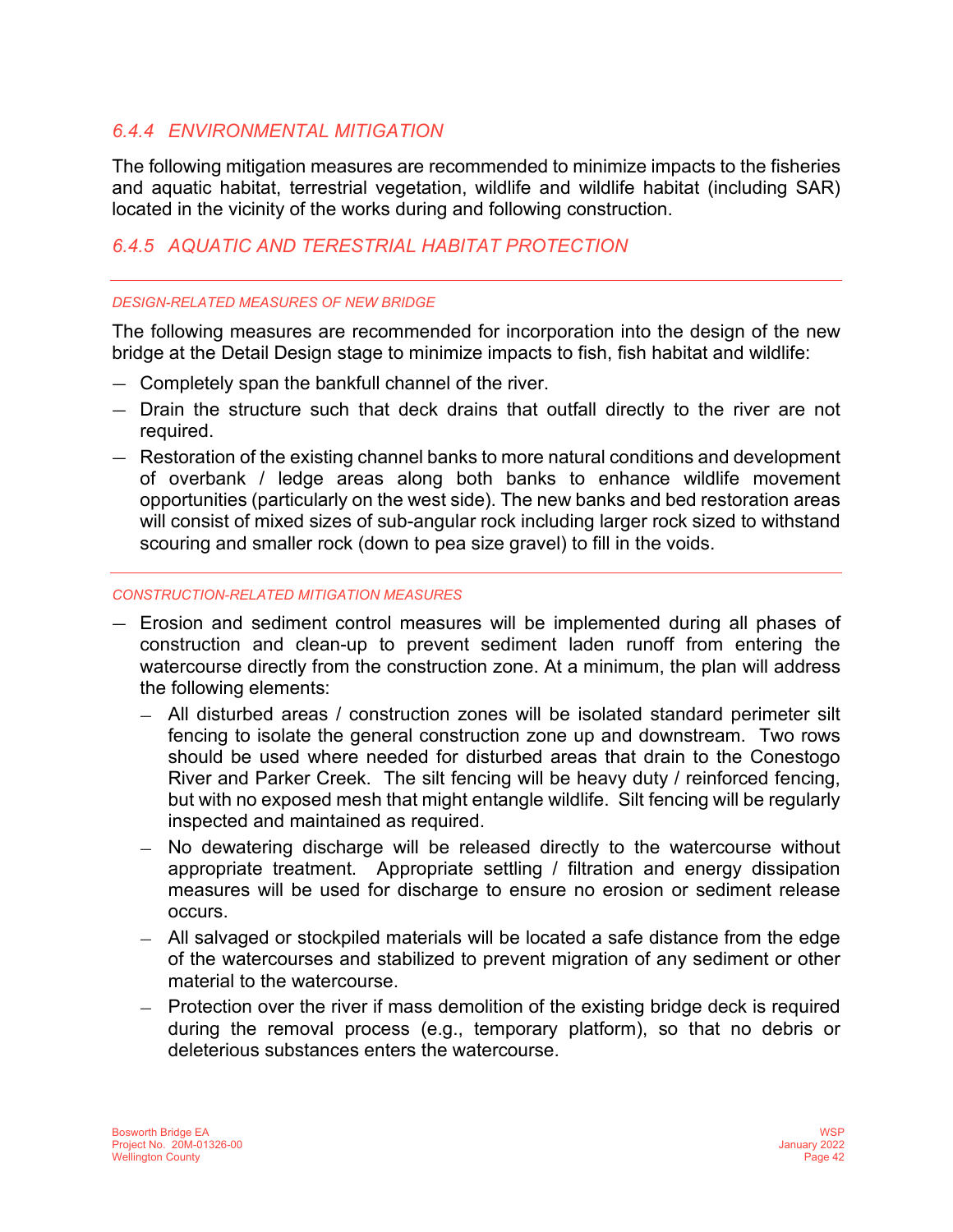- All work areas or other disturbed surfaces draining to the watercourses and/or in the floodplains will be stabilized and re-vegetated with native species (including milkweed) as soon as feasible following construction.
- The erosion and sediment control measures will be left in place, monitored and maintained in proper working order until all disturbed areas draining to the watercourse are fully stabilized, including establishment of vegetative cover, if required.
- The use of a warmwater timing window (construction allowed from July 1 to March 14 of the following year) is recommended by GRCA and MNRF based on the thermal classification and fish community. That is, there will be no in-water activity between March 15 and June 30 of any year to protect the sensitive life stages of the warmwater fishery in the Conestogo River. Although no in-water activity is anticipated for Parker Creek, the same the timing window would apply.
- As noted in the Wildlife Protection measures below, to protect hibernating turtles it is also recommended that no in-water works should occur between September 1 and April 30 unless the aquatic construction zone is isolated prior to September 1.
- All in-water works will be isolated using appropriate techniques to be approved by GRCA (e.g., clean gravel bags, turbidity curtain, sheet pile) to maintain clean flow downstream of construction. Measures to isolate the construction of the new sub structure / abutments should initially include cofferdams that utilize the existing abutments to work behind. If pumping is required, flow withdrawal hoses will be sited to avoid entrainment of fine sediment off the bed, and discharge hoses sited to prevent bed erosion and downstream sediment transport. Dewatering hoses will be screened to prevent entrainment of fish.
- A fish rescue will be undertaken in the zones isolated for the bridge replacement works (e.g., the removal of the south abutment). Fish (and any other aquatic or semi aquatic species [e.g., frogs, turtles]) will be captured using appropriate techniques by a qualified person and transferred unharmed to a downstream location. A License to Collect Fish for Scientific Purposes permit from the MNRF will be required for this work.
- No equipment shall ford or otherwise enter the watercourse except as outlined above and stipulated in the Contract documents to construct the specified works.
- Ensure a clear delineation of the work zone to minimize the risk of unnecessary vegetation disturbance and avoid incidental impacts as a result of temporary stockpiling, debris disposal and access.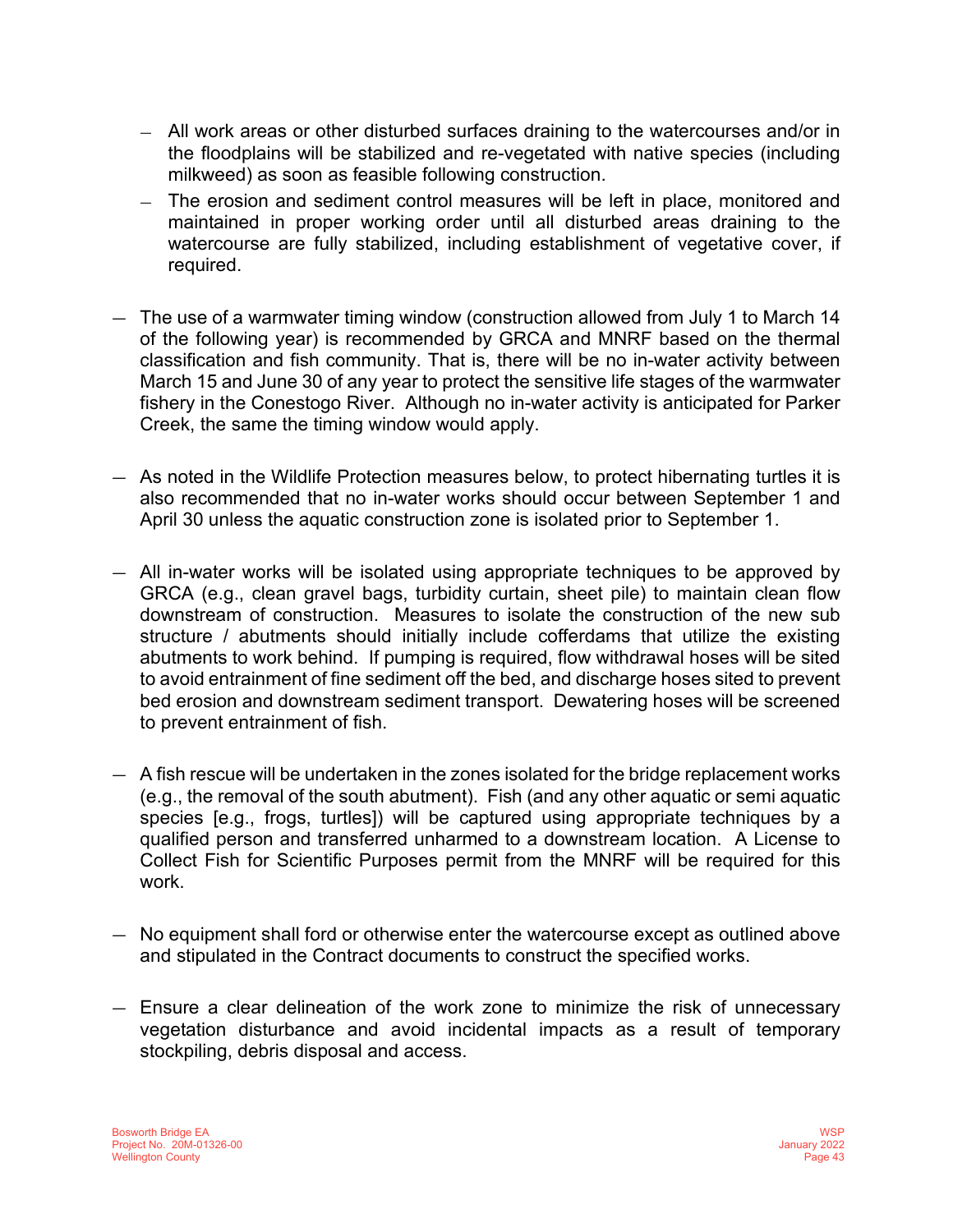- If the Contractor wishes to alter any of the erosion and sediment control or other mitigation measures approved by GRCA, the Contractor will apply to the respective agency(ies) to obtain approval for the proposed changes.
- All activity will be controlled to prevent entry of any petroleum products, debris or other potential contaminants / deleterious substances, in addition to sediment as outlined above, to the watercourse. Storage, maintenance or refueling or maintenance of equipment will be conducted at least 30 m away from the watercourse. The Contractor will have an appropriate spills management / response plan in place throughout construction, including spill control and absorbent materials, instructions regarding their use and notification procedures. Appropriate clearing and disposal of all construction-related debris will occur following construction.
- Every effort will be made to retain and protect as much of the natural vegetation as reasonably possible to help ensure bank stability and control erosion, and to expedite the re-colonization of native plant species.
- Construction will be carried out in accordance with the Clean Equipment Protocol for Industry [\(https://www.ontarioinvasiveplants.ca/wp-content/uploads/2016/07/Clean-](https://www.ontarioinvasiveplants.ca/wp-content/uploads/2016/07/Clean-Equipment-Protocol_June2016_D3_WEB-1.pdf)Equipment-Protocol June2016 D3 WEB-1.pdf). Specifically, construction equipment shall be inspected and cleaned prior to arrival on site to ensure non-native and invasive plant species are not being transported to and released on site.
- If scour / rock protection is required for the areas around the bridge structure and/or for bank and bed restoration (e.g., abutment removal areas), it will be designed and installed so as to minimize alteration of the channel form and profile (e.g., inset to match existing grade).
- GRCA will be notified of the initiation of construction in advance.
- An experienced environmental inspector will be on-site and responsible for ensuring the erosion and sediment control measures are functioning effectively and being maintained, and that all of the other mitigation measures are being implemented as intended.

#### *WILDIFE PROTECTION INCLUDING SAR*

The following measures are recommended for the protection of wildlife:

— Registration of the project for Barn Swallow under O. Reg 242/08 of the ESA and preparation of a Barn Swallow Mitigation Plan will be required prior to the start of construction. Furthermore, as noted in the section below for the protection of migratory birds, it is recommended that bird nesting exclusion measures are installed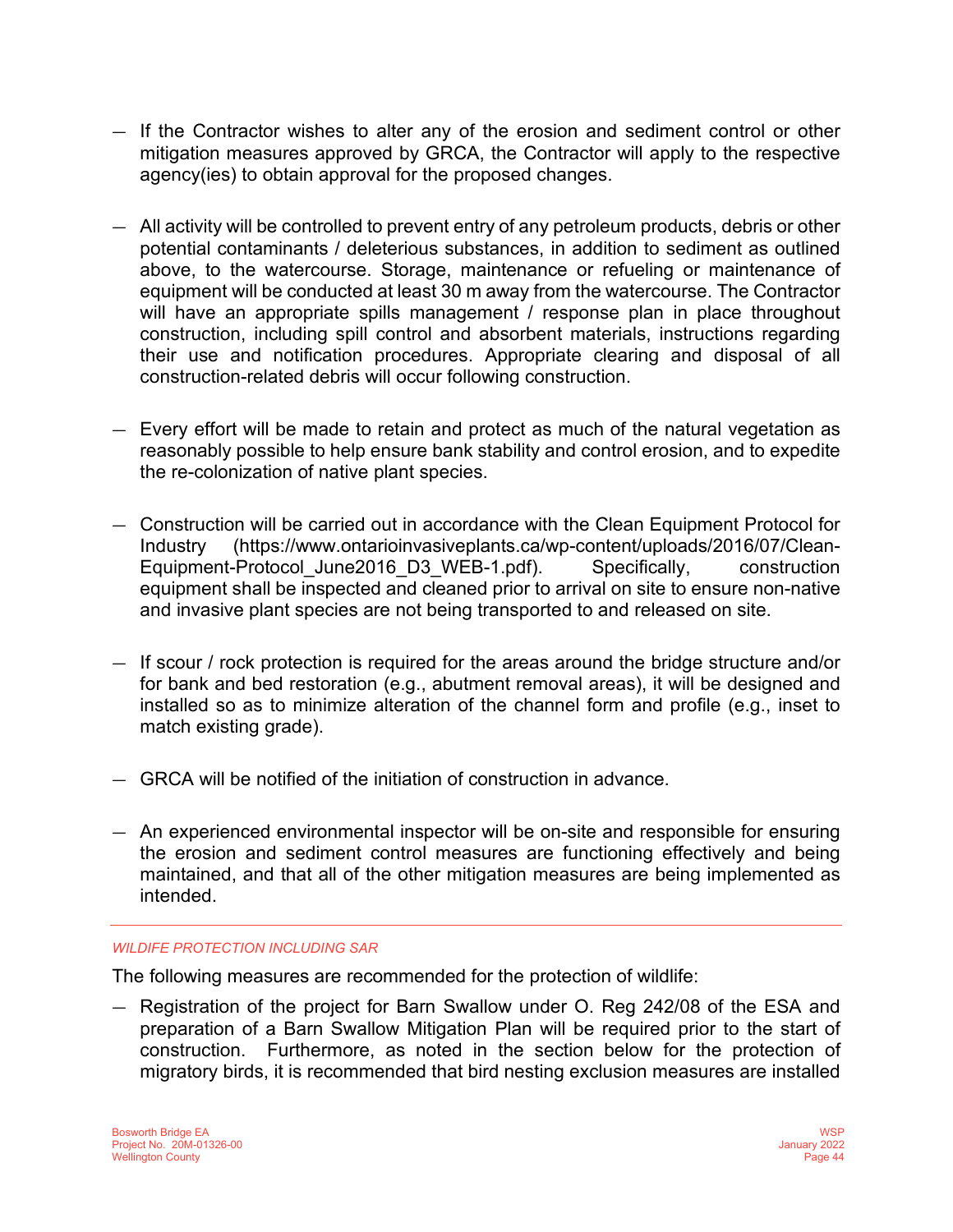on the bridge prior to April 1st and maintained until August 31st during the year(s) of construction.

- The work areas will be isolated using sturdy temporary protection fencing. Reinforced silt fencing (with no nylon mesh netting) will be properly installed throughout the project limits. This will protect vegetation and provide exclusionary fencing to deter terrestrial and semi aquatic wildlife species (e.g., turtles, snakes) from accessing the construction area. Just prior to installation of the silt fence, the construction zone will be walked at a slow pace to flush any wildlife species out of the construction zone.
- To protect hibernating turtles, it is recommended that no in-water works should occur between September 1 and April 30, unless the aquatic construction zone is isolated prior to September 1.
- Any wildlife incidentally encountered during construction will not be knowingly harmed and will be allowed to move away on its own. In the event that an animal encountered during construction does not move from the construction zone and construction activities are such that continuing construction in the area would result in harm to the animal, all activities that could potentially harm the animal will cease immediately and the Contract Administrator will be notified. A protocol for dealing with wildlife encounters will be developed by the contractor in consultation with the Environmental inspector, as required.
- The construction zones will be inspected prior to construction start-up each morning during the active period for turtles and snakes (approximately April 1 to October 31) to ensure none has become trapped inside the fencing. Any equipment parked overnight in the area will also be inspected to ensure no snakes have climbed into / under it.
- In the event that a turtle is encountered while nesting, all activities within 30 m shall cease until the turtle has finished nesting and left the area on its own accord (this may take several hours). Any turtle nests laid within the construction zone shall be protected with a 10 m buffer and an MNRF authorized local wildlife rehabilitator shall be contacted immediately [\(https://www.ontario.ca/page/find-wildlife-rehabilitator\)](https://www.ontario.ca/page/find-wildlife-rehabilitator) to relocate the nest to a suitable location outside the construction zone or to collect the nest for ex-situ incubation under an approved permit.
- In the event that a SAR or possible SAR is found in the construction area, all construction that could potentially harm the animal will cease immediately and the Contract Administrator will be notified.
	- Confirm species identity (using a specialist if required) and notify MECP if the animal is a SAR or potential SAR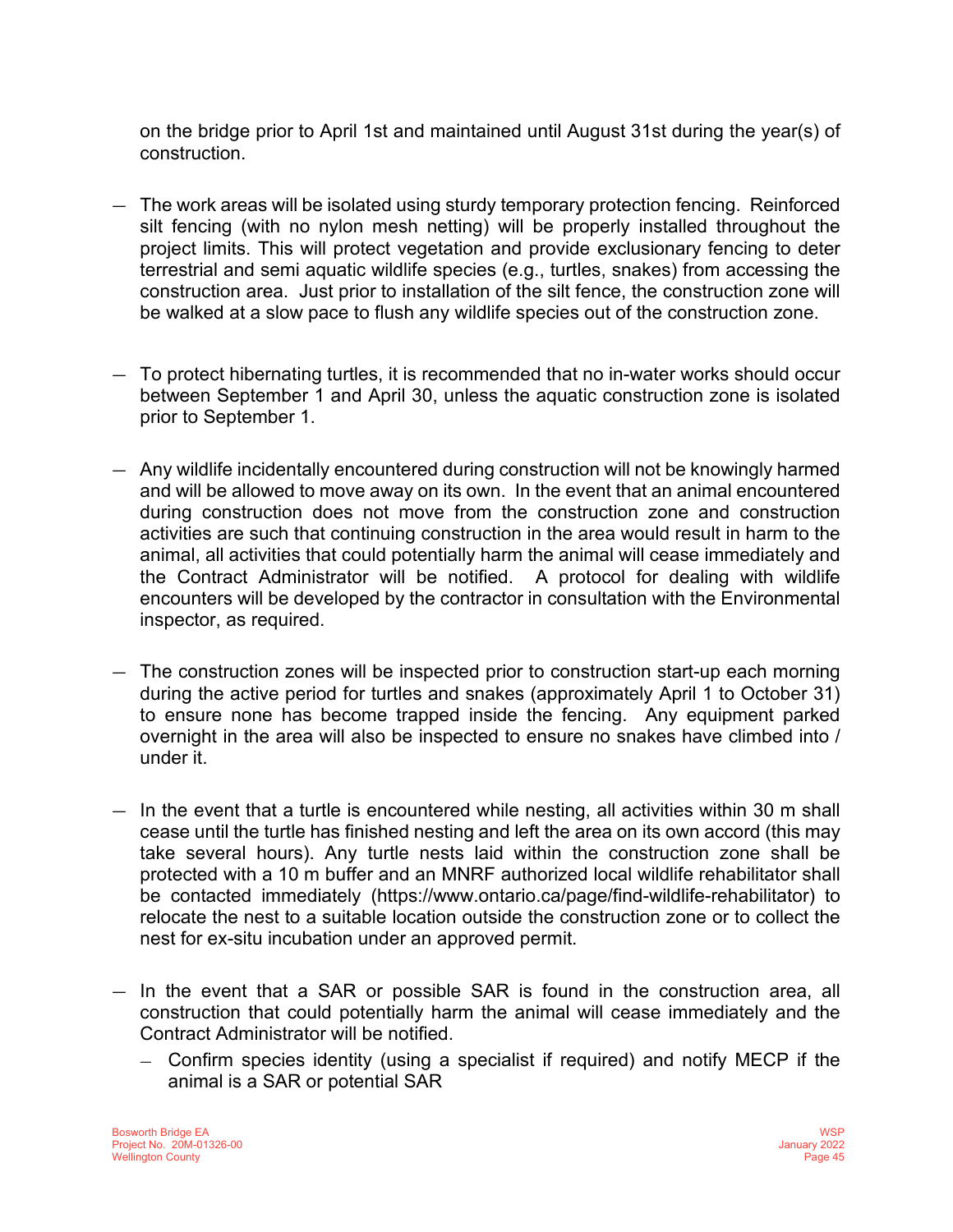- Allow the animal to move away on its own
- Use a trained individual to move species that are not specifically protected under the ESA using accepted handling and relocation procedures.
- The Contract Administrator will contact the MECP for direction on relocation of SAR protected under the ESA (2007).

#### *MIGRATORY BIRD PROTECTION*

The contractor is responsible to protect migratory birds and to be in compliance with the Migratory Birds Convention Act (1994) and Regulations. The "Regional Nesting Period" for the project area is the end of March to the end of August, as identified on the Environment Canada website by "nesting zone" C2: [https://www.canada.ca/en/environment-climate-change/services/avoiding-harm](https://www.canada.ca/en/environment-climate-change/services/avoiding-harm-migratory-birds/general-nesting-periods/nesting-periods.html#toc1)[migratory-birds/general-nesting-periods/nesting-periods.html#toc1.](https://www.canada.ca/en/environment-climate-change/services/avoiding-harm-migratory-birds/general-nesting-periods/nesting-periods.html#toc1)

It is recommended that bird nesting exclusion measures are installed on the existing bridge prior to April 1st and maintained until August 31st during the year(s) of construction. If a migratory bird builds a new nest on the bridge while works are occurring, construction must cease until the young have fully fledged or the nest is no longer active.

It is recommended that vegetation clearing (including grubbing and removal of trees, shrubs, grasses and plants) be avoided during the identified "Regional Nesting Period" (i.e. April 1 to August 31).

For more information on reducing risk to migratory birds, the contractor should consult Environment Canada's website at: [https://www.canada.ca/en/environment-climate](https://www.canada.ca/en/environment-climate-change/services/avoiding-harm-migratory-birds/reduce-risk-migratory-birds.html)[change/services/avoiding-harm-migratory-birds/reduce-risk-migratory-birds.html](https://www.canada.ca/en/environment-climate-change/services/avoiding-harm-migratory-birds/reduce-risk-migratory-birds.html) .

### <span id="page-51-0"></span>6.5 HYDRAULICS

Three options were presented in the Hydrology and Hydraulics Report and out of them, Option 3 was selected as the Preferred Option; Option 3 includes:

- A 50 m single span bridge structure with clear opening 48.8 m
- Soffit elevations at left and right abutments are considered as 409.69 m and 409.45 m, respectively.
- $-$  Road low point is set to 411.50 m.

The hydraulic analysis result for Option 3 shows that:

- The 2-year to the 100-year water levels are lower than existing conditions.
- Option 3 generates the Regional flood level upstream of the bridge as 411.14 m, which is lower than the existing Regional flood elevation by 0.20 m. This option will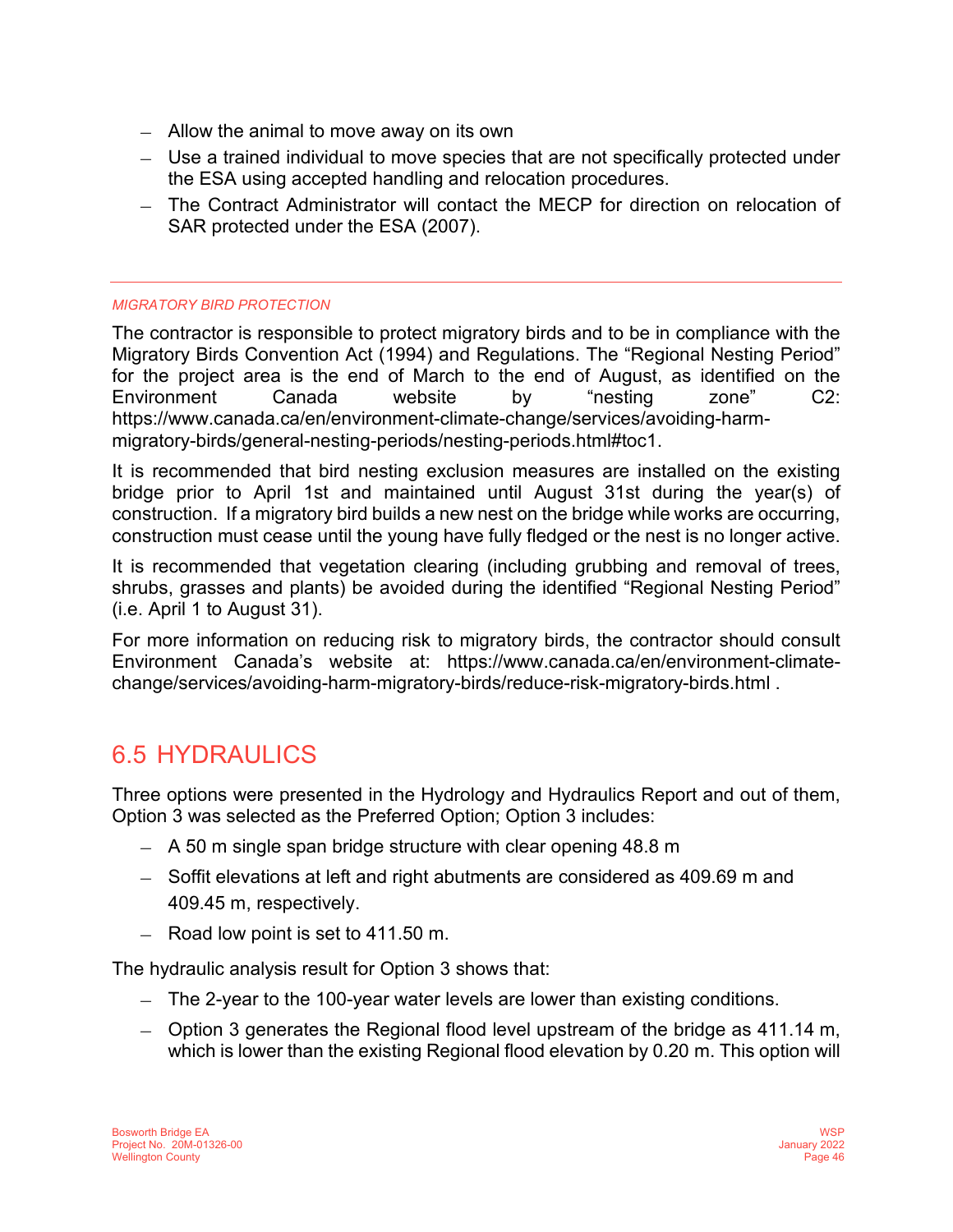not create any flooding impact upstream of the bridge and is hydraulically efficient than the existing bridge.

— The Regional water level does not over top Wellington Road 7.

Based on the analysis above, Option 3 is the most hydraulically efficient option and does not create any flooding impact upstream of the bridge. With this option, Wellington Road 7 will also be free from flooding during the Regional Storm event. Therefore, this option was considered as the Preferred Option.

Refer to the Hydrology and Hydraulics Report for the details related to the hydraulic modelling for various options (**Appendix D)**

### <span id="page-52-0"></span>6.6 CULTURAL ENVIRONMENT – BUILT HERITAGE

Completion of the HIA for the Bosworth Bridge and the understanding of its cultural heritage value or interest resulted in the following recommendations:

- The structure should be recorded through a Documentation and Salvage Report containing measured drawings, a thorough photographic recording and written description of the bridge as well as recommendations for elements worthy of salvage prior to demolition (i.e., steel truss members, commemorative bridge plaque). This report should be shared with the County of Wellington and the County of Wellington Museum & Archives.
- Commemoration opportunities should be explored for the bridge with community input.
- The construction of a new bridge should be designed in a manner that draws from the design inspiration and materials of the extant bridge while maintaining legibility. Design considerations should explore the incorporation of the scale and rhythm of the members of a Warren pony truss, the placement and design of the concrete railings, and siting at the same location over the Conestogo River.

### <span id="page-52-1"></span>6.7 ARCHAEOLOGY

<span id="page-52-2"></span>The Stage 1 Archaeological Assessment determined the road allowance to be disturbed and does not require further archaeological assessment. Should design changes impact lands outside of the road allowance, a Stage 2 Archaeological Assessment is required.

#### 6.8 PROPERTY

It is anticipated that no additional property will be required for the replacement of the Bosworth bridge. However, the potential impacts to properties will be reviewed again during detailed design.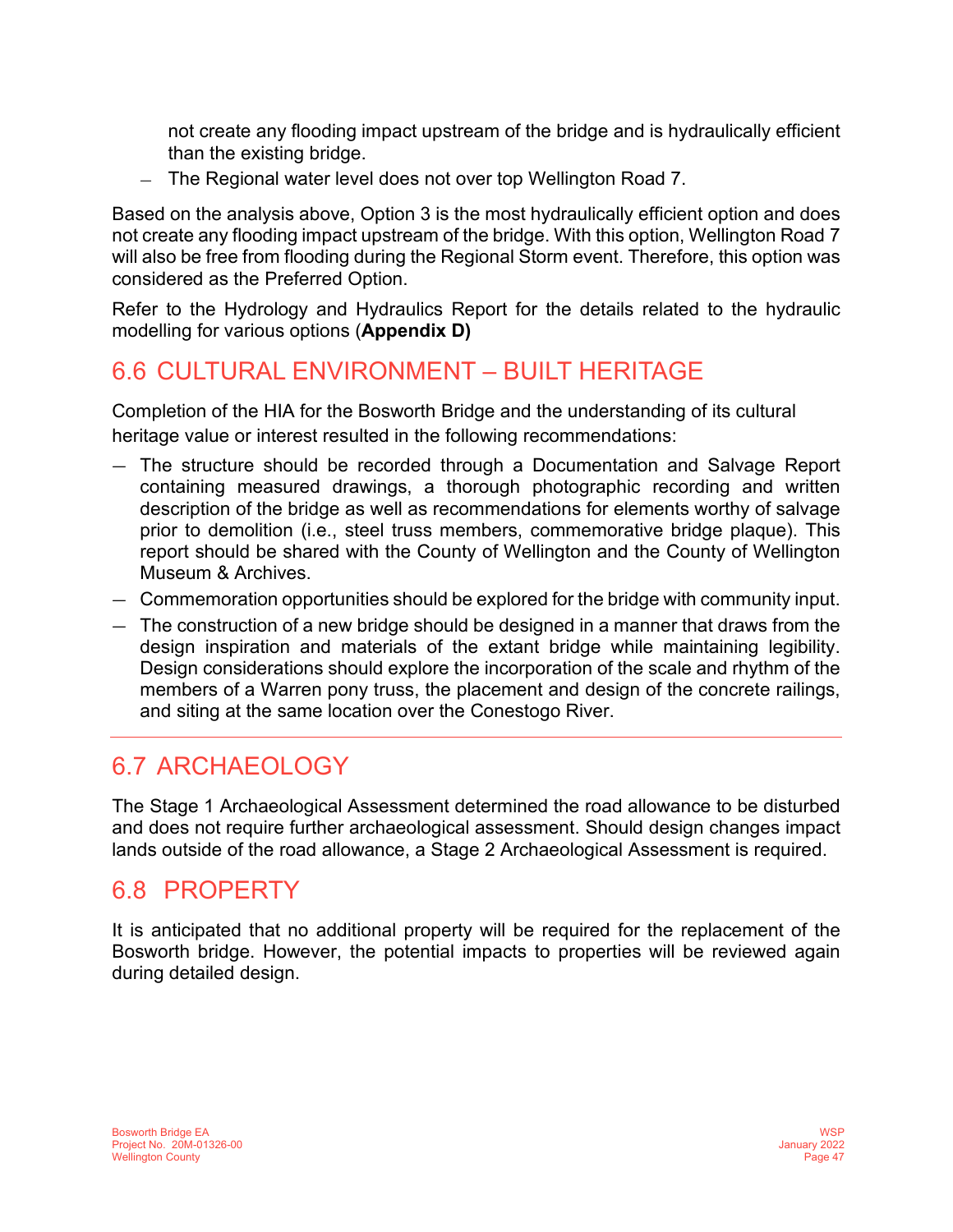### <span id="page-53-0"></span>6.9 UTILITIES

The proposed bridge replacement is expected to only impact an existing communication cable on the north side of the bridge; however, the potential impact to utilities will be reevaluated during detail design, including the need for either temporary or permanent utilities relocation.

### <span id="page-53-1"></span>6.10 SUMMARY OF FUTURE COMMITMENTS

The following summarizes the commitments to further work, as outlined in the forgoing.

- Provisions to protect the natural environmental features as noted in Section 6.4.2 will be further developed at during detailed design for the construction contact.
- The structure should be recorded through a Documentation and Salvage Report prior to demolition. The report should be shared with the County of Wellington and the County of Wellington Museum & Archives.
- Commemoration opportunities should be explored for the bridge with community input.
- All lands within the study area have been disturbed by previous construction activities and therefore, archaeological materials are not anticipated to be encountered during construction activities. If archaeological materials are encountered during construction, all work shall cease, and a licensed archaeologist shall assess the material's cultural heritage value or interest.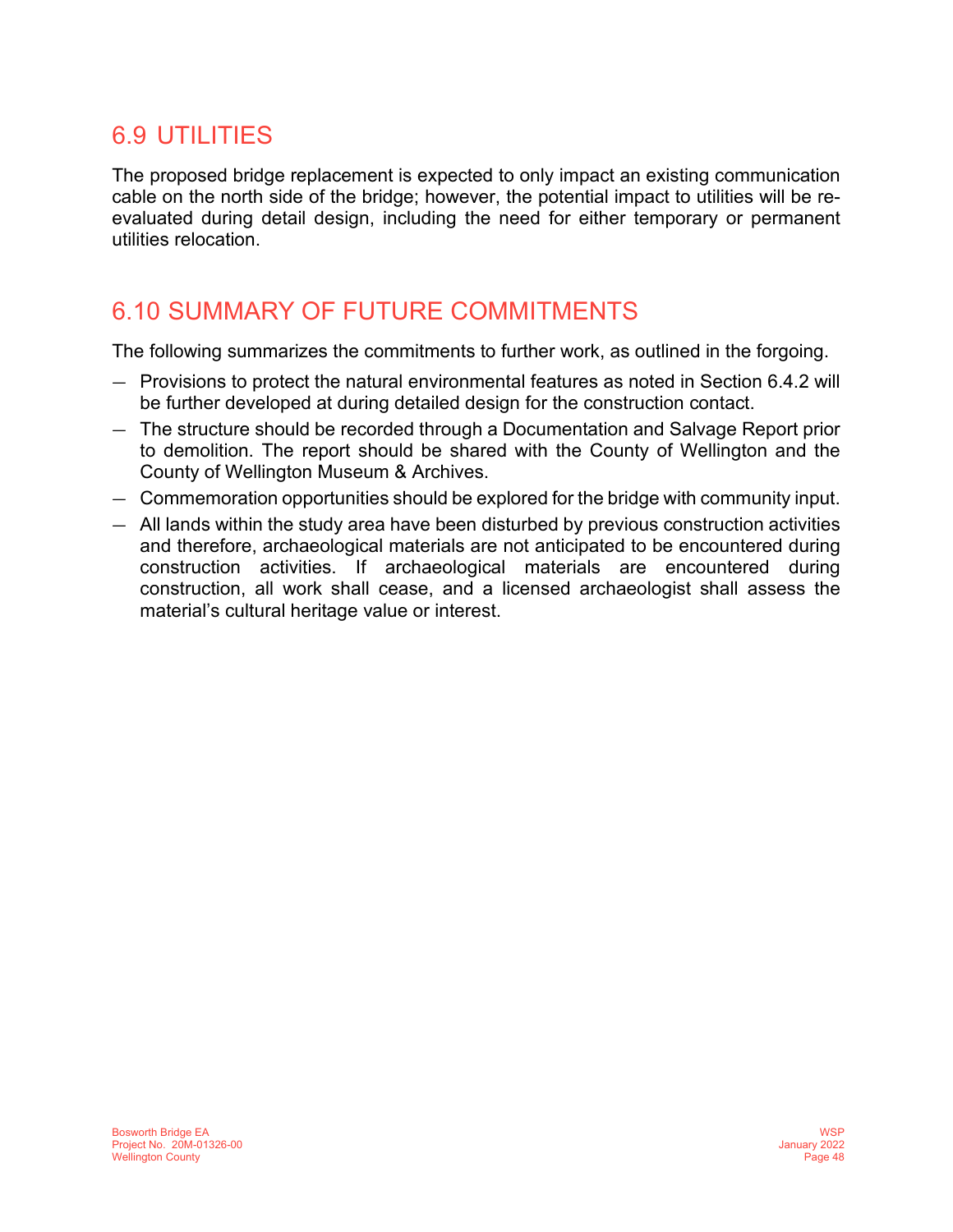# <span id="page-54-0"></span>BIBLIOGRAPHY

#### ENVIRONMENTAL REFERENCES

- eBird. 2020. eBird: An online database of bird distribution and abundance: <http://ebird.org/ebird/map/>
- Fisheries and Oceans Canada. 2019. Aquatic Species at Risk Maps[.http://www.dfo](http://www.dfo-mpo.gc.ca/species-especes/fpp-ppp/onsw-soon-9-eng.htm)[mpo.gc.ca/species-especes/fpp-ppp/onsw-soon-9-eng.htm](http://www.dfo-mpo.gc.ca/species-especes/fpp-ppp/onsw-soon-9-eng.htm)
- iNaturalist. 2020. iNaturalist Explore: https://www.inaturalist.org/observations
- Ontario Ministry of the Environment, Conservation and Parks (MECP). 2020. Species at Risk in Ontario website:<https://www.ontario.ca/page/species-risk>
- Ontario Ministry of Natural Resources and Forestry (MNRF). 2017. Guelph District: Wellington County SAR List.
- Ontario Ministry of Natural Resources and Forestry (MNRF). 2020a. Land Information Ontario: https://www.ontario.ca/page/land-information-ontario
- Ontario Ministry of Natural Resources and Foresty (MNRF). 2020b. Make a Map: Natural Heritage Areas: [http://www.gisapplication.lrc.gov.on.ca/mamnh/Index.html?site=MNR\\_NHLUPS\\_Nat](http://www.gisapplication.lrc.gov.on.ca/mamnh/Index.html?site=MNR_NHLUPS_NaturalHeritage&viewer=NaturalHeritage&locale=en-US) [uralHeritage&viewer=NaturalHeritage&locale=en-US](http://www.gisapplication.lrc.gov.on.ca/mamnh/Index.html?site=MNR_NHLUPS_NaturalHeritage&viewer=NaturalHeritage&locale=en-US)
- Ontario Nature. 2019. Ontario Reptile and Amphibian Atlas: <https://ontarionature.org/programs/citizen-science/reptile-amphibian-atlas/species/>
- Wellington County (2019). County of Wellington Official Plan: [https://www.wellington.ca/en/resident-services/pl-landusepolicies.aspx#Wellington-](https://www.wellington.ca/en/resident-services/pl-landusepolicies.aspx#Wellington-County-Official-Plan)[County-Official-Plan](https://www.wellington.ca/en/resident-services/pl-landusepolicies.aspx#Wellington-County-Official-Plan)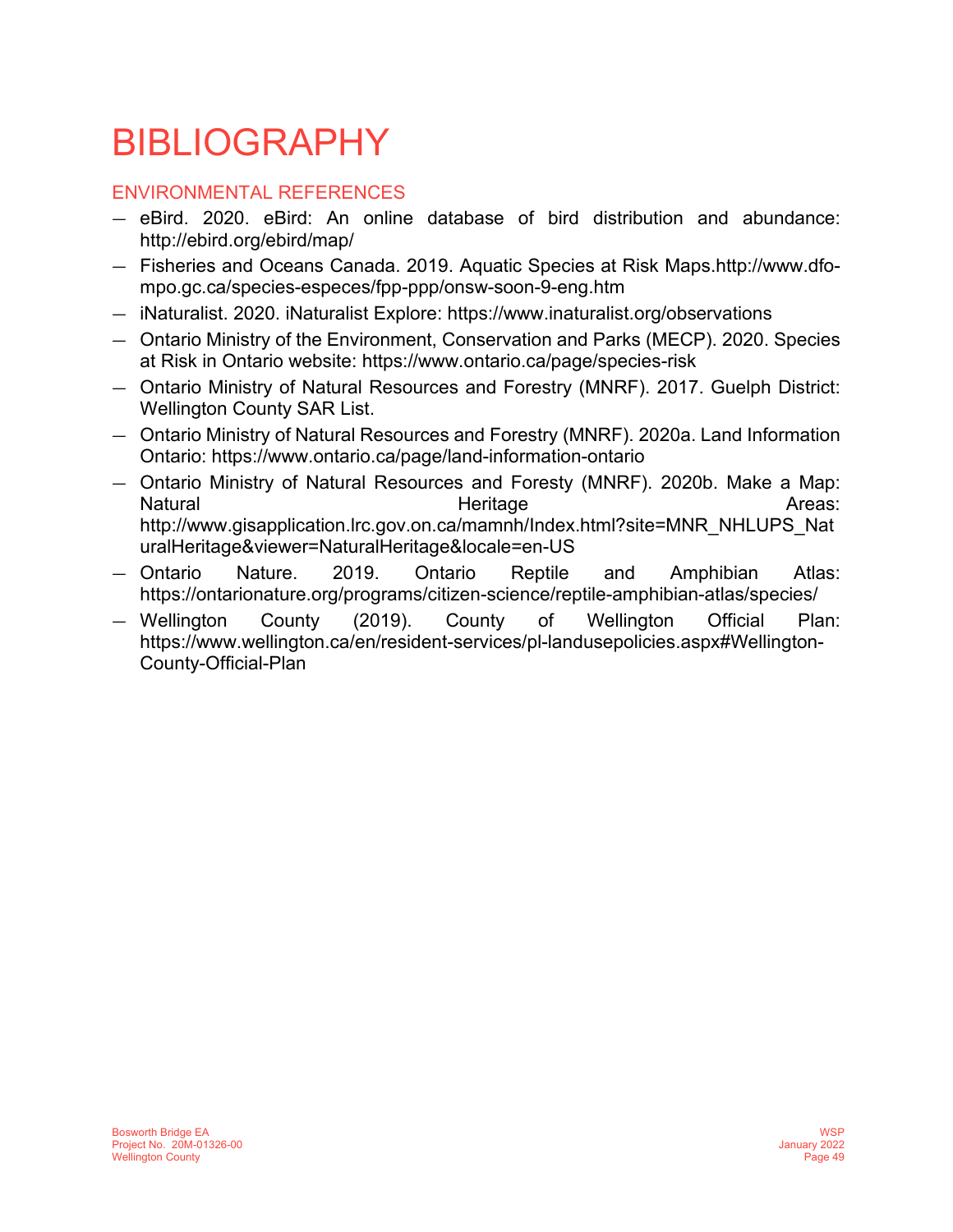Bosworth Bridge EA Project No. 20M -01326 -00 Wellington County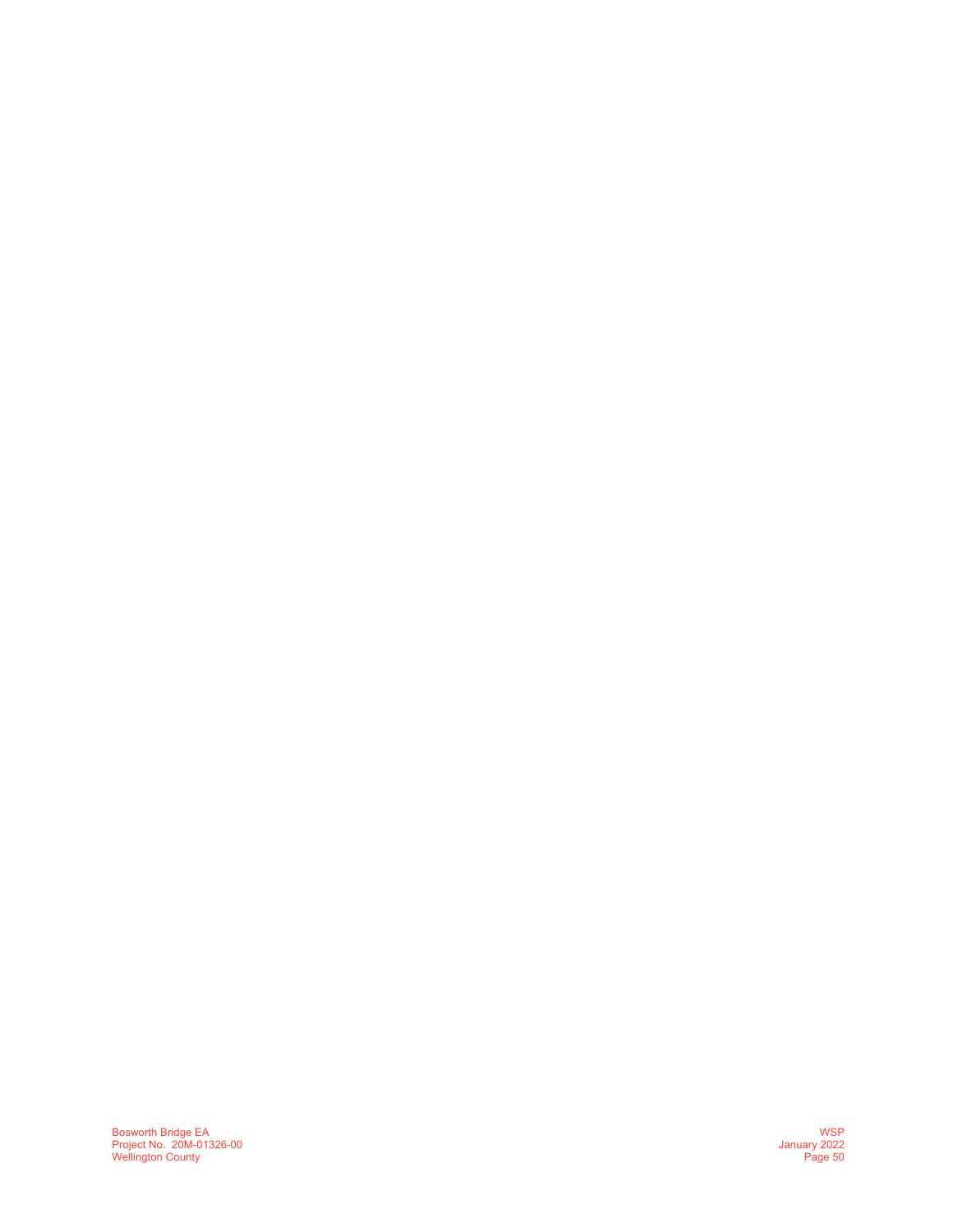

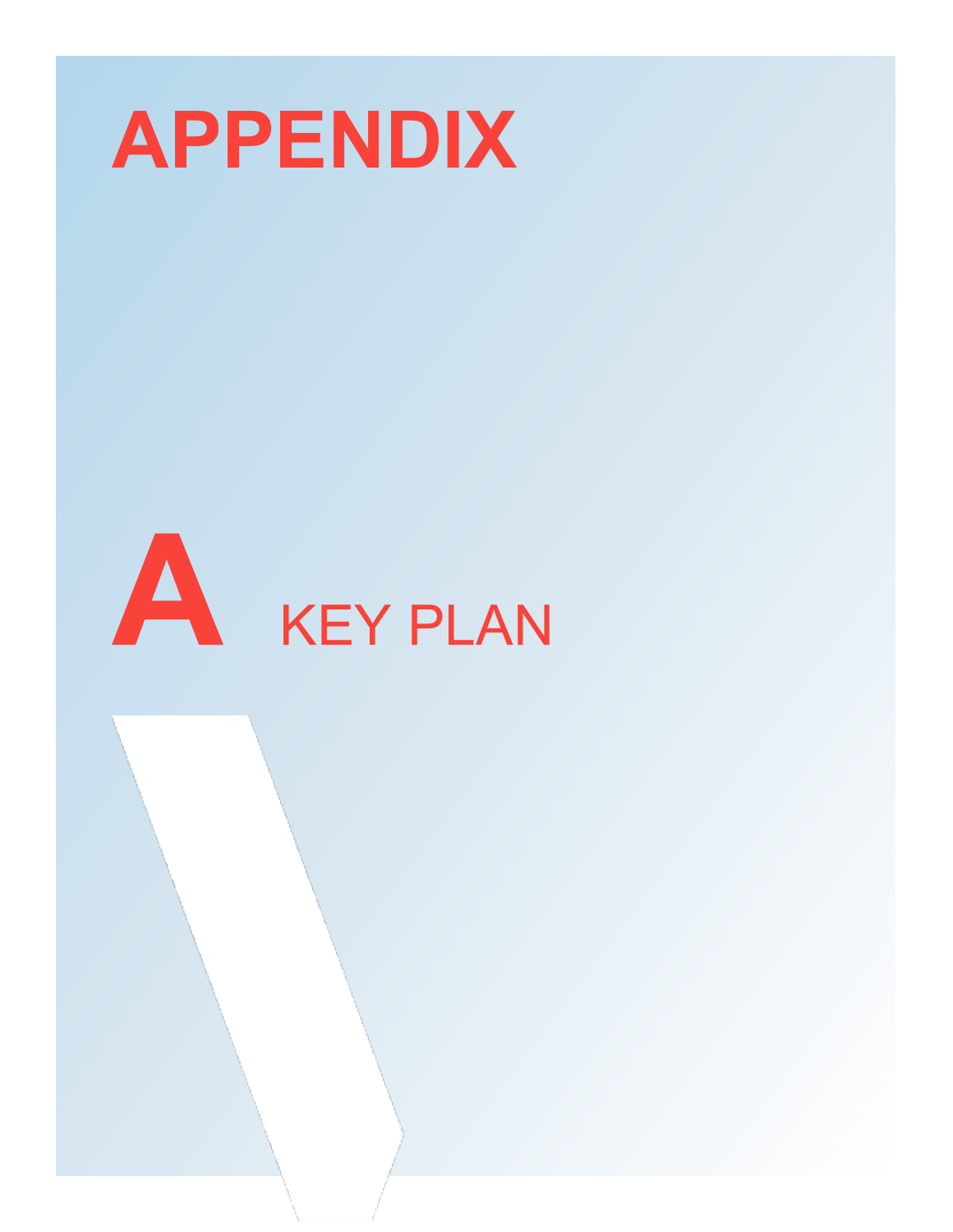# **B** CLASS ENVIRONMENTAL ASSESSMENT PROCESS CHART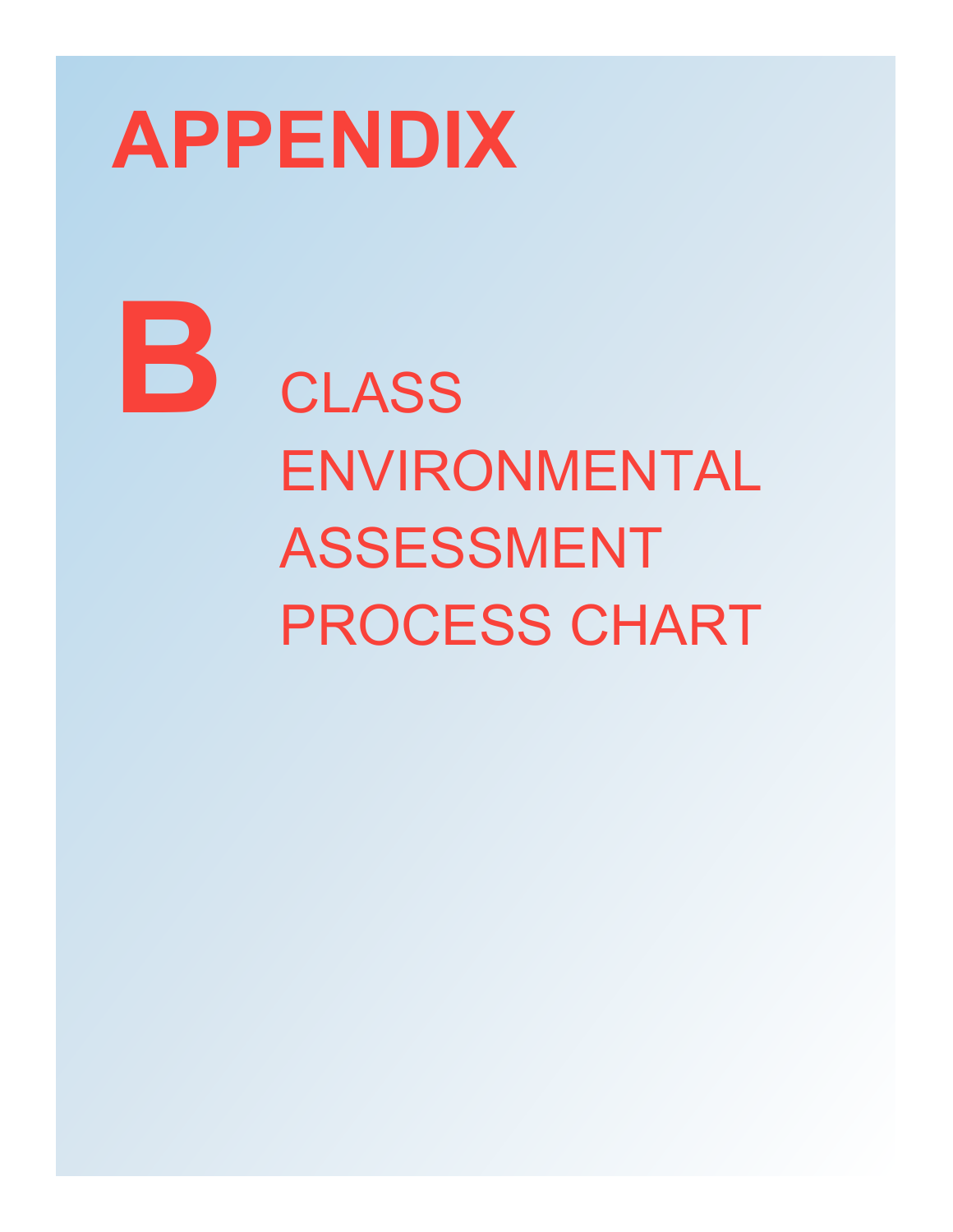C STRUCTURAL INVESTIGATION REPORT AND SITE PHOTOGRAPHS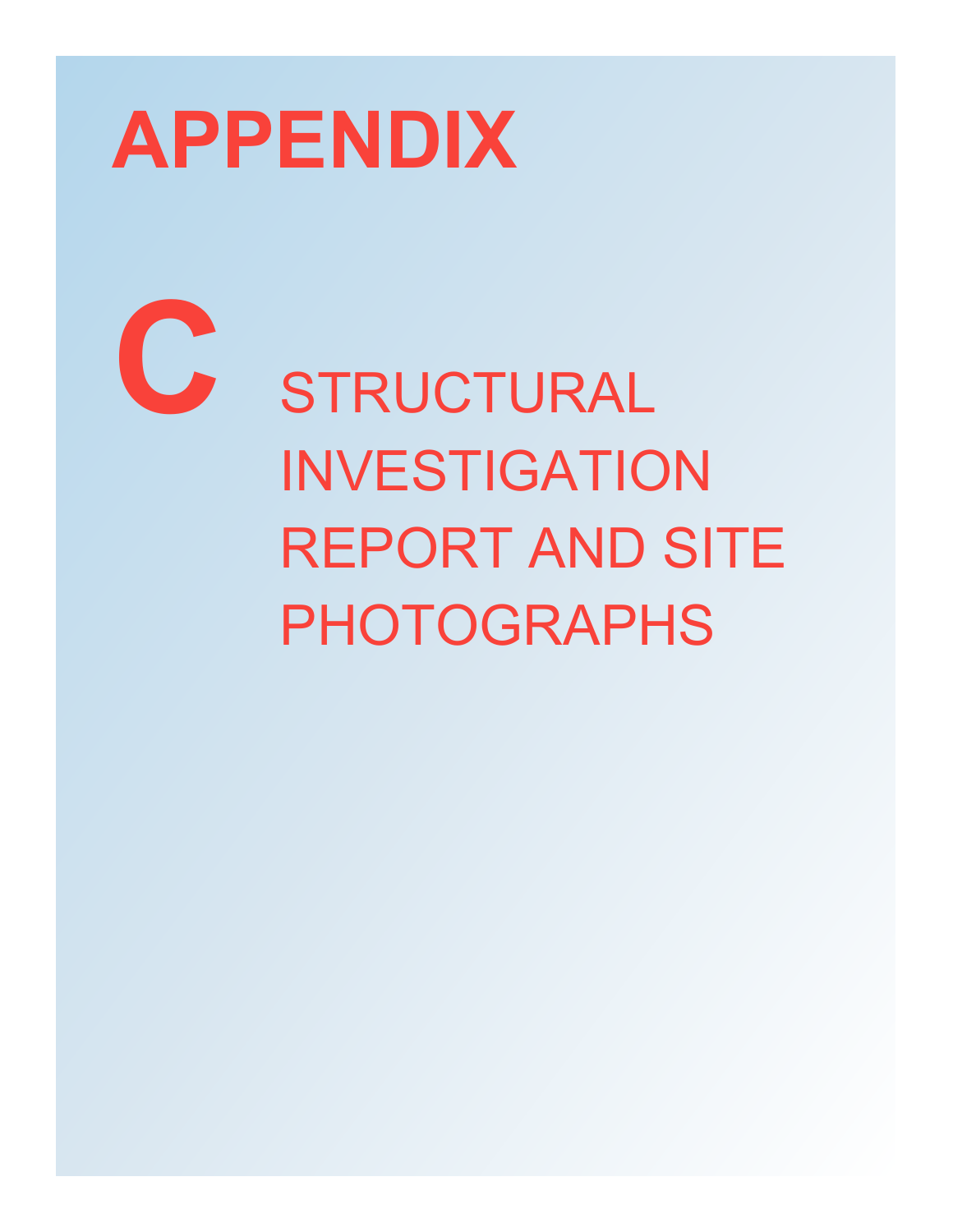# **D** HYDRAULIC ANALYSIS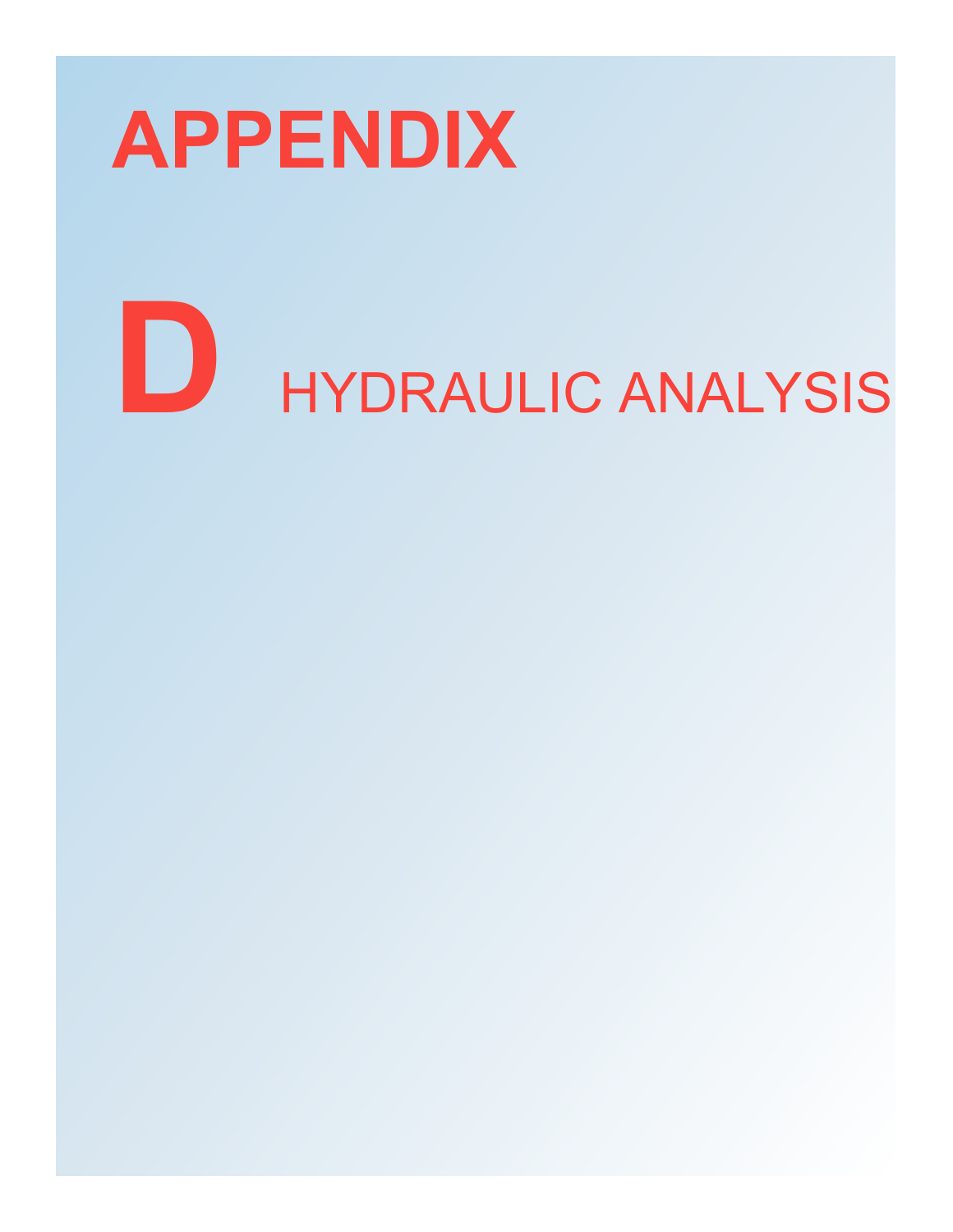**E** CULTURAL HERITAGE EVALUATION REPORT AND IMPACT ASSESSMENT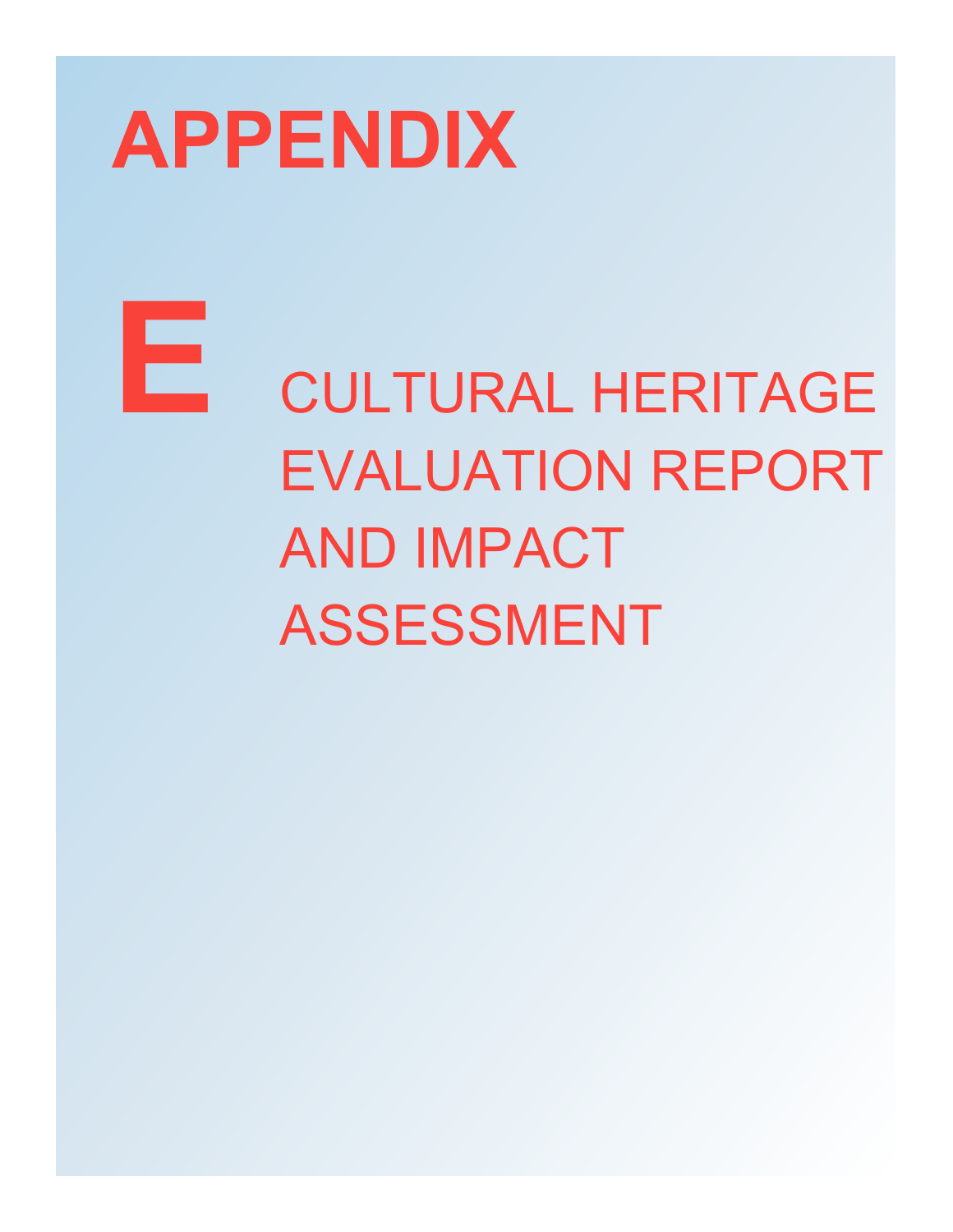# **F** AGENCY CONTACTS / **CORRESPONDENCE**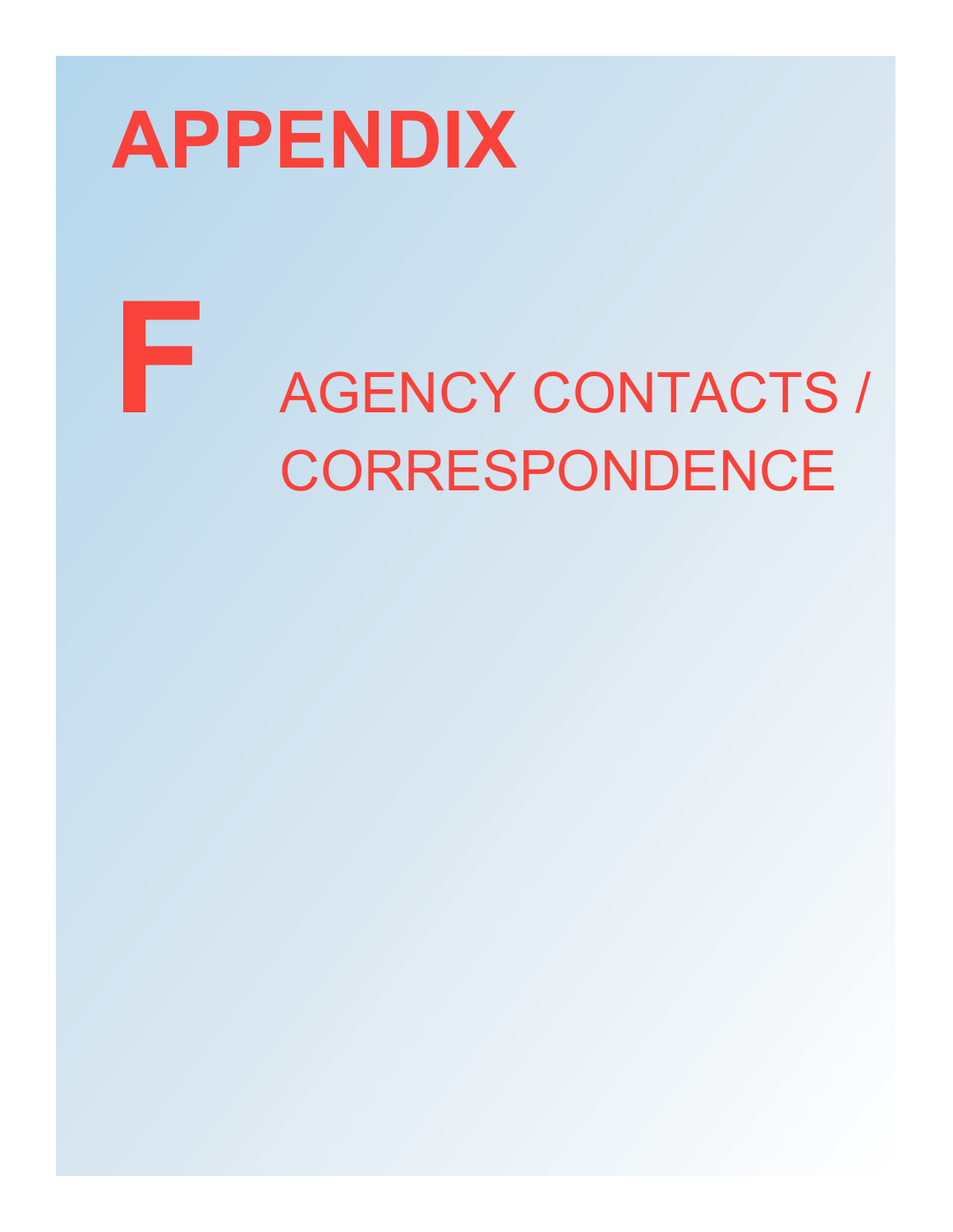# **G** PUBLIC INVOLVEMENT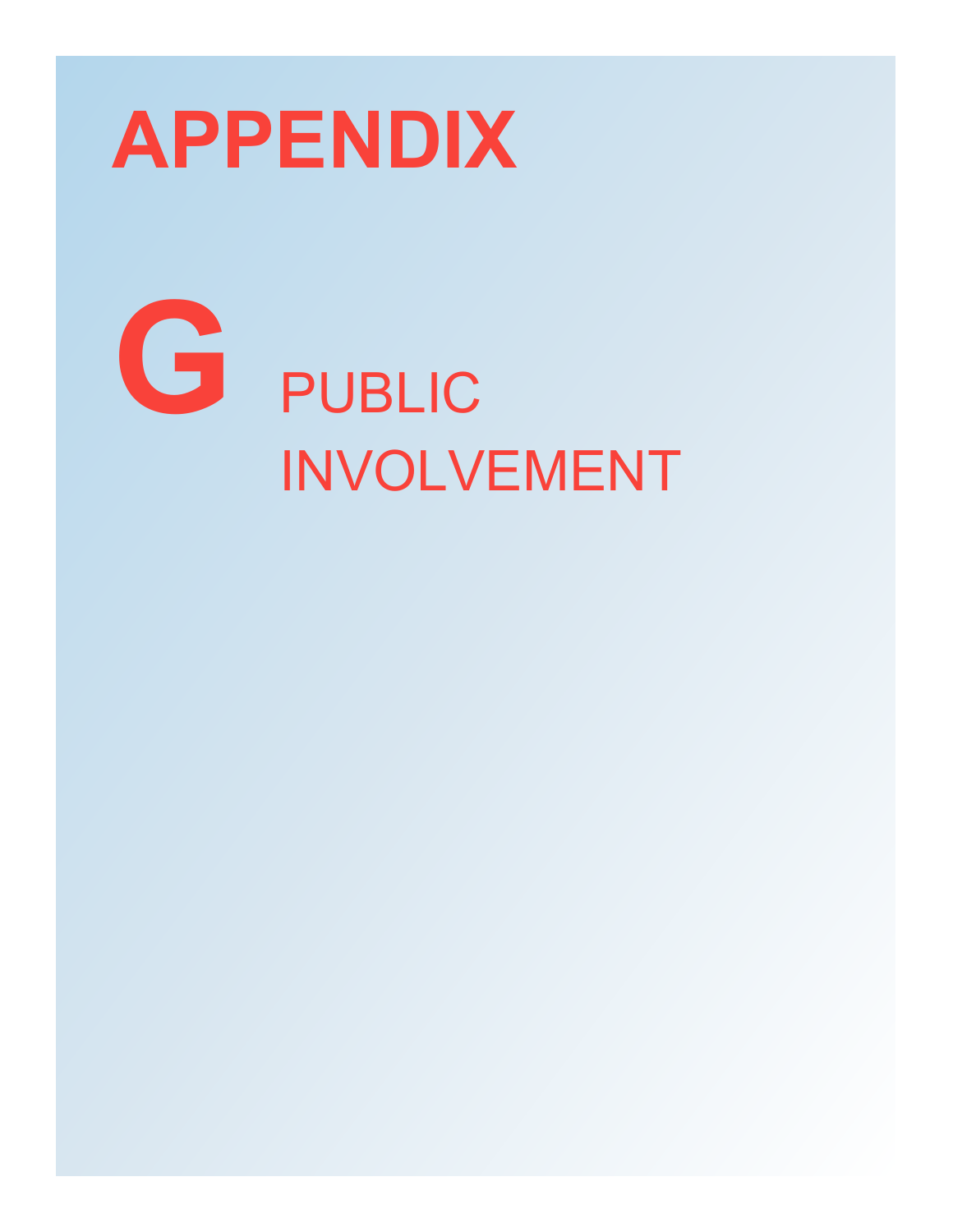# *G-1 NOTICE OF STUDY COMMENCEMENT*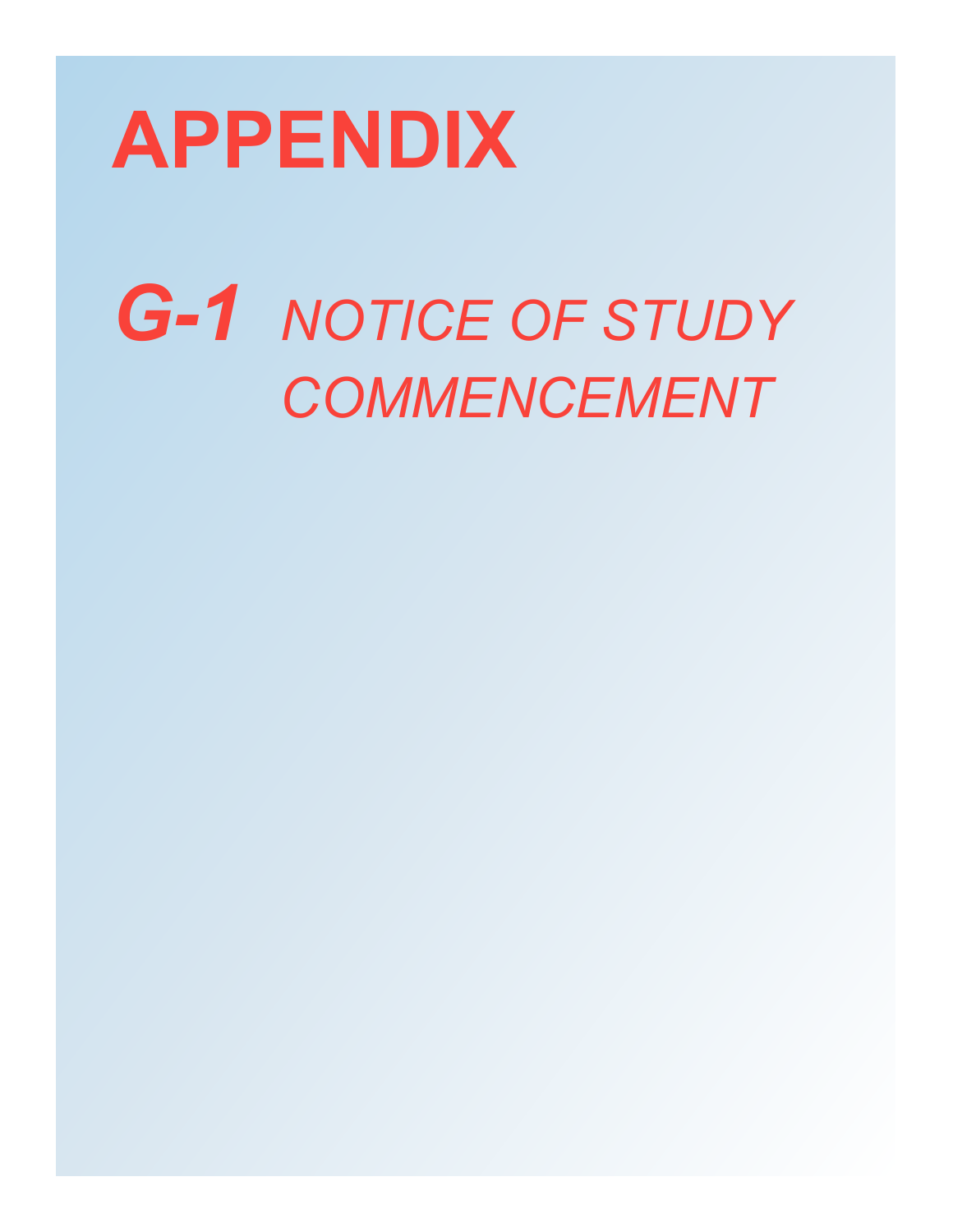# *G-2 ONLINE PUBLIC INFORMATION CENTRE*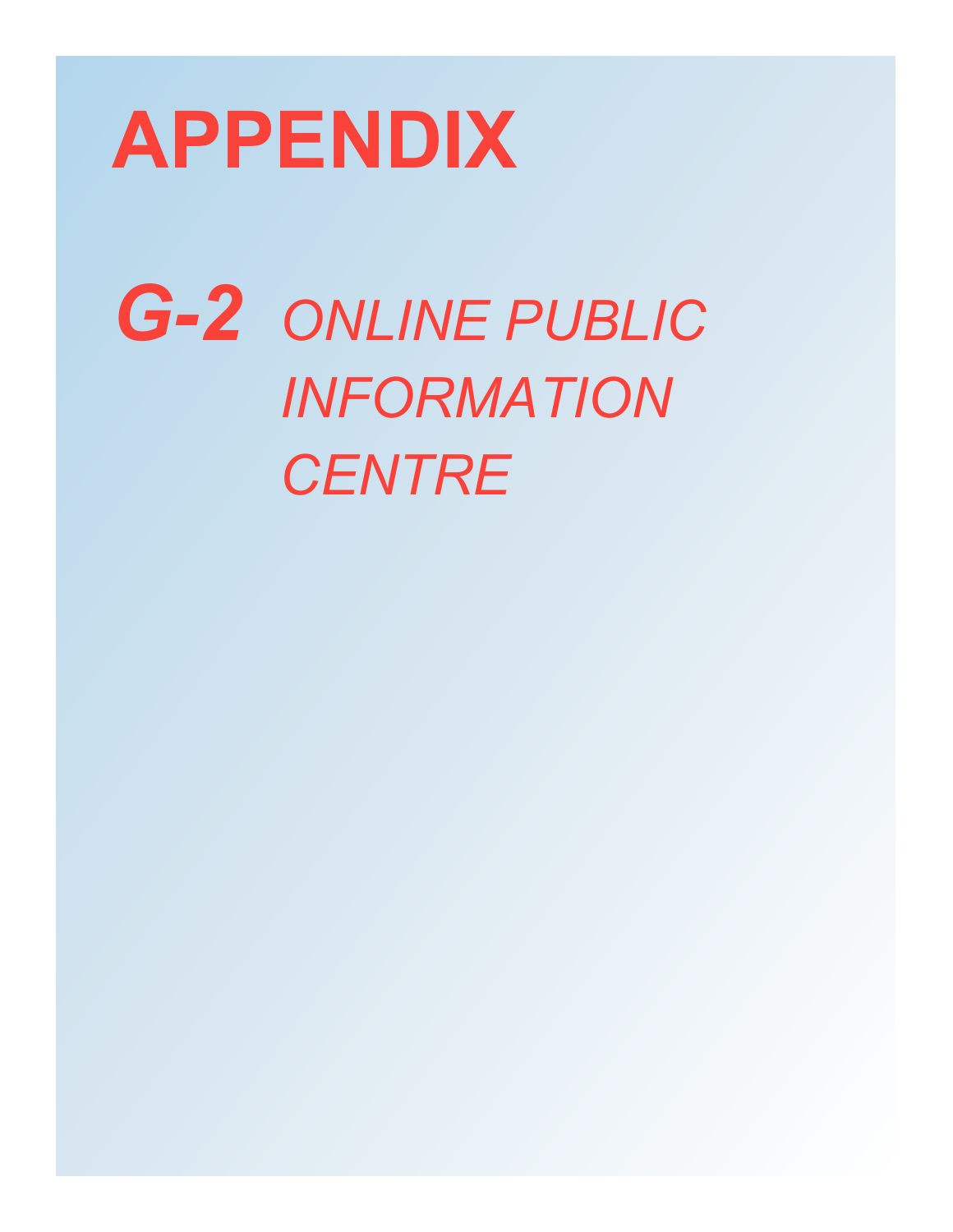# **H** PRELIMINARY GENERAL ARRANGEMENT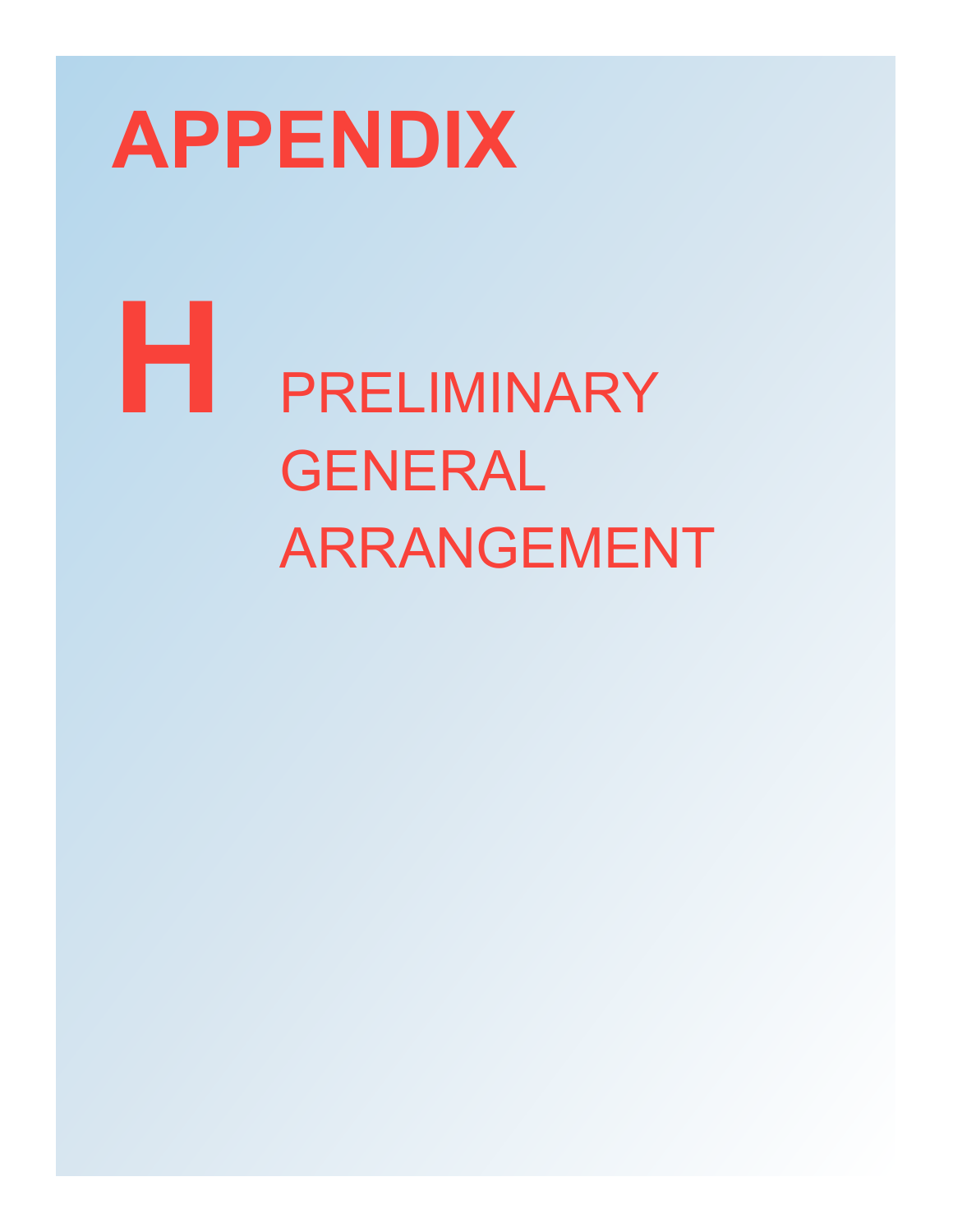**STAGE 1** ARCHAEOLOGICAL ASSESSMENT